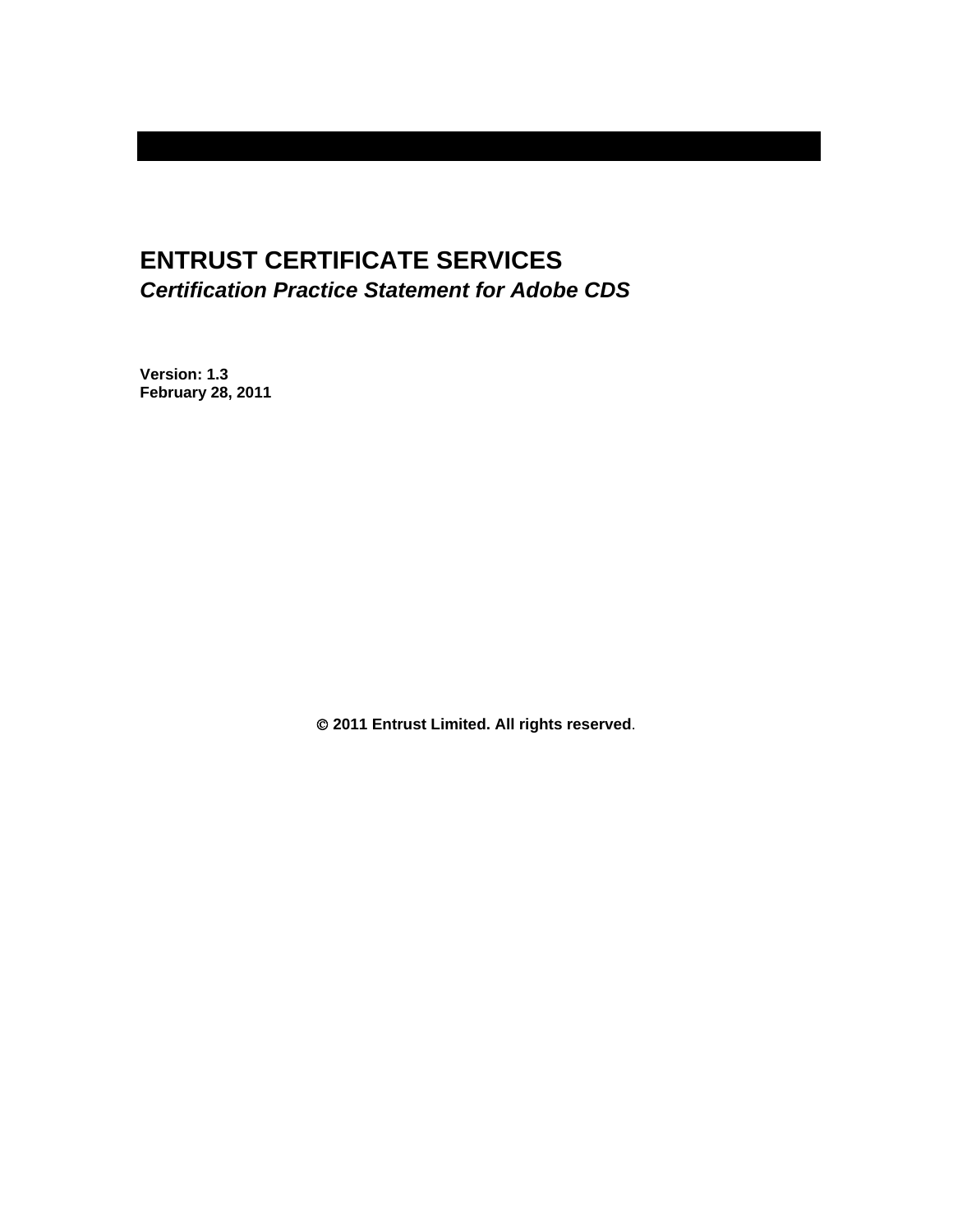# **Revision History**

| <b>Issue</b> | Date               | Changes in this Revision                        |
|--------------|--------------------|-------------------------------------------------|
| 1.0          | September 16, 2008 | First version.                                  |
| 1.1          | October 24, 2008   | <b>Entrust Legal</b>                            |
| 1.2          | November 14, 2008  | Adobe review                                    |
| 1.3          | February 28, 2011  | Update disaster recovery requirements and other |
|              |                    | minor revisions having no material impact.      |
|              |                    |                                                 |
|              |                    |                                                 |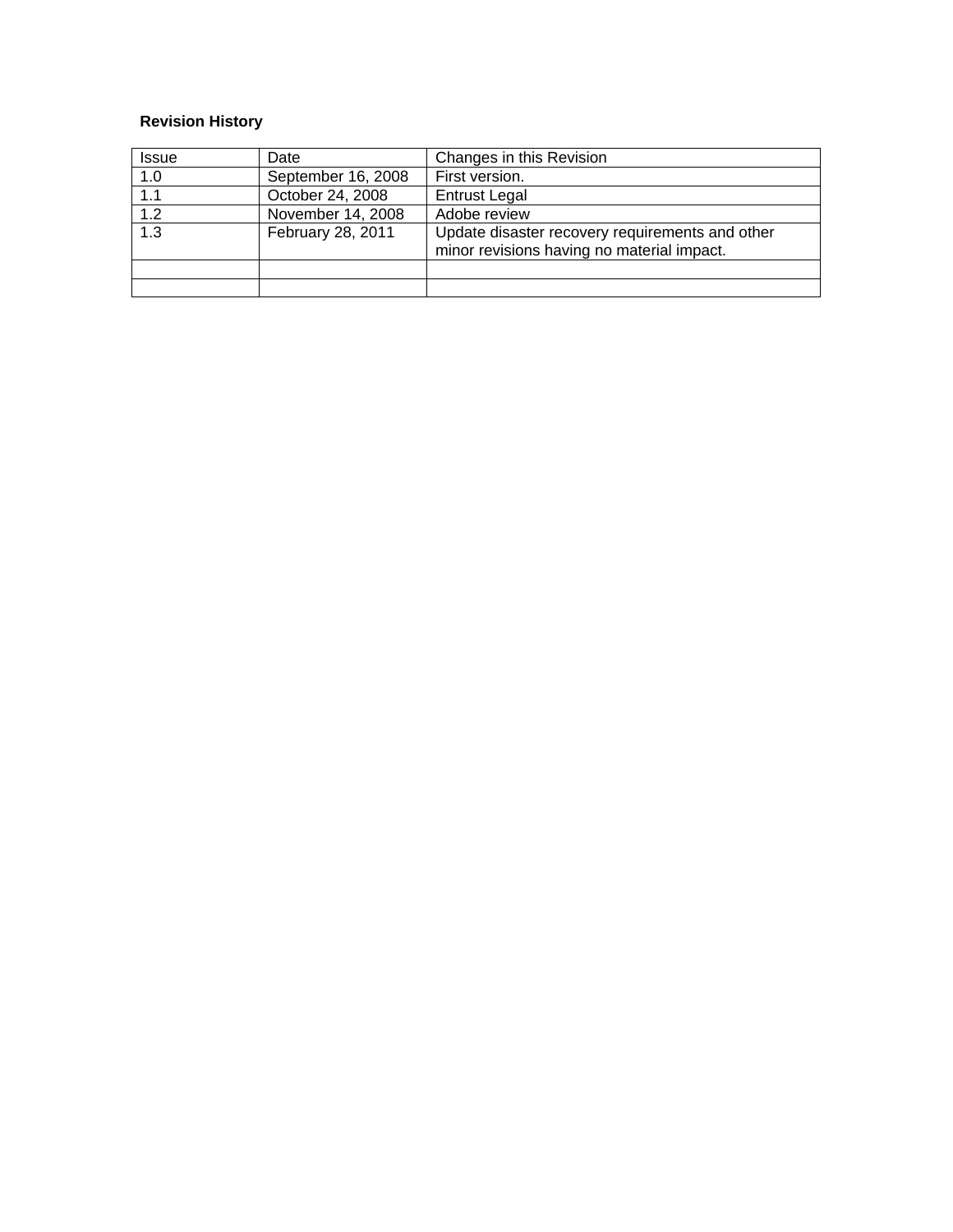# **TABLE OF CONTENTS**

| 1.1                                                  |  |
|------------------------------------------------------|--|
| 1.2                                                  |  |
| 1.3<br>1.3.1<br>1.3.2<br>1.3.3<br>1.3.4              |  |
| 1.4<br>1.4.1<br>1.4.2                                |  |
| 2.                                                   |  |
| 2.1<br>2.1.1<br>2.1.2<br>2.1.3<br>2.1.4<br>2.1.5     |  |
| 2.2<br>2.2.1<br>2.2.2                                |  |
| 2.3<br>2.3.1<br>2.3.2<br>2.3.3                       |  |
| 2.4                                                  |  |
| 2.4.1<br>2.4.2<br>2.4.3                              |  |
| $2.5\,$<br>2.5.1<br>2.5.2<br>2.5.3<br>2.5.4<br>2.5.5 |  |
| 2.6<br>2.6.1<br>2.6.2<br>2.6.3<br>2.6.4              |  |
| 2.7                                                  |  |
| 2.7.1<br>2.7.2<br>2.7.3<br>2.7.4                     |  |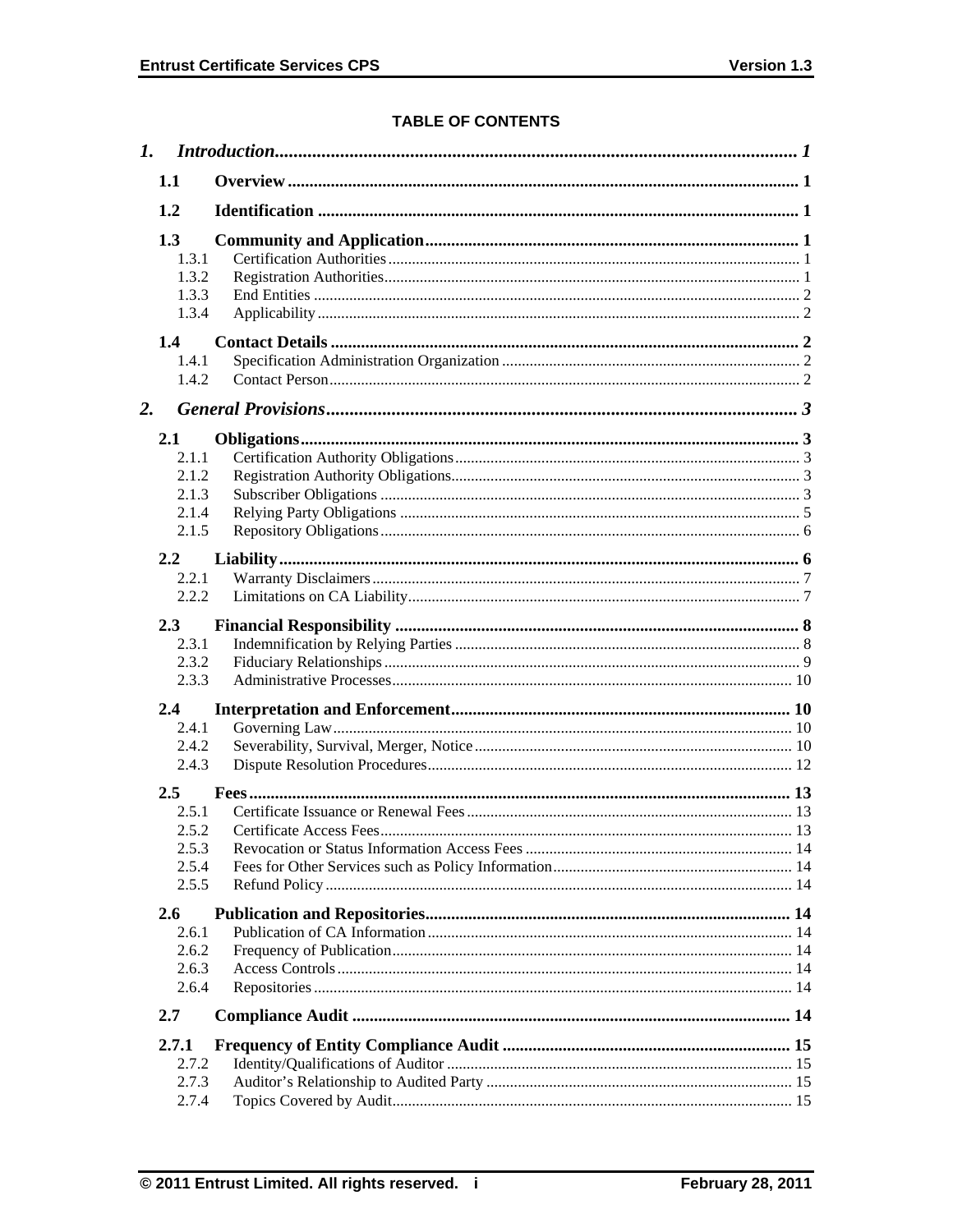|                      | 2.7.5<br>2.7.6 |  |
|----------------------|----------------|--|
|                      | 2.8            |  |
|                      | 2.8.1          |  |
|                      | 2.8.2          |  |
|                      | 2.8.3          |  |
|                      | 2.8.4          |  |
|                      | 2.8.5          |  |
|                      | 2.8.6          |  |
|                      | 2.8.7          |  |
|                      | 2.9            |  |
|                      |                |  |
| $\boldsymbol{\beta}$ |                |  |
|                      | 3.1            |  |
|                      | 3.1.1          |  |
|                      | 3.1.2          |  |
|                      | 3.1.3          |  |
|                      | 3.1.4          |  |
|                      | 3.1.5          |  |
|                      | 3.1.6          |  |
|                      | 3.1.7          |  |
|                      | 3.1.8          |  |
|                      | 3.1.9          |  |
|                      | 3.2            |  |
|                      | 3.3            |  |
|                      |                |  |
|                      | 3.4            |  |
|                      |                |  |
| $\boldsymbol{4}$     |                |  |
|                      | 4.1            |  |
|                      | 4.2            |  |
|                      | 4.3            |  |
|                      | 4.4            |  |
|                      | 4.4.1          |  |
|                      | 4.4.2          |  |
|                      | 4.4.3          |  |
|                      | 4.4.4          |  |
|                      | 4.4.5          |  |
|                      | 4.4.6          |  |
|                      | 4.4.7          |  |
|                      | 4.4.8          |  |
|                      | 4.4.9          |  |
|                      | 4.4.10         |  |
|                      | 4.4.11         |  |
|                      | 4.4.12         |  |
|                      | 4.4.13         |  |
|                      | 4.4.14         |  |
|                      | 4.4.15         |  |
|                      | 4.5<br>4.5.1   |  |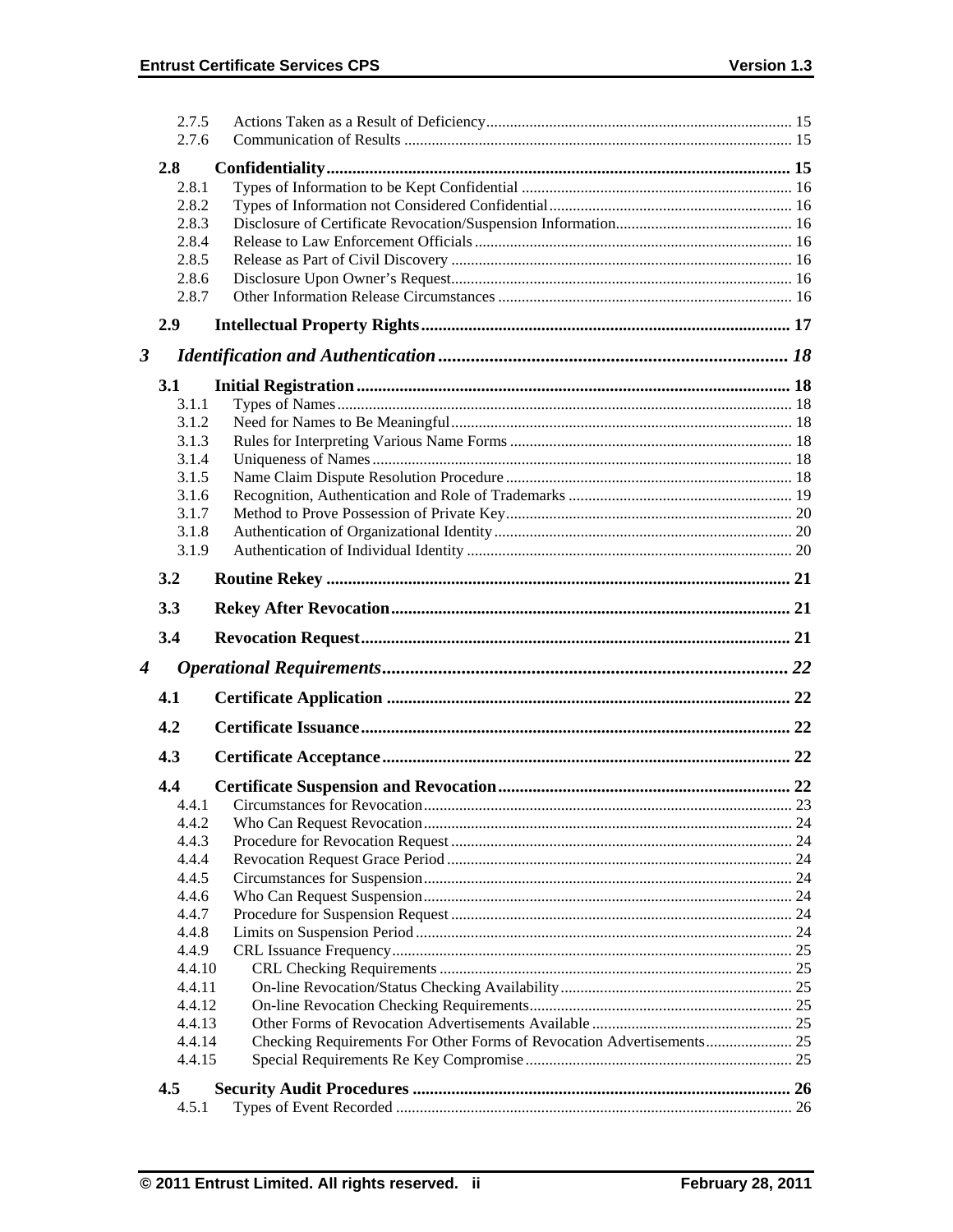|   | 4.5.2          |                                    |    |
|---|----------------|------------------------------------|----|
|   | 4.5.3          |                                    |    |
|   | 4.5.4          |                                    |    |
|   | 4.5.5          |                                    |    |
|   | 4.5.6          |                                    |    |
|   | 4.5.7          |                                    |    |
|   | 4.5.8          |                                    |    |
|   | 4.6            |                                    |    |
|   | 4.6.1          |                                    |    |
|   | 4.6.2          |                                    |    |
|   | 4.6.3          |                                    |    |
|   | 4.6.4          |                                    |    |
|   | 4.6.5          |                                    |    |
|   | 4.6.6          |                                    |    |
|   | 4.6.7          |                                    |    |
|   |                |                                    |    |
|   | 4.7            |                                    |    |
|   | 4.8            |                                    |    |
|   | 4.9            |                                    |    |
|   |                |                                    |    |
| 5 |                |                                    |    |
|   | 5.1            |                                    |    |
|   | 5.1.1          |                                    |    |
|   | 5.1.2          |                                    |    |
|   | 5.1.3          |                                    |    |
|   | 5.1.4          |                                    |    |
|   | 5.1.5          |                                    |    |
|   | 5.1.6          |                                    |    |
|   | 5.1.7          |                                    |    |
|   | 5.1.8          |                                    |    |
|   | 5.2            |                                    |    |
|   |                |                                    |    |
|   |                |                                    |    |
|   |                |                                    |    |
|   | 5.3            |                                    |    |
| 6 |                | <b>Technical Security Controls</b> | 33 |
|   | 6.1            |                                    |    |
|   | 6.1.1          |                                    |    |
|   | 6.1.2          |                                    |    |
|   | 6.1.3          |                                    |    |
|   | 6.1.4          |                                    |    |
|   | 6.1.5          |                                    |    |
|   | 6.1.6          |                                    |    |
|   | 6.1.7          |                                    |    |
|   | 6.1.8          |                                    |    |
|   | 6.1.9          |                                    |    |
|   |                |                                    |    |
|   | 6.2<br>6.2.1   |                                    |    |
|   | 6.2.2          |                                    |    |
|   |                |                                    |    |
|   |                |                                    |    |
|   | 6.2.3<br>6.2.4 |                                    |    |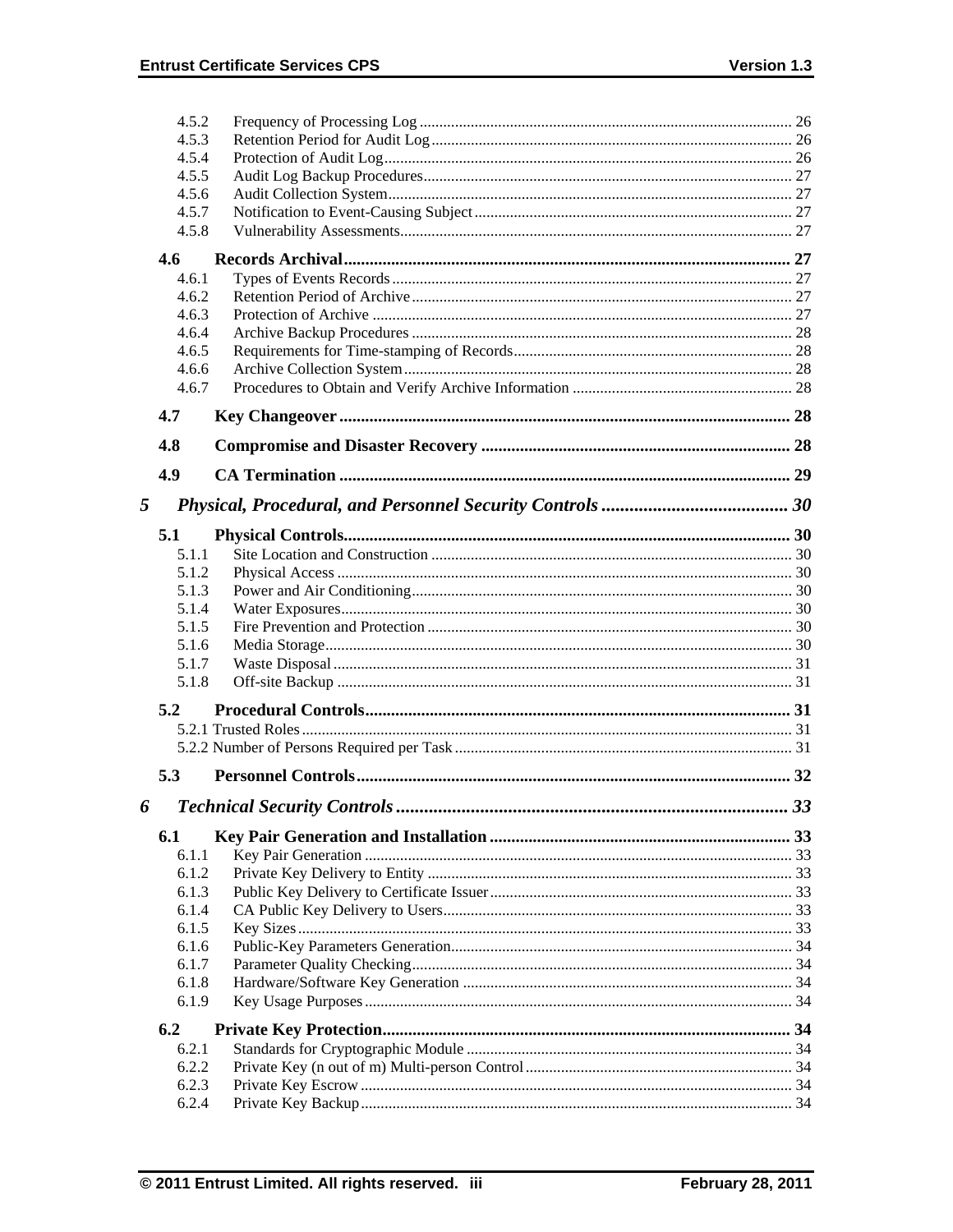|                | 6.2.5 |  |
|----------------|-------|--|
|                | 6.2.6 |  |
|                | 6.2.7 |  |
|                | 6.2.8 |  |
|                | 6.2.9 |  |
|                | 6.3   |  |
|                | 6.4   |  |
|                | 6.4.1 |  |
|                | 6.4.2 |  |
|                | 6.4.3 |  |
|                | 6.5   |  |
|                | 6.6   |  |
|                | 6.6.1 |  |
|                | 6.6.2 |  |
|                | 6.6.3 |  |
|                | 6.7   |  |
|                |       |  |
|                | 6.8   |  |
| $\overline{7}$ |       |  |
|                | 7.1   |  |
|                | 7.2   |  |
|                | 7.3   |  |
| 8              |       |  |
|                | 8.1   |  |
|                | 8.2   |  |
|                | 8.3   |  |
| 9              |       |  |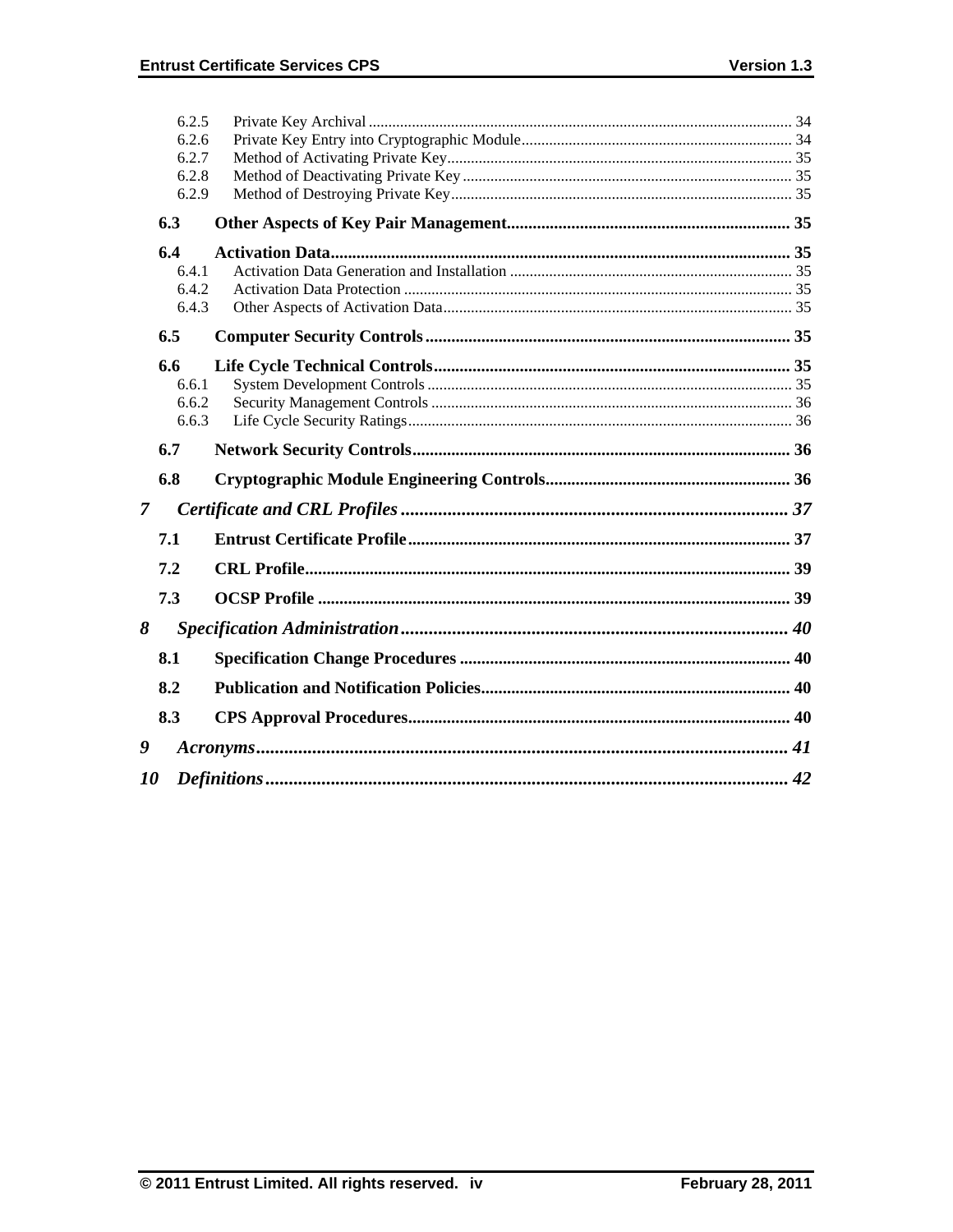### **1. Introduction**

#### **1.1 Overview**

Entrust Limited ("Entrust") uses Entrust's award winning Entrust® Authority™ family of software products to provide standards-compliant digital certificates that enable more secure on-line communications and digital signatures.

Certified Document Services (CDS) is a new platform offering first available in the Acrobat® 6.0 product family available from Adobe Systems Incorporated ("Adobe") which makes use of digital signature technology. CDS provides recipients with an improved assurance that certified PDF documents are authentic – i.e., that they did originate from their stated author and the portion of the document signed by the author has not been modified since authoring. Adobe and Entrust have partnered to enable Entrust to issue digital certificates for use within the CDS platform ("Entrust Certificate"). This Entrust Certification Practice Statement for Adobe CDS ("CPS") describes the practices and procedures that Entrust follows in issuing Entrust Certificates.

This CPS is incorporated by reference into all Entrust Certificate issued by Entrust, and is also incorporated by reference into the Subscriber Agreement pursuant to which Entrust licenses Certificates to Subscribers for use within the CDS platform.

#### **1.2 Identification**

This document is called the Entrust Certificate Services Certification Practice Statement for Adobe CDS ("CPS"). This CPS defines the practices followed by the Entrust Certification Authority for CDS ("Entrust CA") in issuing Entrust Certificates in accordance with the Adobe CDS Certificate Policy available at http://www.adobe.com/misc/pki/root\_cp.html (or a successor website thereto) ("Adobe CP"). Each Entrust Certificate issued by Entrust for use within the CDS platform contains the following Object Identifiers (OID) defined in the Adobe CP.

- The Attribute Object Identifier (OID) for this Policy is: **1.2.840.113583.1.2.1**
- The extended key usage OID for the CDS PKI is: **1.2.840.113583.1.1.5**

### **1.3 Community and Application**

The community for this CPS includes Entrust acting as a CDS Subordinate CA (as defined within the context of the Adobe CP), RAs, and Subscribers whose certificates chain to the Adobe Root CA embedded in Acrobat® by Adobe, along with all Relying Parties who rely on such certificates.

Certificates issued by Entrust for use within the CDS platform:

- will have the certificate policy extension populated with the OID identified in §1.2, and
- may only be used by Subscribers for signing Adobe Acrobat documents.

### **1.3.1 Certification Authorities**

Entrust is acting as a Certification Authority (CA) to create and issue CDS certificates to Subscribers under the Adobe CP.

#### **1.3.2 Registration Authorities**

Entrust may appoint Registration Authorities (RAs) to manage the certificate lifecycle for the Entrust CA, and otherwise delegate its obligations to subcontractors provided that Entrust remains responsible for the performance of such subcontractors. Any such RAs are responsible for issuing and revoking certificates in accordance with its contract with Entrust and this CPS, as well as the Adobe CP.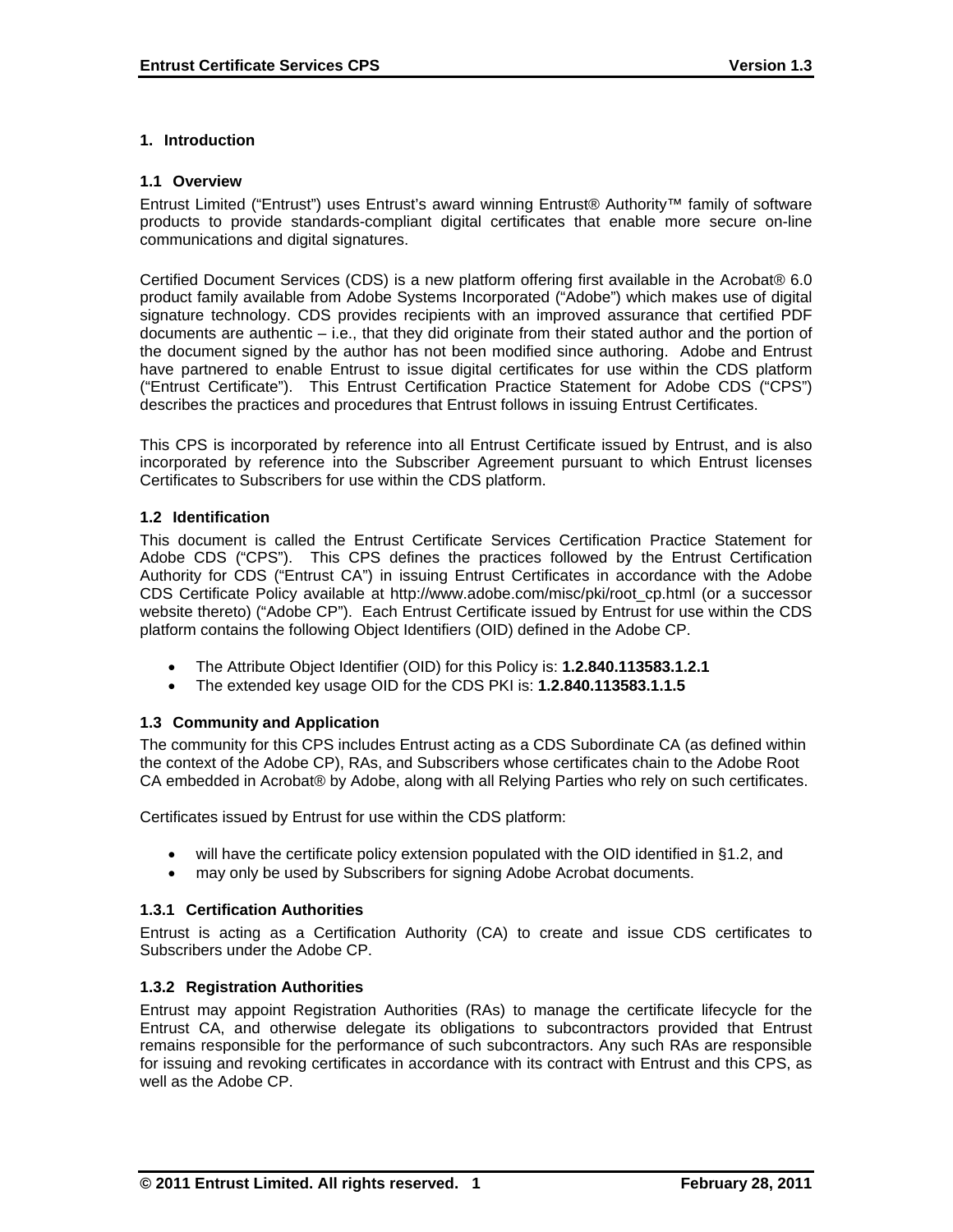# **1.3.3 End Entities**

End Entities are Subscribers and Relying Parties. A Subscriber is any authorized individual, hardware device or organization that has an Entrust Certificate issued to them and uses that certificate to sign a CDS document.

Relying Parties are recipients of CDS documents who wish to verify the Subscriber's signature.

# **1.3.4 Applicability**

Entrust Certificates are to be used only for digitally signing and verifying Adobe Acrobat documents. Entrust Certificates conform to the requirements of the ITU-T X.509 v3 standard.

# **1.4 Contact Details**

### **1.4.1 Specification Administration Organization**

This CPS is administered by the Entrust Policy Authority, which consists of selected members of Entrust's management team.

# **1.4.2 Contact Person**

The contact information for questions about Entrust Certificates is:

 Entrust Limited 1000 Innovation Drive Ottawa, Ontario Canada K2K 3E7 Attn: Entrust CDS Policy Authority

 Tel: 1-877-368-7483 Fax: 1-877-839-3538

Email: certserv.support@Entrust.com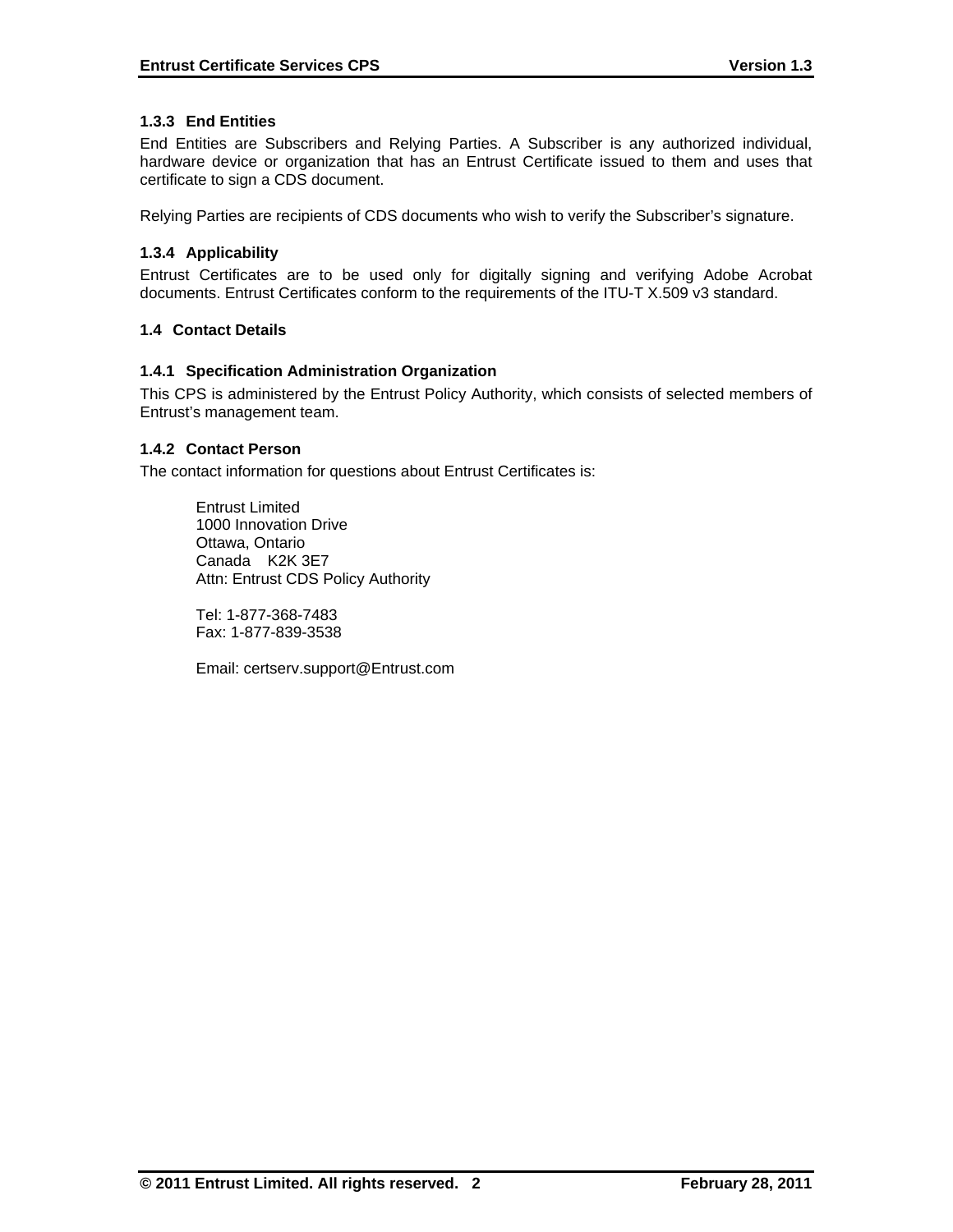# **2. General Provisions**

### **2.1 Obligations**

### **2.1.1 Certification Authority Obligations**

Entrust warrants to all Relying Parties placing reasonable reliance on an Entrust Certificate that:

- (i) Entrust took reasonable steps (no less than the procedures set forth in §3.1.8 and §3.1.9 of the Adobe CP) to verify the information contained in the Entrust Certificate is accurate,
- (ii) information in the Entrust Certificate accurately reflects the information provided to Entrust by the Subscriber in all material respects,
- (iii) Each Subscriber has accepted the Entrust CDS Certificate according to the provisions of this CPS and the Adobe CP, and
- (iv) Entrust has complied in all material respects with the Adobe CP and this CPS.

#### **2.1.2 Registration Authority Obligations**

Entrust may delegate specific registration activities to one or more CDS RAs, provided that Entrust remains responsible for the services provided by its CDS RAs and the CDS CA warrants that the activities of its CDS RAs will be conducted in accordance with this policy. A CDS RA shall perform all delegated registration functions in accordance with its agreement with Entrust, the requirements of the Adobe CP, and this CPS.

### **2.1.3 Subscriber Obligations**

A Subscriber shall:

- (i) accurately represent itself in all communications with Entrust and any RAs;
- (ii) at all times, protect the private key associated with the public key in any Entrust Certificates;
- (iii) notify, in a timely manner, Entrust of any suspicion that its private key is compromised or is reasonably believed to have been compromised. Such notification shall be to the Entrust Policy Authority as identified above; and
- (iv) abide by all the terms, conditions, and restrictions in this CPS, the Adobe CP, and in the applicable Subscriber Agreement.

Entrust and Adobe reserve the right to revoke the Certificate of any Subscriber who violates the obligations specified in this CPS, the Adobe CP, and the applicable Subscriber Agreement.

Subscribers may either apply for Entrust Certificates directly, or an organization acting on behalf of a Subscriber or group of Subscribers may apply for Entrust Certificate(s).

Entrust Certificates and related information may be subject to export, import, and/or use restrictions. Subscribers shall comply with all laws and regulations applicable to a Subscriber's right to use Entrust Certificates and/or related information, including, without limitation, all laws and regulations in respect to nuclear, chemical or biological weapons proliferation. Subscribers shall be responsible for procuring all required licenses and permissions for any export, import, and/or use of Entrust Certificates and/or related information. Certain cryptographic techniques, software, hardware, and firmware ("Technology") that may be used in processing or in conjunction with Entrust Certificates may be subject to export, import, and/or use restrictions. Subscribers shall comply with all laws and regulations applicable to a Subscriber's right to export, import, and/or use such Technology or related information. Subscribers shall be responsible for procuring all required licenses and permissions for any export, import, and/or use of such Technology or related information.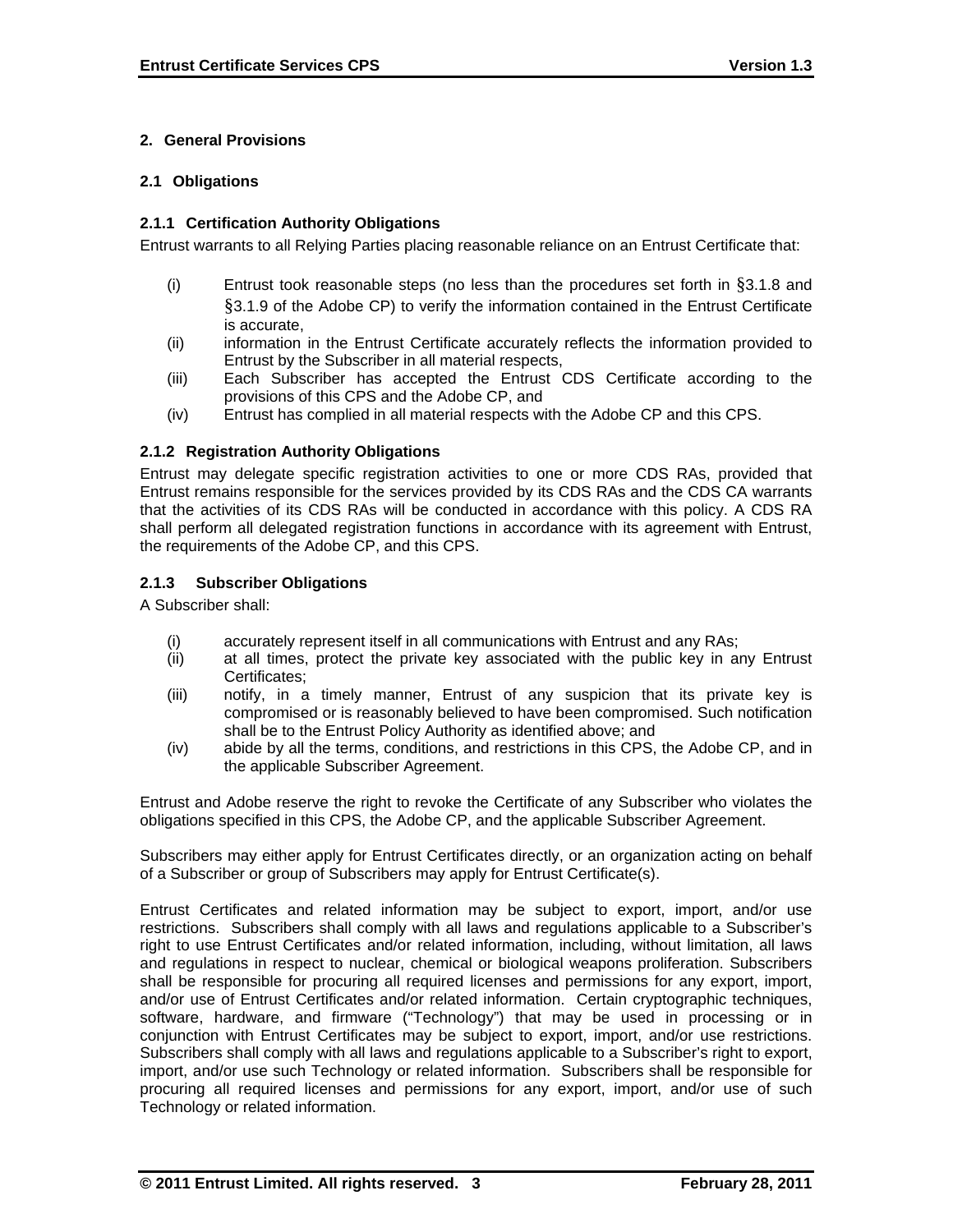### **2.1.3.1 Applicant is an Individual**

When the applicant is an individual Subscriber applying for a certificate in the name of that individual or in the name of the role of that individual within an organization, the Subscriber will:

- (i) generate a public key pair using a trustworthy system and take all reasonable precautions to prevent any loss, disclosure, or unauthorized use of the private key;
- (ii) ensure all information and representations made by the Subscriber that are included in the certificate application are true;
- (iii) upon receipt of an Entrust Certificate, acknowledge that the information identifying the Subscriber in the certificate is true and accurate, or notify Entrust immediately upon any inaccuracies in that information;
- (iv) use the certificate exclusively for CDS purposes, consistent with this CPS, the Adobe CP, the Subscriber Agreement and all applicable laws;
- (v) immediately send a written request to the Entrust CDS Policy Authority requesting certificate revocation upon any actual or suspected loss, disclosure, or other compromise of the Subscriber's private key; and
- (vi) immediately cease to use the Entrust Certificate upon (i) expiration or notification of revocation of such Entrust Certificate, or (ii) any suspected or actual Compromise of the Private Key corresponding to the Public Key in such Entrust Certificate, and destroy the Private Key corresponding to the Public Key contained in the Entrust Certificate in accordance with this CPS.

#### **2.1.3.2 Applicant is an Organization Acquiring a Certificate on Behalf of an Individual Subscriber**

When the applicant is an organization acquiring and managing an Entrust Certificate on behalf of an individual Subscriber (in the name of that individual or in the name of the role of that individual within the organization), the applicant organization is required to:

- (i) maintain processes that assure that the private key can be used only with the knowledge and explicit action of the Subscriber;
- (ii) maintain information that permits a determination of who signed a particular document;
- (iii) ensure that the Entrust Certificate subject has received security training appropriate for the purposes for which the certificate is issued;
- (iv) immediately send a written request to the Entrust CDS Policy Authority requesting certificate revocation upon any actual or suspected loss, disclosure, or other compromise of the Subscriber's private key;
- (v) ensure that the Subscriber named in the certificate or responsible for the use of the private key corresponding to the public key in the certificate agrees to comply with this CPS, the Adobe CP, the Subscriber Agreement, and all applicable laws.

#### **2.1.3.3 Applicant is an Organization Acquiring and Managing a Certificate on behalf of the Organization (i.e., an organizational certificate)**

When the applicant is an organization acquiring and managing a certificate on behalf of the organization (i.e., an organizational certificate), the applicant organization will:

- (i) maintain processes, including, without limitation, changing of activation data, that assure that each private key can be used only with the knowledge and explicit action of only one human being within the organization (the certificate custodian);
- (ii) maintain information that permits a determination of who signed a particular document;
- (iii) ensure that the certificate custodian has received security training appropriate for the purposes for which the certificate is issued;
- (iv) prevent sharing of organizational certificates amongst members of the organization;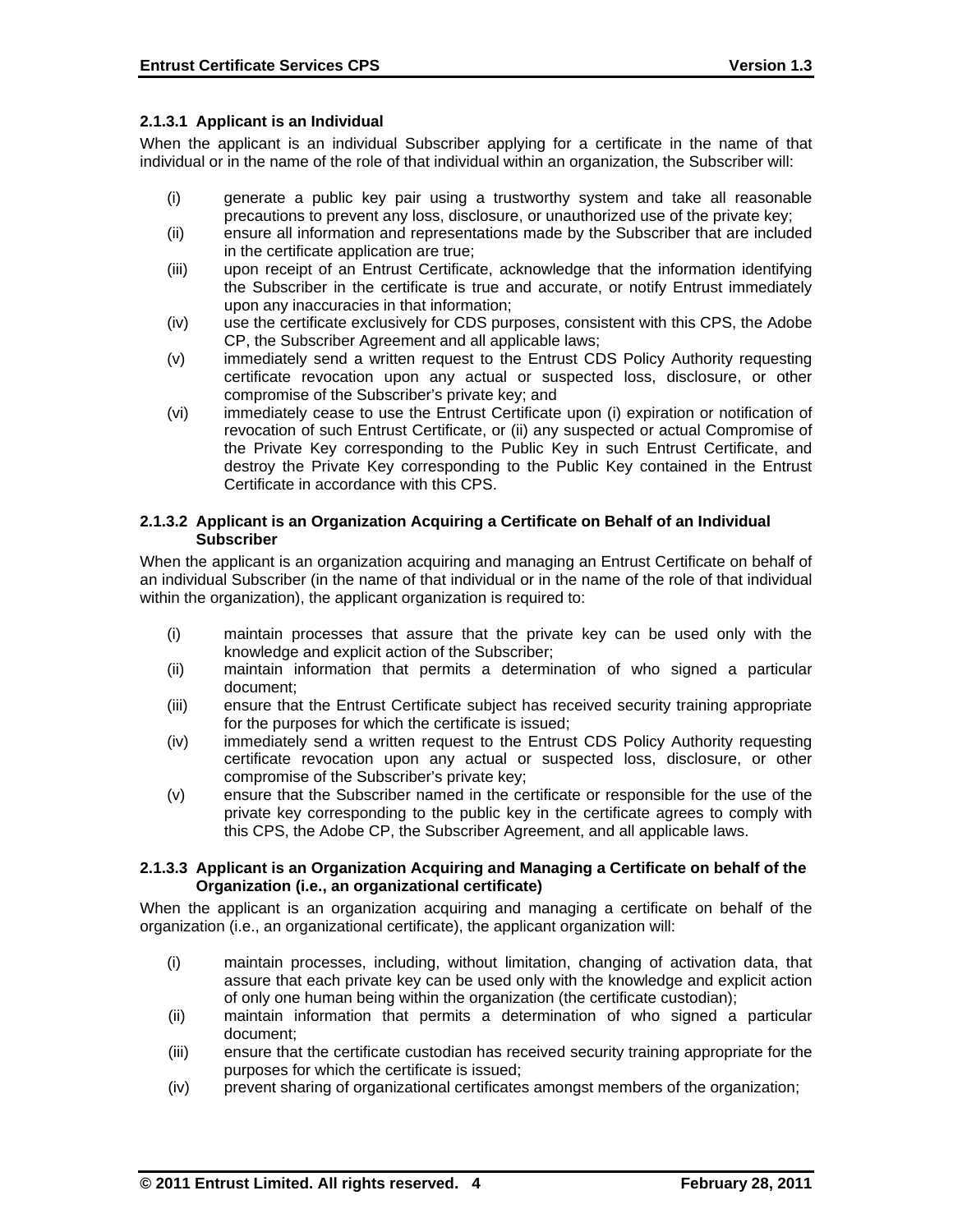- (v) acknowledge that the information identifying the organization in the certificate is true and accurate, or notify Entrust immediately upon any inaccuracies in that information;
- (vi) immediately send a written request to the Entrust CDS Policy Authority requesting certificate revocation upon any actual or suspected loss, disclosure, or other compromise of the Subscriber's private key;
- (vii) ensure that the certificate custodian agrees to also be bound by the Subscriber Agreement, this CPS, the Adobe CP and all applicable laws.

### **2.1.3.4 Subscriber and Applicant Representations and Warranties**

Subscribers and Applicants represent and warrant to Entrust, Adobe and all third parties who rely or use the Entrust Certificate issued to such Subscriber, that:

- (i) all information provided to Entrust or to any RAs, both in the Certificate Request and as otherwise requested by Entrust in connection with the issuance of the Certificate(s) to be supplied by Entrust, is accurate and complete and does not contain any errors, omissions, or misrepresentations;
- (ii) the Private Key corresponding to the Public Key submitted to Entrust in connection with an Entrust Certificate Application was created using sound cryptographic techniques and all measures necessary have been taken to maintain sole control of, keep confidential, and properly protect the Private Key (and any associated access information or device – e.g., password or token) at all times;
- (iii) any information provided to Entrust or to any RAs in connection with an Entrust Certificate Application does not infringe, misappropriate, dilute, unfairly compete with, or otherwise violate the intellectual property, or other rights of any person, entity, or organization in any jurisdiction;
- (iv) the Certificate(s) shall not be installed or used until it has reviewed and verified the accuracy of the data in each Certificate;
- (v) use of the Certificate shall be exclusively for signing Acrobat documents;
- (vi) Entrust shall be immediately notified if any information included in the Entrust Certificate Application changes or if a change in circumstances would make the information in the Entrust Certificate Application misleading or inaccurate;
- (vii) all use of the Entrust Certificate and its associated private key shall cease immediately, and the Subscriber shall notify Entrust and promptly request the revocation of the Entrust Certificate, if (1) any information included in the Subscriber's Entrust Certificate changes or if a change in circumstances would make the information in the Subscriber's Entrust Certificate misleading or inaccurate; or (2) there is any actual or suspected misuse or compromise of the Private Key associated with the Public Key in the Entrust Certificate;
- (viii) all use of the Entrust Certificate shall cease upon expiration or revocation of such certificate;
- (ix) the Entrust Certificate will not be used for any hazardous or unlawful (including tortious) activities; and
- (x) the subject named in the Entrust Certificate corresponds to the Subscriber.

# **2.1.4 Relying Party Obligations**

Relying Parties shall, in accordance with the applicable requirements of this CPS:

- (i) understand and, if necessary, receive proper education in the use of Public-Key cryptography and Certificates including Entrust Certificates;
- (ii) read and agree to all terms and conditions of this CPS and the Relying Party Agreement;
- (iii) trust and make use of an Entrust Certificate only if the Entrust Certificate has not expired or been revoked and if a proper chain of trust can be established to a trustworthy root;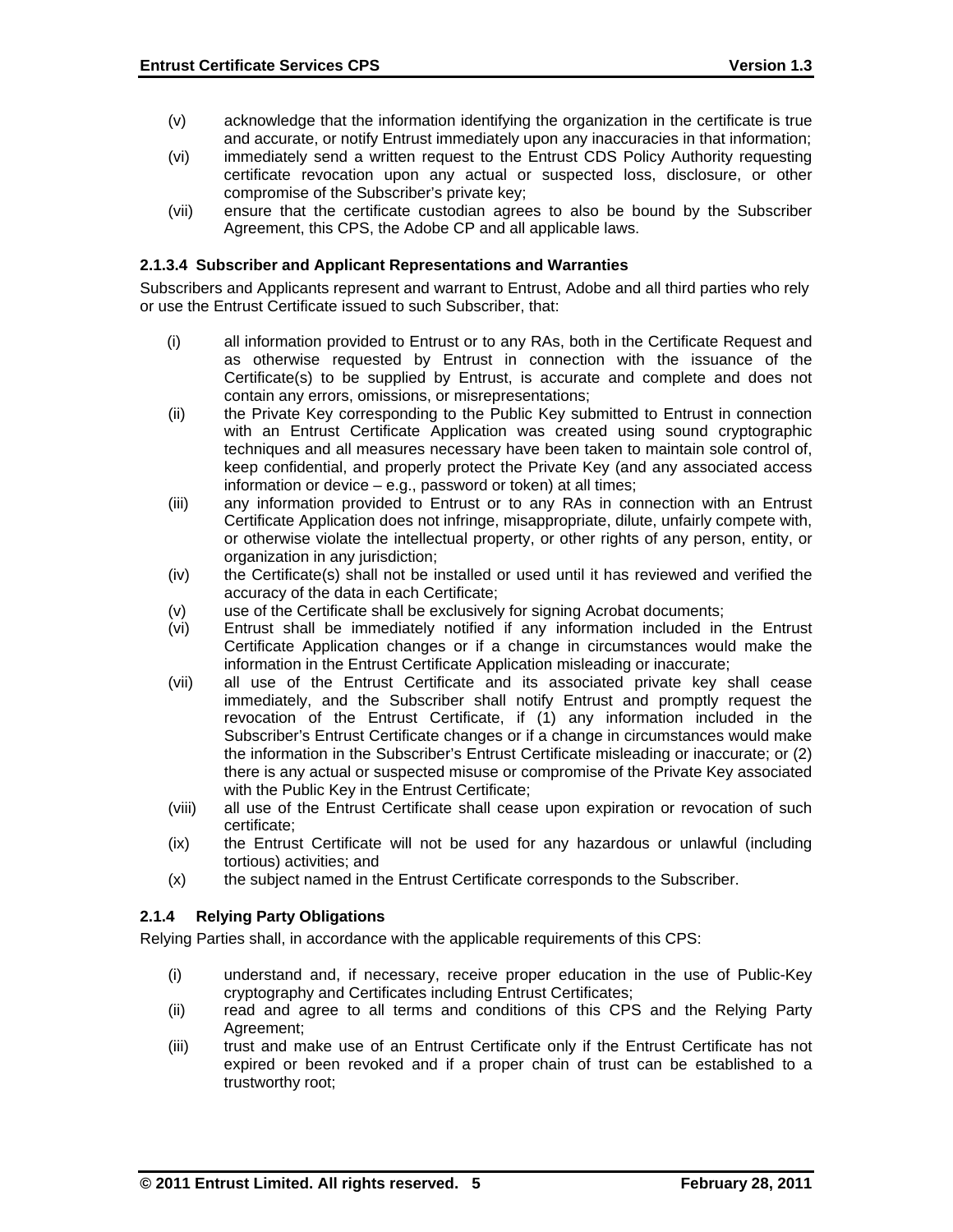- (iv) trust and make use of an Entrust Certificate only if verified on a Supported Platform; and
- (v) make their own judgment and rely on an Entrust Certificate only if such reliance is reasonable in the circumstances, including determining whether such reliance is reasonable given the nature of the security and trust provided by an Entrust Certificate and the value of any transaction that may involve the use of an Entrust Certificate.

Entrust Certificates and related information may be subject to export, import, and/or use restrictions. Relying Parties shall comply with all laws and regulations applicable to a Relying Party's right to use Entrust Certificates and/or related information, including, without limitation, all laws and regulations in respect to nuclear, chemical or biological weapons proliferation. Relying Parties shall be responsible for procuring all required licenses and permissions for any export, import, and/or use of Entrust Certificates and/or related information. Certain cryptographic techniques, software, hardware, and firmware ("Technology") that may be used in processing or in conjunction with Entrust Certificates may be subject to export, import, and/or use restrictions. Relying Parties shall comply with all laws and regulations applicable to a Relying Party's right to export, import, and/or use such Technology or related information. Relying Parties shall be responsible for procuring all required licenses and permissions for any export, import, and/or use of such Technology or related information.

# **2.1.4.1 Relying Party Representations and Warranties**

In addition to any other Relying Party obligations in the Acrobat End User License Agreement, Entrust hereby provides notice to all Relying Parties that reliance on a CDS-signed document is only permitted if verified on a Supported Platform (as identified in the Adobe CP). This notice is also included in the User Notice field within each Certificate published by Entrust.

Relying Parties represent and warrant to Entrust that:

- (i) the Relying Party shall properly validate an Entrust Certificate before making a determination about whether to rely on such Entrust Certificate, including confirmation that the Entrust Certificate has not expired or been revoked and that a proper chain of trust can be established to a trustworthy root;
- (ii) the Relying Party shall not rely on a revoked or expired Entrust Certificate;
- (iii) the Relying Party shall not rely on an Entrust Certificate that cannot be validated back to a trustworthy root;
- (iv) the Relying Party shall not rely on an Entrust Certificate unless verified on a Supported Platform;
- (v) the Relying Party shall exercise its own judgment in determining whether it is reasonable under the circumstances to rely on an Entrust Certificate, including determining whether such reliance is reasonable given the nature of the security and trust provided by an Entrust Certificate and the value of any transaction that may involve the use of an Entrust Certificate;
- (v) the Relying Party shall not use an Entrust Certificate for any hazardous or unlawful (including tortious) activities; and
- (vi) the Relying Party shall not unreasonably rely on any Entrust Certificate having regard to this CPS, including without limit the limitations of liability set forth in this CPS at §2.2 (including all subsections of such section).

### **2.1.5 Repository Obligations**

Entrust will make available, in accordance with this CPS, Entrust Certificate revocation information published by the Entrust CA.

### **2.2 Liability**

In this §2.2 (including all subsections):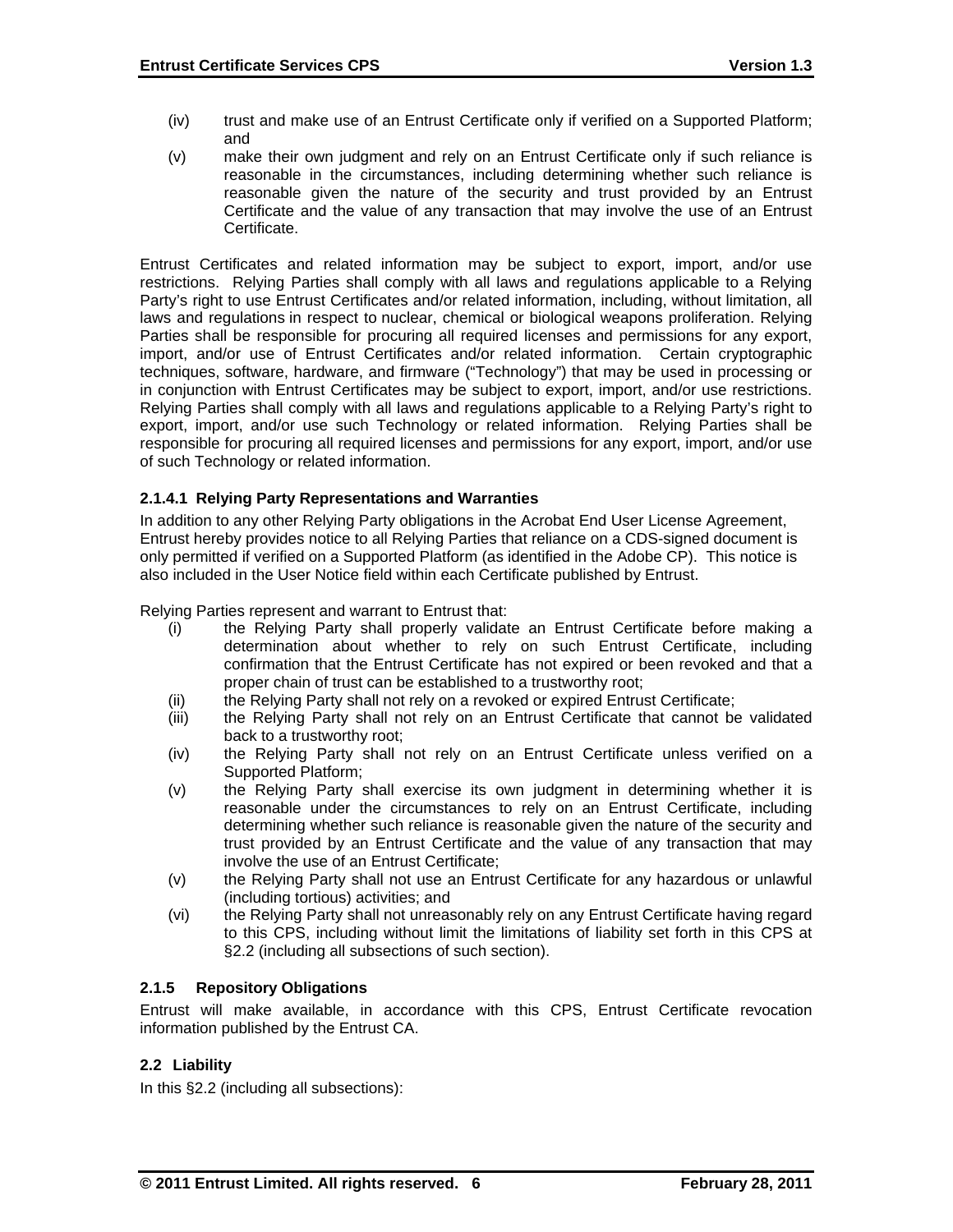- the Entrust Group is defined to mean Entrust, Inc. and all of its subsidiaries, including any subcontractors, distributors, agents, suppliers, employees or directors of any of the foregoing; and
- the Adobe Root CA has the meaning set forth in the Adobe CP.

The Entrust Group and the Adobe Root CA are express third party beneficiaries of this §2.2 (including all subsections).

# **2.2.1 Warranty Disclaimers**

In addition to any other warranty disclaimers in the Subscriber Agreement or the Adobe CP, except as expressly set forth in this CPS or the Adobe CP, the Entrust Group and the Adobe Root CA disclaim any and all warranties related to any certificates issued in the CDS PKI, including warranties:

- (i) related to the accuracy, authenticity, reliability, completeness, currentness, merchantability, or fitness of any information contained in certificates or otherwise compiled, published, or disseminated by or on behalf of any entities other than the Entrust CA or the Adobe Root CA;
- (ii) related to the security provided by any cryptographic process implemented by any entities other than the Adobe Root CA or the Entrust CA;
- (iii) for representations of information contained in a certificate;
- (iv) of non-repudiation of any messages; and
- (v) related to any software or applications.

#### **THE ENTRUST GROUP AND THE ADOBE ROOT CA SPECIFICALLY DISCLAIM ANY AND ALL REPRESENTATIONS, WARRANTIES, AND CONDITIONS OF MERCHANTABILITY, NON-INFRINGEMENT, TITLE, SATISFACTORY QUALITY, AND/OR FITNESS FOR A PARTICULAR PURPOSE.**

### **2.2.2 Limitations on CA Liability**

Under no circumstances will the Entrust Group or the Adobe Root CA be liable to any purported Relying Parties, or any other person or entity, for any loss of use, revenue or profit, lost or damaged data, or other commercial or economic loss or for any other direct, indirect, incidental, special, punitive, exemplary or consequential damages whatsoever, even if advised of the possibility of such damages or if such damages are foreseeable. This limitation shall apply even in the event of a fundamental breach or a breach of the fundamental terms of this CPS.

Except as expressly provided for in the Adobe CP, the Adobe Root CA accepts no responsibility or liability for any transactions relying upon certificates issued by Entrust.

Except as expressly provided for in this CPS, the Entrust Group accepts no responsibility or liability for any transactions relying upon certificates issued by any person other than Entrust.

**IN NO EVENT SHALL THE TOTAL CUMULATIVE LIABILITY OF THE ENTRUST GROUP TO ANY APPLICANT, SUBSCRIBER, RELYING PARTY OR ANY OTHER PERSON, ENTITY, OR ORGANIZATION ARISING OUT OF OR RELATING TO ANY ENTRUST CERTIFICATE OR ANY SERVICES PROVIDED IN RESPECT TO ENTRUST CERTIFICATES, INCLUDING ANY USE OR RELIANCE ON ANY ENTRUST CERTIFICATE, EXCEED FIVE THOUSAND UNITED STATES DOLLARS (\$5000.00 U.S.) ("CUMULATIVE DAMAGE CAP"). THIS LIMITATION SHALL APPLY ON A PER ENTRUST CERTIFICATE BASIS REGARDLESS OF THE NUMBER OF TRANSACTIONS OR CAUSES OF ACTION ARISING OUT OF OR RELATED TO SUCH ENTRUST CERTIFICATE OR ANY SERVICES PROVIDED IN RESPECT TO SUCH ENTRUST CERTIFICATE. THE FOREGOING LIMITATIONS SHALL APPLY TO ANY LIABILITY WHETHER BASED IN CONTRACT (INCLUDING FUNDAMENTAL BREACH), TORT (INCLUDING NEGLIGENCE), LEGISLATION OR ANY OTHER THEORY OF LIABILITY,**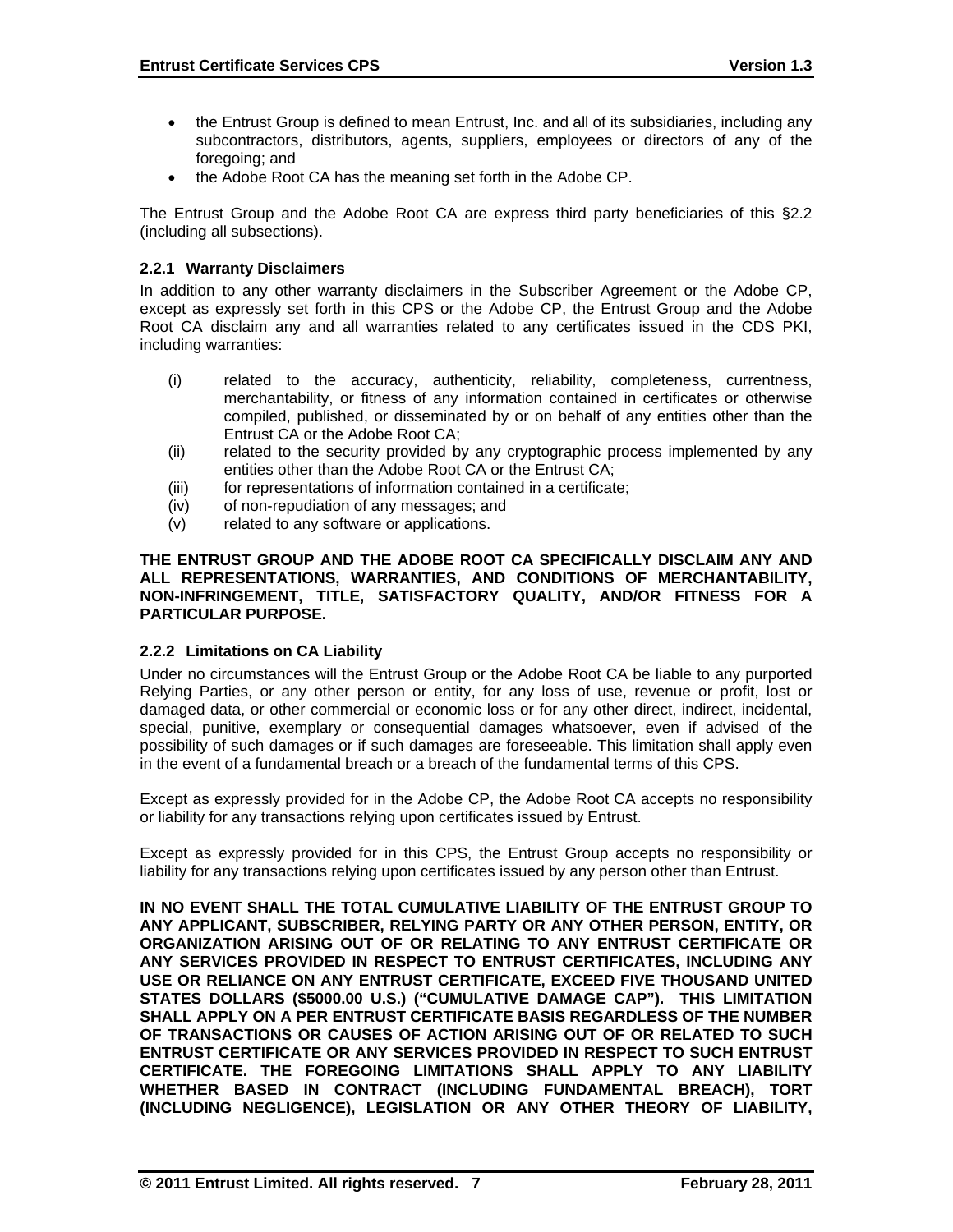**INCLUDING ANY DIRECT, INDIRECT, SPECIAL, STATUTORY, PUNITIVE, EXEMPLARY, CONSEQUENTIAL, RELIANCE, OR INCIDENTAL DAMAGES.** 

**IN THE EVENT THAT LIABILITY TO ANY PARTY ARISING OUT OF OR RELATING TO AN ENTRUST CERTIFICATE OR ANY SERVICES PROVIDED IN RESPECT TO AN ENTRUST CERTIFICATE EXCEEDS THE CUMULATIVE DAMAGE CAP SET FORTH IN THIS SECTION ABOVE, THE AMOUNTS AVAILABLE UNDER THE CUMULATIVE DAMAGE CAP SHALL BE APPORTIONED FIRST TO THE EARLIEST CLAIMS TO ACHIEVE FINAL DISPUTE RESOLUTION UNLESS OTHERWISE ORDERED BY A COURT OF COMPETENT JURISDICTION. IN NO EVENT SHALL THE ENTRUST GROUP BE OBLIGATED TO PAY MORE THAN THE CUMULATIVE DAMAGE CAP FOR ANY ENTRUST CERTIFICATE OR ANY SERVICES PROVIDED IN RESPECT TO AN ENTRUST CERTIFICATE REGARDLESS OF APPORTIONMENT AMONG CLAIMANTS.** 

**THE FOREGOING LIMITATIONS SHALL APPLY NOTWITHSTANDING THE FAILURE OF ESSENTIAL PURPOSE OF ANY LIMITED REMEDY STATED HEREIN AND EVEN IF THE ENTRUST GROUP OR THE ADOBE CA HAVE BEEN ADVISED OF THE POSSIBILITY OF THOSE DAMAGES.** 

**SOME JURISDICTIONS DO NOT ALLOW THE EXCLUSION OR LIMITATION OF LIABILITY FOR CONSEQUENTIAL OR INCIDENTAL DAMAGES, SO THESE LIMITATIONS SET FORTH ABOVE MAY NOT APPLY TO CERTAIN APPLICANTS, SUBSCRIBERS, RELYING PARTIES, OR OTHER PERSONS, ENTITIES, OR ORGANIZATIONS.** 

**THE DISCLAIMERS OF REPRESENTATIONS, WARRANTIES, AND CONDITIONS AND THE LIMITATIONS OF LIABILITY IN THIS CPS CONSTITUTE AN ESSENTIAL PART OF THIS CPS, AND SUBSCRIBER AGREEMENTS.** 

**ALL APPLICANTS, SUBSCRIBERS, RELYING PARTIES, AND OTHER PERSONS, ENTITIES, AND ORGANIZATIONS ACKNOWLEDGE THAT BUT FOR THESE DISCLAIMERS OF REPRESENTATIONS, WARRANTIES, AND CONDITIONS AND LIMITATIONS OF LIABILITY, ENTRUST WOULD NOT ISSUE ENTRUST CERTIFICATES TO SUBSCRIBERS AND THAT THESE PROVISIONS PROVIDE FOR A REASONABLE ALLOCATION OF RISK.** 

#### **2.3 Financial Responsibility**

In this §2.3 (including all subsections):

- the Entrust Group is defined to mean Entrust, Inc. and all of its subsidiaries, including any subcontractors, distributors, agents, suppliers, employees or directors of any of the foregoing; and
- the Adobe Root CA has the meaning set forth in the Adobe CP.

The Entrust Group and the Adobe Root CA are express third party beneficiaries of this §2.3 (including all subsections).

### **2.3.1 Indemnification by Relying Parties**

RELYING PARTIES SHALL INDEMNIFY AND HOLD ADOBE AND THE ENTRUST GROUP (COLLECTIVELY, THE "INDEMNIFIED PARTIES") HARMLESS FROM AND AGAINST ANY AND ALL LIABILITIES, LOSSES, COSTS, EXPENSES, DAMAGES, CLAIMS, AND SETTLEMENT AMOUNTS (INCLUDING REASONABLE ATTORNEY'S FEES, COURT COSTS, AND EXPERT'S FEES) ARISING OUT OF OR RELATING TO ANY USE OR RELIANCE BY A RELYING PARTY ON ANY ENTRUST CERTIFICATE OR ANY SERVICE PROVIDED IN RESPECT TO ENTRUST CERTIFICATES, INCLUDING (I) LACK OF PROPER VALIDATION OF AN ENTRUST CERTIFICATE BY A RELYING PARTY, (II) RELIANCE BY THE RELYING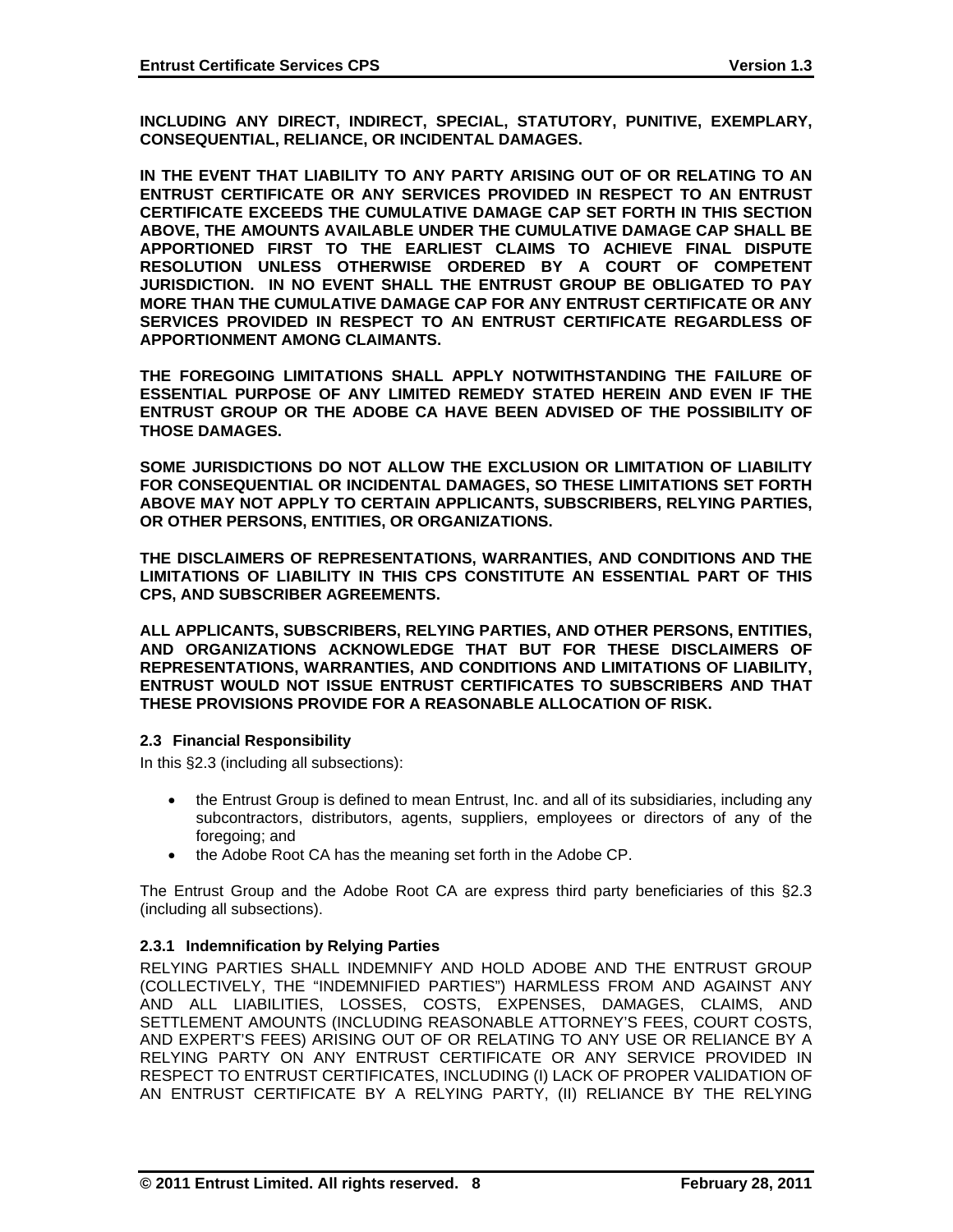PARTY ON AN EXPIRED OR REVOKED ENTRUST CERTIFICATE, (III) USE OF AN ENTRUST CERTIFICATE OTHER THAN AS PERMITTED BY THIS CPS, THE SUBSCRIBER AGREEMENT, ANY RELYING PARTY AGREEMENT, THE ADOBE CP, AND APPLICABLE LAW, (IV) FAILURE BY A RELYING PARTY TO EXERCISE REASONABLE JUDGMENT IN THE CIRCUMSTANCES IN RELYING ON AN ENTRUST CERTIFICATE, OR (V) ANY CLAIM OR ALLEGATION THAT THE RELIANCE BY A RELYING PARTY ON AN ENTRUST CERTIFICATE OR THE INFORMATION CONTAINED IN AN ENTRUST CERTIFICATE INFRINGES, MISAPPROPRIATES, DILUTES, UNFAIRLY COMPETES WITH, OR OTHERWISE VIOLATES THE RIGHTS INCLUDING INTELLECTUAL PROPERTY RIGHTS OR ANY OTHER RIGHTS OF ANYONE IN ANY JURISDICTION. NOTWITHSTANDING THE FOREGOING, RELYING PARTIES SHALL NOT BE OBLIGATED TO PROVIDE ANY INDEMNIFICATION TO AN INDEMNIFIED PARTY IN RESPECT TO ANY LIABILITIES, LOSSES, COSTS, EXPENSES, DAMAGES, CLAIMS, AND SETTLEMENT AMOUNTS (INCLUDING REASONABLE ATTORNEY'S FEES, COURT COSTS AND EXPERT'S FEES) TO THE EXTENT THAT SUCH LIABILITIES, LOSSES, COSTS, EXPENSES, DAMAGES, CLAIMS, AND SETTLEMENT AMOUNTS (INCLUDING REASONABLE ATTORNEY'S FEES, COURT COSTS, AND EXPERT'S FEES) ARISE OUT OF OR RELATE TO ANY WILLFUL MISCONDUCT BY SUCH INDEMNIFIED PARTY.

### **2.3.1.1 Indemnification by Subscribers**

SUBSCRIBERS SHALL INDEMNIFY AND HOLD ADOBE AND THE ENTRUST GROUP (COLLECTIVELY, THE "INDEMNIFIED PARTIES") HARMLESS FROM AND AGAINST ANY AND ALL LIABILITIES, LOSSES, COSTS, EXPENSES, DAMAGES, CLAIMS, AND SETTLEMENT AMOUNTS (INCLUDING REASONABLE ATTORNEY'S FEES, COURT COSTS, AND EXPERT'S FEES) ARISING OUT OF OR RELATING TO ANY RELIANCE BY A RELYING PARTY ON ANY ENTRUST CERTIFICATE OR ANY SERVICE PROVIDED IN RESPECT TO ENTRUST CERTIFICATES, INCLUDING ANY (I) ERROR, MISREPRESENTATION OR OMISSION MADE BY A SUBSCRIBER IN USING OR APPLYING FOR AN ENTRUST CERTIFICATE, (II) MODIFICATION MADE BY A SUBSCRIBER TO THE INFORMATION CONTAINED IN AN ENTRUST CERTIFICATE, (III) USE OF AN ENTRUST CERTIFICATE OTHER THAN AS PERMITTED BY THIS CPS, THE SUBSCRIBER AGREEMENT, ANY RELYING PARTY AGREEMENT, THE ADOBE CP, AND APPLICABLE LAW, (IV) FAILURE BY A SUBSCRIBER TO TAKE THE NECESSARY PRECAUTIONS TO PREVENT LOSS, DISCLOSURE, COMPROMISE OR UNAUTHORIZED USE OF THE PRIVATE KEY CORRESPONDING TO THE PUBLIC KEY IN SUCH SUBSCRIBER'S ENTRUST CERTIFICATE, OR (V) ALLEGATION THAT THE USE OF A SUBSCRIBER'S ENTRUST CERTIFICATE OR THE INFORMATION CONTAINED IN A SUBSCRIBER'S ENTRUST CERTIFICATE INFRINGES, MISAPPROPRIATES, DILUTES, UNFAIRLY COMPETES WITH, OR OTHERWISE VIOLATES THE RIGHTS INCLUDING INTELLECTUAL PROPERTY RIGHTS OR ANY OTHER RIGHTS OF ANYONE IN ANY JURISDICTION. NOTWITHSTANDING THE FOREGOING, A SUBSCRIBER SHALL NOT BE OBLIGATED TO PROVIDE ANY INDEMNIFICATION TO AN INDEMNIFIED PARTY IN RESPECT TO ANY LIABILITIES, LOSSES, COSTS, EXPENSES, DAMAGES, CLAIMS, AND SETTLEMENT AMOUNTS (INCLUDING REASONABLE ATTORNEY'S FEES, COURT COSTS AND EXPERTS FEES) TO THE EXTENT THAT SUCH LIABILITIES, LOSSES, COSTS, EXPENSES, DAMAGES, CLAIMS, AND SETTLEMENT AMOUNTS (INCLUDING REASONABLE ATTORNEY'S FEES, COURT COSTS, AND EXPERT'S FEES) ARISE OUT OF OR RELATE TO ANY WILLFUL MISCONDUCT BY SUCH INDEMNIFIED PARTY.

# **2.3.2 Fiduciary Relationships**

Nothing contained in this CPS, or in any Subscriber Agreement, or any Relying Party Agreement, or in the Adobe CP shall be deemed to make the Entrust Group or the Adobe Root CA the fiduciary, partner, agent, trustee, or legal representative of any Applicant, Subscriber, Relying Party or any other person, entity, or organization or to create any fiduciary relationship between either Entrust and any other third party. Nothing in this CPS, or in any Subscriber Agreement or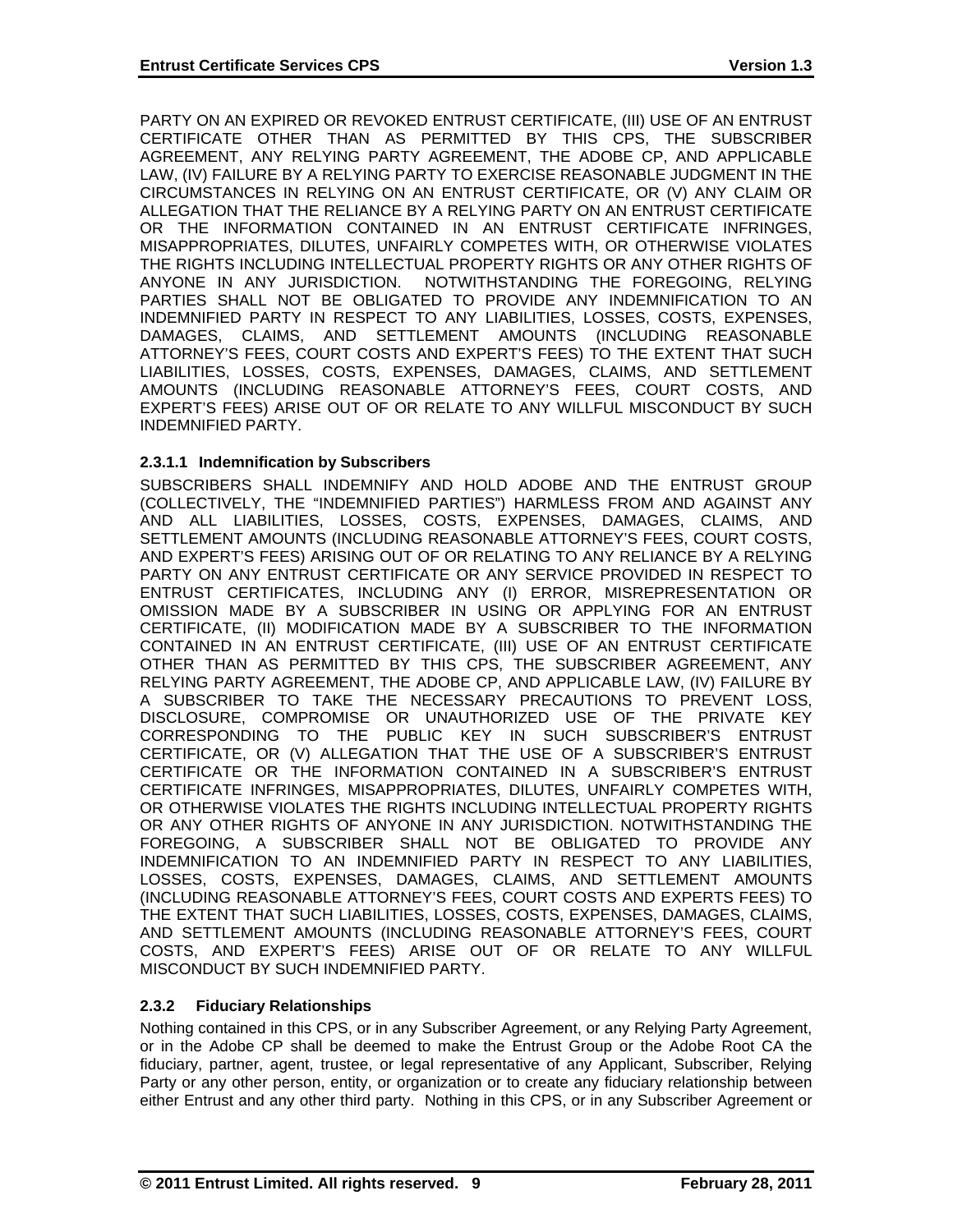any Relying Party Agreement shall confer on any Subscriber, Applicant, Relying Party, or any other third party, any authority to act for, bind, or create or assume any obligation or responsibility, or make any representation on behalf of the Entrust Group or the Adobe Root CA.

### **2.3.3 Administrative Processes**

No Stipulation.

#### **2.4 Interpretation and Enforcement**

#### **2.4.1 Governing Law**

The laws of the Province of Ontario, Canada, excluding its conflict of laws rules, shall govern the construction, validity, interpretation, enforceability and performance of this CPS, all Subscriber Agreements and all Relying Party Agreements. The application of the United Nations Convention on Contracts for the International Sale of Goods to this CPS, any Subscriber Agreements, and any Relying Party Agreements is expressly excluded. Any dispute arising out of or in respect to this CPS, any Subscriber Agreement, any Relying Party Agreement, or in respect to any Entrust Certificate or any services provided in respect to any Entrust Certificate that is not resolved by alternative dispute resolution, shall be brought in the provincial or federal courts sitting in Ottawa, Ontario, and each person, entity, or organization hereby agrees that such courts shall have personal and exclusive jurisdiction over such disputes. In the event that any matter is brought in a provincial or federal court, Applicants, Subscribers, and Relying Parties waive any right that such Applicants, Subscribers, and Relying Parties may have to a jury trial.

### **2.4.1.1 Force Majeure**

Neither Entrust nor RAs operating under the authority of the Entrust CA, nor any Resellers, Comarketers, nor any subcontractors, distributors, agents, suppliers, employees, or directors of any of the foregoing shall be in default hereunder or liable for any losses, costs, expenses, liabilities, damages, claims, or settlement amounts arising out of or related to delays in performance or from failure to perform or comply with the terms of this CPS, any Subscriber Agreement, or any Relying Party Agreement due to any causes beyond its reasonable control, which causes include acts of God or the public enemy, riots and insurrections, war, accidents, fire, strikes and other labor difficulties (whether or not Entrust is in a position to concede to such demands), embargoes, judicial action, failure or default of any superior certification authority, lack of or inability to obtain export permits or approvals, necessary labor, materials, energy, utilities, components or machinery, acts of civil or military authorities.

### **2.4.1.2 Interpretation**

All references in this CPS to "§" refer to the sections of this CPS. As used in this CPS, neutral pronouns and any variations thereof shall be deemed to include the feminine and masculine and all terms used in the singular shall be deemed to include the plural, and vice versa, as the context may require. The words "hereof", "herein", and "hereunder" and other words of similar import refer to this CPS as a whole, as the same may from time to time be amended or supplemented, and not to any subdivision contained in this CPS. The word "including" when used herein is not intended to be exclusive and means "including, without limitation."

### **2.4.2 Severability, Survival, Merger, Notice**

### **2.4.2.1 Severability**

Whenever possible, each provision of this CPS, any Subscriber Agreements, and any Relying Party Agreements shall be interpreted in such a manner as to be effective and valid under applicable law. If the application of any provision of this CPS, any Subscriber Agreements, or any Relying Party Agreements or any portion thereof to any particular facts or circumstances shall be held to be invalid or unenforceable by an arbitrator or court of competent jurisdiction,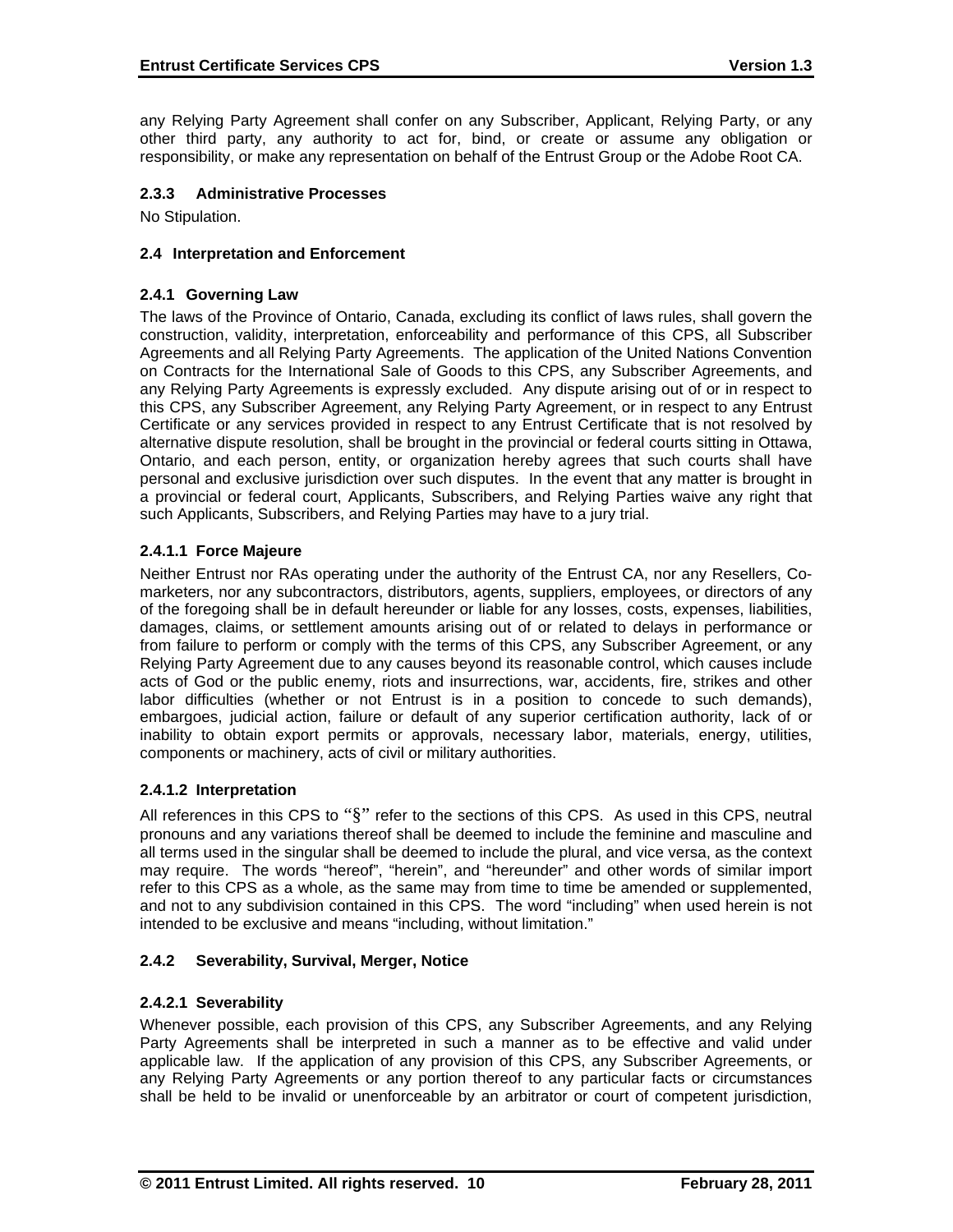then (i) the validity and enforceability of such provision as applied to any other particular facts or circumstances and the validity of other provisions of this CPS, any Subscriber Agreements, or any Relying Party Agreements shall not in any way be affected or impaired thereby, and (ii) such provision shall be enforced to the maximum extent possible so as to effect its intent and it shall be reformed without further action to the extent necessary to make such provision valid and enforceable.

**FOR GREATER CERTAINTY, IT IS EXPRESSLY UNDERSTOOD AND AGREED THAT EVERY PROVISION OF THIS CPS, ANY SUBSCRIBER AGREEMENTS, OR ANY RELYING PARTY AGREEMENTS THAT DEAL WITH (I) LIMITATION OF LIABILITY OR DAMAGES, (II) DISCLAIMERS OF REPRESENTATIONS, WARRANTIES, CONDITIONS, OR LIABILITIES, OR (III) INDEMNIFICATION, IS EXPRESSLY INTENDED TO BE SEVERABLE FROM ANY OTHER PROVISIONS OF THIS CPS, ANY SUBSCRIBER AGREEMENTS, OR ANY RELYING PARTY AGREEMENTS AND SHALL BE SO INTERPRETED AND ENFORCED.** 

### **2.4.2.2 Survival**

The provisions of the section entitled "Definitions" and §2.1, §2.2 (including all subsections), §2.3 (including all subsections), §2.4, §2.8, §2.9, §3.1.5, §3.1.6, §4.6 and §8.1 shall survive termination or expiration of this CPS, any Subscriber Agreements, and any Relying Party Agreements. All references to sections that survive termination of this CPS, any Subscriber Agreements, and any Relying Party Agreements, shall include all sub-sections of such sections. All payment obligations shall survive any termination or expiration of this CPS, any Subscriber Agreements, and any Relying Party Agreements.

#### **2.4.2.3 Merger**

This CPS, the Subscriber Agreements, and the Relying Party Agreements state all of the rights and obligations of Entrust, any RAs operating under the Entrust CA, any Resellers, Comarketers, and any subcontractors, distributors, agents, suppliers, employees, or directors of any of the foregoing, and any Applicant, Subscriber, or Relying Party and any other persons, entities, or organizations in respect to the subject matter hereof and thereof and such rights and obligations shall not be augmented or derogated by any prior agreements, communications, or understandings of any nature whatsoever whether oral or written. The rights and obligations of Entrust, any RAs operating under the Entrust CA, any Resellers, Co-marketers, and any subcontractors, distributors, agents, suppliers, employees, and directors of any of the foregoing may not be modified or waived orally and may be modified only in a writing signed or authenticated by a duly authorized representative of Entrust.

### **2.4.2.4 Conflict of Provisions**

In the event of a conflict between the provisions of this CPS and any express written agreement between Entrust or an RA operating under the Entrust CA and a Subscriber or Relying Party, with respect to Entrust Certificates or any services provided in respect to Entrust Certificates, such other express written agreement shall take precedence. In the event of any inconsistency between the provisions of this CPS and the provisions of any Subscriber Agreement or any Relying Party Agreement, this CPS shall govern.

#### **2.4.2.5 Waiver**

The failure of Entrust to enforce, at any time, any of the provisions of this CPS, a Subscriber Agreement with Entrust, or a Relying Party Agreement with Entrust or the failure of Entrust to require, at any time, performance by any Applicant, Subscriber, Relying Party or any other person, entity, or organization of any of the provisions of this CPS, a Subscriber Agreement with Entrust, or a Relying Party Agreement with Entrust, shall in no way be construed to be a present or future waiver of such provisions, nor in any way affect the ability of Entrust to enforce each and every such provision thereafter. The express waiver by Entrust of any provision, condition, or requirement of this CPS, a Subscriber Agreement with Entrust, or a Relying Party Agreement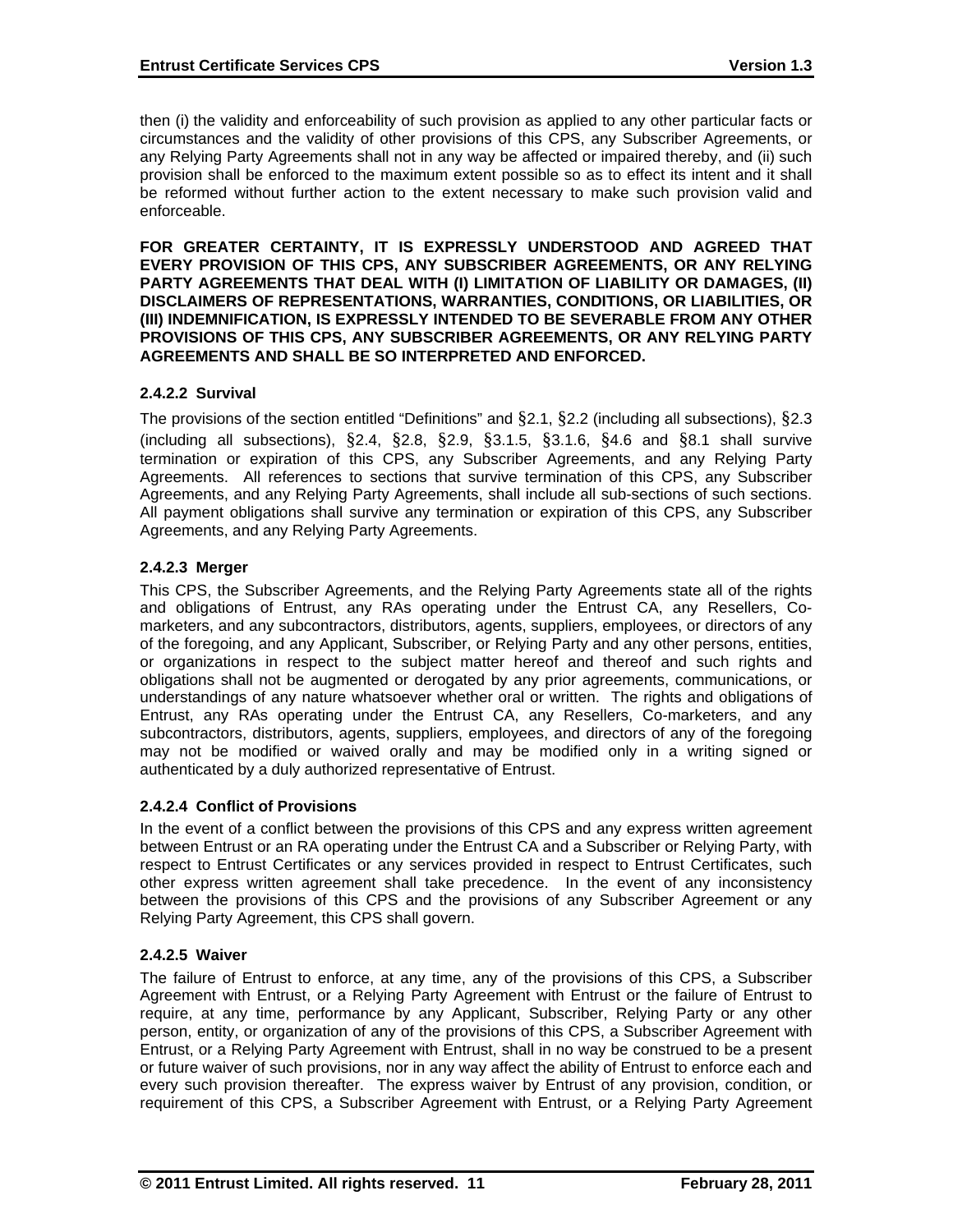with Entrust shall not constitute a waiver of any future obligation to comply with such provision, condition, or requirement. The failure of an RA or Reseller operating under the Entrust CA ("Registration Authority") to enforce, at any time, any of the provisions of this CPS, any Subscriber Agreement with such Registration Authority, or any Relying Party Agreement with such Registration Authority or the failure to require by such Registration Authority, at any time, performance by any Applicant, Subscriber, Relying Party or any other person, entity, or organization of this CPS, any Subscriber Agreement with such Registration Authority, or any Relying Party Agreement with such Registration Authority shall in no way be construed to be a present or future waiver of such provisions, nor in any way affect the ability of such Registration Authority to enforce each and every such provision thereafter. The express waiver by a Registration Authority of any provision, condition, or requirement of a Subscriber Agreement with such Registration Authority or a Relying Party Agreement with such Registration Authority shall not constitute a waiver of any future obligation to comply with such provision, condition, or requirement.

#### **2.4.2.6 Notice**

Any notice to be given by a Subscriber, Applicant, or Relying Party to Entrust under this CPS, a Subscriber Agreement, or a Relying Party Agreement shall be given in writing to the address specified in §1.4 by prepaid receipted mail, facsimile, or overnight courier, and shall be effective as follows (i) in the case of facsimile or courier, on the next Business Day, and (ii) in the case of receipted mail, five (5) Business Days following the date of deposit in the mail. Any notice to be given by Entrust under this CPS, any Subscriber Agreement, or any Relying Party Agreement shall be given by email or by facsimile or courier to the last address, email address or facsimile number for the Subscriber on file with Entrust. In the event of notice by email, the notice shall become effective on the next Business Day. In the event of notice by prepaid receipted mail, facsimile, or overnight courier, notice shall become effective as specified in (i) or (ii), depending on the means of notice utilized.

### **2.4.2.7 Assignment**

Entrust Certificates and the rights granted under this CPS, any Subscriber Agreement, or any Relying Party Agreement are personal to the Applicant, Subscriber, or Relying Party that entered into the Subscriber Agreement or Relying Party Agreement and cannot be assigned, sold, transferred, or otherwise disposed of, whether voluntarily, involuntarily, by operation of law, or otherwise, without the prior written consent of Entrust or the Registration Authority under an Entrust Certification Authority with which such Applicant, Subscriber, or Relying Party has contracted. Any attempted assignment or transfer without such consent shall be void and shall automatically terminate such Applicant's, Subscriber's or Relying Party's rights under this CPS, any Subscriber Agreement, or any Relying Party Agreement. Entrust may assign, sell, transfer, or otherwise dispose of this CPS, any Subscriber Agreements, or any Relying Party Agreements together with all of its rights and obligations under this CPS, any Subscriber Agreements, and any Relying Party Agreements (i) to an Affiliate, or (ii) as part of a sale, merger, or other transfer of all or substantially all the assets or stock of the business of Entrust to which this CPS, the Subscriber Agreements, and Relying Party Agreements relate. Subject to the foregoing limits, this Agreement shall be binding upon and shall inure to the benefit of permitted successors and assigns of Entrust, any third-party Registration Authorities operating under the Entrust Certification Authorities, Applicants, Subscribers, and Relying Parties, as the case may be.

### **2.4.3 Dispute Resolution Procedures**

Any disputes between a Subscriber or an Applicant and Entrust or any third-party Registration Authorities operating under the Entrust Certification Authorities, or a Relying Party and Entrust or any third-party Registration Authorities operating under the Entrust Certification Authorities, shall be submitted to mediation in accordance with the Commercial Mediation Rules of the American Arbitration Association which shall take place in English in Ottawa, Ontario. In the event that a resolution to such dispute cannot be achieved through mediation within thirty (30) days, the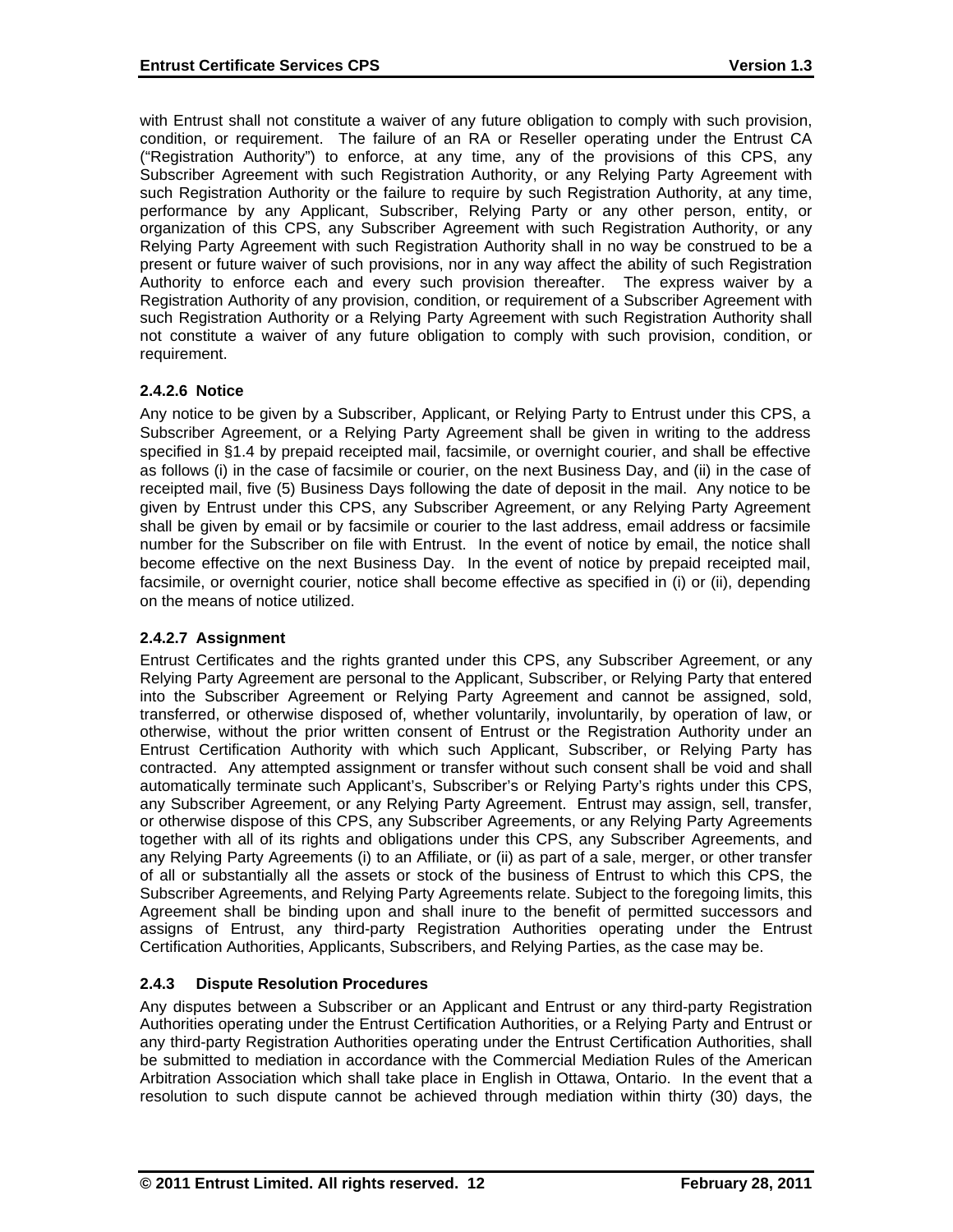dispute shall be submitted to binding arbitration. The arbitrator shall have the right to decide all questions of arbitrability. The dispute shall be finally settled by arbitration in accordance with the rules of the American Arbitration Association, as modified by this provision. Such arbitration shall take place in English in Ottawa, Ontario, before a sole arbitrator appointed by the American Arbitration Association (AAA) who shall be appointed by the AAA from its Technology Panel and shall be reasonably knowledgeable in electronic commerce disputes. The arbitrator shall apply the laws of the Province of Ontario, without regard to its conflict of laws provisions, and shall render a written decision within thirty (30) days from the date of close of the arbitration hearing, but no more than one (1) year from the date that the matter was submitted for arbitration. The decision of the arbitrator shall be binding and conclusive and may be entered in any court of competent jurisdiction. In each arbitration, the prevailing party shall be entitled to an award of all or a portion of its costs in such arbitration, including reasonable attorney's fees actually incurred. Nothing in this CPS, or in any Subscriber Agreement, or any Relying Party Agreement shall preclude Entrust or any third-party Registration Authorities operating under the Entrust Certification Authorities from applying to any court of competent jurisdiction for temporary or permanent injunctive relief, without breach of this §2.4.3 and without any abridgment of the powers of the arbitrator, with respect to any (i) alleged Compromise that affects the integrity of an Entrust Certificate, or (ii) alleged breach of this CPS, any Subscriber Agreement, or any Relying Party Agreement. The institution of any arbitration or any action shall not relieve an Applicant, Subscriber or Relying Party of its obligations under this CPS, any Subscriber Agreement, or any Relying Party Agreement.

### **2.4.3.1 Limitation Period on Arbitrations and Actions**

Any and all arbitrations or legal actions in respect to a dispute that is related to an Entrust Certificate or any services provided in respect to an Entrust Certificate shall be commenced prior to the end of one (1) year after (i) the expiration or revocation of the Entrust Certificate in dispute, or (ii) the date of provision of the disputed service or services in respect to the Entrust Certificate in dispute, whichever is sooner. If any arbitration or action in respect to a dispute that is related to an Entrust Certificate or any service or services provided in respect to an Entrust Certificate is not commenced prior to such time, any party seeking to institute such an arbitration or action shall be barred from commencing or proceeding with such arbitration or action.

### **2.5 Fees**

The fees for services provided by Entrust in respect to Entrust Certificates are set forth in the Entrust Repository. These fees are subject to change, and any such changes shall become effective immediately after posting in the Entrust Repository. The fees for services provided by RAs, Resellers and Co-marketers in respect to Entrust Certificates are set forth on the web sites operated by such Registration Authorities, Resellers and Co-marketers. These fees are subject to change, and any such changes shall become effective immediately after posting in such web sites.

### **2.5.1 Certificate Issuance or Renewal Fees**

See the Entrust Repository for the fees charged by Entrust. See the web sites operated by Registration Authorities operating under the Entrust Certification Authorities, Resellers, and Comarketers for the fees charged by such Registration Authorities, Resellers, and Co-marketers.

### **2.5.2 Certificate Access Fees**

See the Entrust Repository for the fees charged by Entrust. See the web sites operated by Registration Authorities operating under the Entrust Certification Authorities, Resellers, and Comarketers for the fees charged by such Registration Authorities, Resellers, and Co-marketers.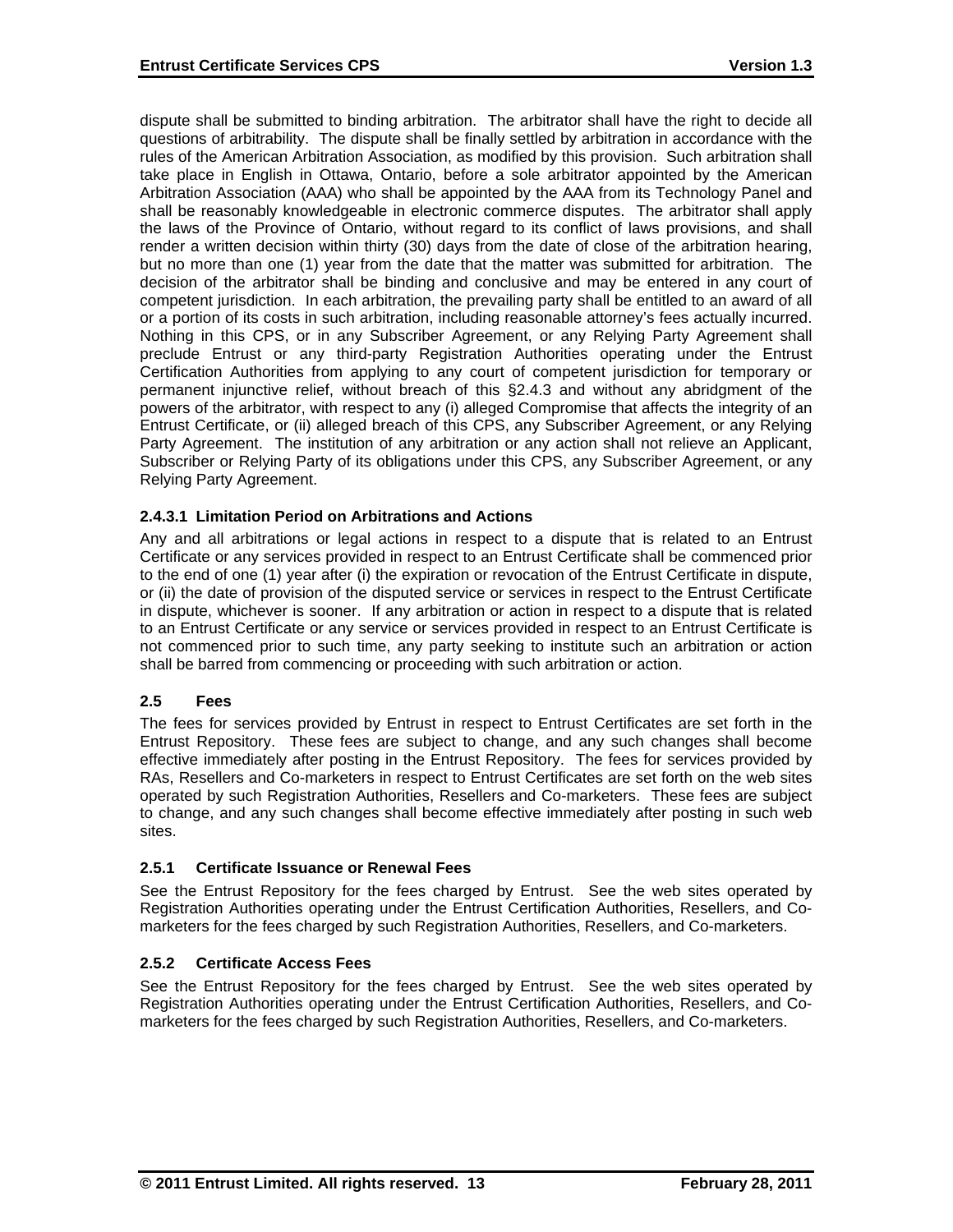### **2.5.3 Revocation or Status Information Access Fees**

See the Entrust Repository for the fees charged by Entrust. See the web sites operated by Registration Authorities operating under the Entrust Certification Authorities, Resellers, and Comarketers for the fees charged by such Registration Authorities, Resellers, and Co-marketers.

#### **2.5.4 Fees for Other Services such as Policy Information**

See the Entrust Repository for the fees charged by Entrust. See the web sites operated by Registration Authorities operating under the Entrust Certification Authorities, Resellers, and Comarketers for the fees charged by such Registration Authorities, Resellers, and Co-marketers.

#### **2.5.5 Refund Policy**

Neither Entrust nor any Registration Authorities operating under the Entrust Certification Authorities nor any Resellers or Co-Marketers provide any refunds for Entrust Certificates or services provided in respect to Entrust Certificates.

#### **2.6 Publication and Repositories**

Entrust maintains the Entrust Repository to store various information related to Entrust Certificates and the operation of Entrust Certification Authorities, Entrust Registration Authorities, and third-party Registration Authorities operating under the Entrust Certification Authorities. This CPS and various other related information is published in the Entrust Repository. This CPS is also available from Entrust in hard copy upon request.

#### **2.6.1 Publication of CA Information**

The following Entrust Certificate information is published in the Entrust Repository:

- (i) current and past versions of this CPS for Adobe CDS;
- (ii) information and agreements regarding the subscription for and reliance on Entrust Certificates; and
- (iii) revocations of Entrust Certificates performed by an Entrust Certification Authority, published in a Certificate Revocation List (CRL).

The data formats used for Entrust Certificates and for Certificate Revocation Lists in the Entrust Repository are in accordance with the associated definitions in §7.

#### **2.6.2 Frequency of Publication**

This CPS may be re-issued and published in accordance with the policy set forth in §8.

#### **2.6.3 Access Controls**

This CPS is published in the Entrust Repository. This CPS will be available to all Applicants, Subscribers and Relying Parties, but may only be modified by the Entrust Policy Authority.

#### **2.6.4 Repositories**

The Entrust Certification Authorities maintain the Entrust Repositories to allow access to Entrust Certificate-related and CRL information. The information in the Entrust Repositories is accessible through a web interface and is periodically updated as set forth in this CPS. The Entrust Repositories are the only approved source for CRL and other information about Entrust Certificates.

#### **2.7 Compliance Audit**

Entrust Certification Authorities will undergo an annual compliance audit in accordance with the then-current WebTrust for CA audit program as published by the AICPA.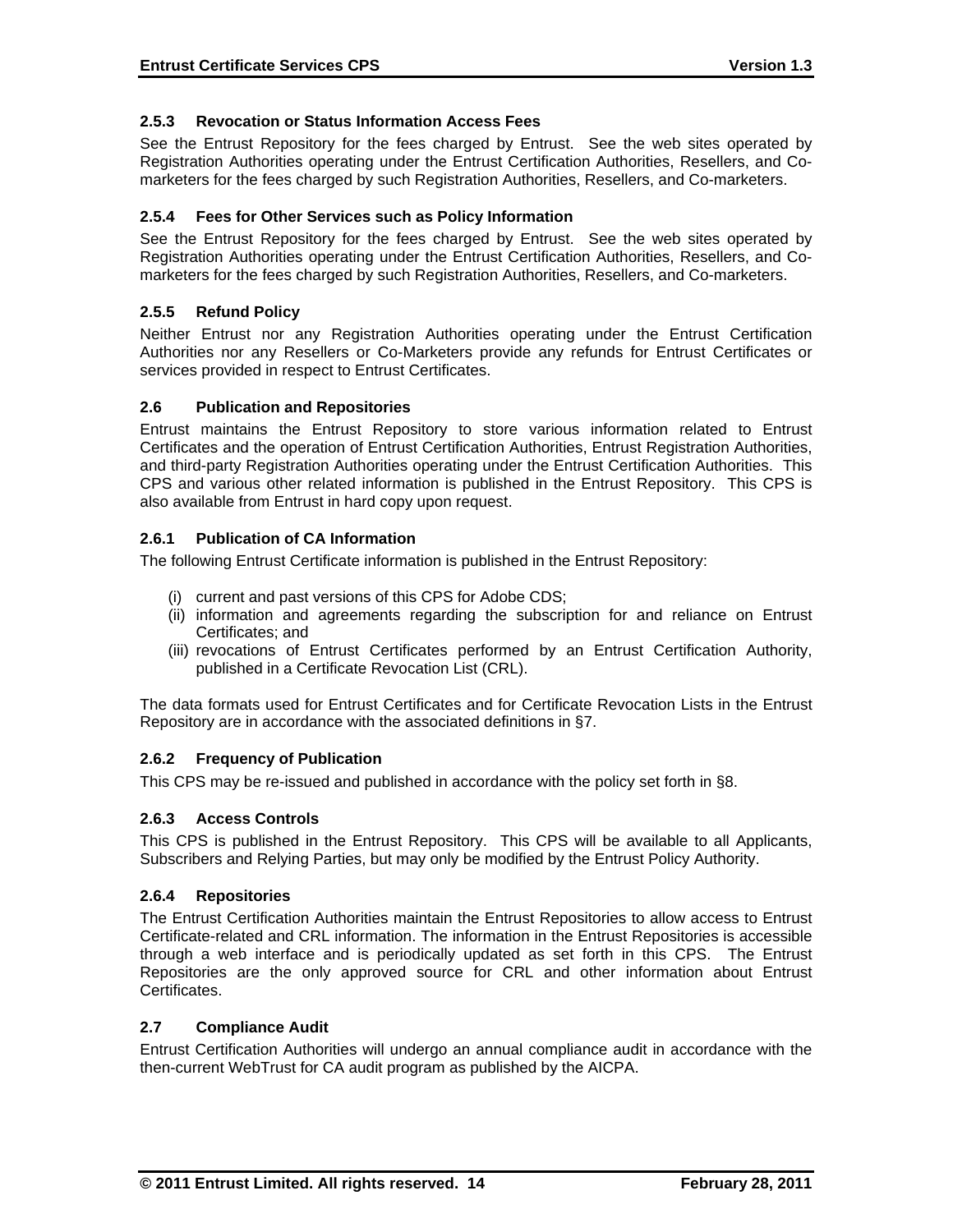# **2.7.1 Frequency of Entity Compliance Audit**

Entrust Certification Authorities, Entrust-operated Registration Authorities, and RAs operating under the Entrust Certification Authorities shall be audited once per calendar year for compliance with the practices and procedures set forth in this CPS. If the results of an audit report recommend remedial action, Entrust or the applicable RA shall initiate corrective action within thirty (30) days of receipt of such audit report.

# **2.7.2 Identity/Qualifications of Auditor**

The compliance audit of Entrust Certification Authorities shall be performed by a certified public accounting firm with a demonstrated competency in the evaluation of Certification Authorities and Registration Authorities and who is currently licensed to perform WebTrust for CA audits.

### **2.7.3 Auditor's Relationship to Audited Party**

The certified public accounting firm selected to perform the compliance audit for the Entrust Certification Authorities, Entrust-operated Registration Authorities, or independent third-party operated Registration Authorities under the Entrust Certification Authorities shall be independent from the entity being audited.

### **2.7.4 Topics Covered by Audit**

The compliance audit shall test compliance of Entrust Certification Authorities, Entrust-operated Registration Authorities, or independent third-party operated Registration Authorities under the Entrust Certification Authorities against the policies and procedures set forth in:

- i. this CPS for Adobe CDS; and
- ii. the WebTrust Program for Certification Authorities.

### **2.7.5 Actions Taken as a Result of Deficiency**

Upon receipt of a compliance audit that identifies any deficiencies, the audited Entrust Certification Authority, Entrust-operated Registration Authority, or independent third-party operated Registration Authority under an Entrust Certification Authority shall use commercially reasonable efforts to correct any such deficiencies in an expeditious manner.

### **2.7.6 Communication of Results**

The results of all compliance audits shall be communicated, in the case of Entrust Certification Authorities, to the Entrust Policy Authority, and, in the case of any Entrust-operated Registration Authorities under an Entrust Certification Authorities, to the Entrust Policy Authority, and in the case of third-party Registration Authorities operating under the Entrust CA, to the operational authority for such Registration Authority.

The results of the most recent compliance audit will be posted to the Repository.

### **2.8 Confidentiality**

Neither Entrust nor any RAs operating under the Entrust Certification Authorities, nor any Resellers or Co-Marketers shall disclose or sell Applicant or Subscriber names (or other information submitted by an Applicant or Subscriber when applying for an Entrust Certificate), except in accordance with this CPS, a Subscriber Agreement, or a Relying Party Agreement. Entrust and all RAs operating under the Entrust Certification Authorities, and all Resellers and Co-Marketers shall use a commercially reasonable degree of care to prevent such information from being used or disclosed for purposes other than those set forth in this CPS, a Subscriber Agreement, or a Relying Party Agreement. Notwithstanding the foregoing, Applicants and Subscribers acknowledge that some of the information supplied with an Entrust Certificate Application is incorporated into an Entrust Certificate and that Entrust and all RAs operating under the Entrust Certification Authorities, and all Resellers and Co-Marketers shall be entitled to make such information publicly available.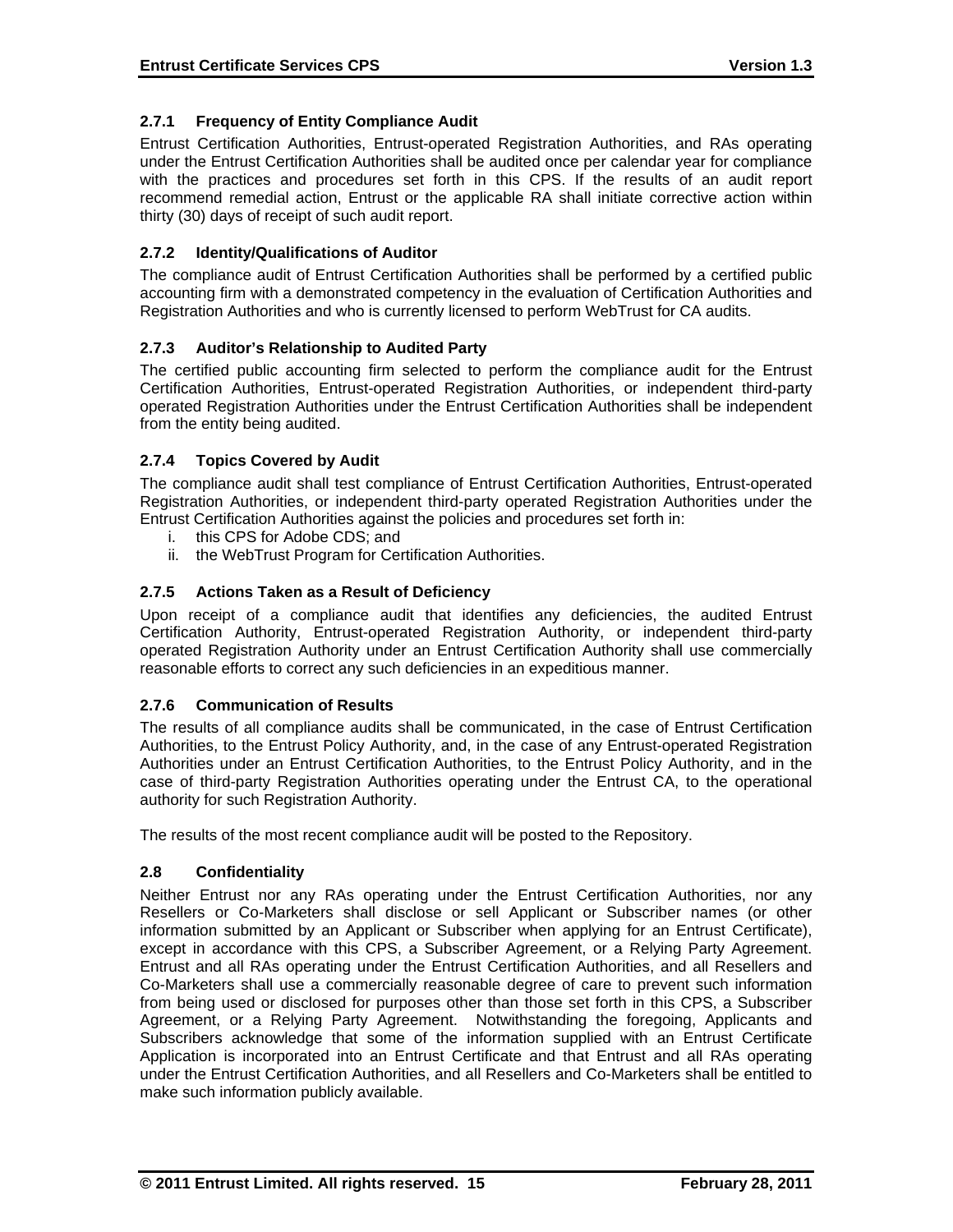# **2.8.1 Types of Information to be Kept Confidential**

Information that is supplied by Applicants, Subscribers, or Relying Parties for the subscription for, use of, or reliance upon an Entrust Certificate, and which is not included in the information described in §2.8.2 below, shall be considered to be confidential. Entrust and RAs under the Entrust Certification Authorities shall be entitled to disclose such information to any subcontractors or agents that are assisting Entrust in the verification of information supplied in Entrust Certificate Applications or that are assisting Entrust in the operation of the Entrust Certification Authorities or Entrust-operated Registration Authorities. Information considered to be confidential shall not be disclosed unless compelled pursuant to legal, judicial, or administrative proceedings, or otherwise required by law. Entrust and RAs under the Entrust Certification Authorities shall be entitled to disclose information that is considered to be confidential to legal and financial advisors assisting in connection with any such legal, judicial, administrative, or other proceedings required by law, and to potential acquirors, legal counsel, accountants, banks and financing sources and their advisors in connection with mergers, acquisitions, or reorganizations.

# **2.8.2 Types of Information not Considered Confidential**

Information that is included in an Entrust Certificate or a Certificate Revocation List shall not be considered confidential. Information contained in this CPS shall not be considered confidential. Without limiting the foregoing, information that (i) was or becomes known through no fault of Entrust, an RA under an Entrust Certification Authority, a Reseller, or a Co-marketer, (ii) was rightfully known or becomes rightfully known to Entrust, an RA under the Entrust Certification Authority, a Reseller, or a Co-marketer without confidential or proprietary restriction from a source other than the Subscriber, (iii) is independently developed by Entrust, an RA under an Entrust Certification Authority, a Reseller, or a Co-marketer, or (iv) is approved by a Subscriber for disclosure, shall not be considered confidential.

### **2.8.3 Disclosure of Certificate Revocation/Suspension Information**

If an Entrust Certificate is revoked by an Entrust Certification Authority, a serial number will be included in the Certificate Revocation List entry for the revoked Entrust Certificate.

### **2.8.4 Release to Law Enforcement Officials**

Entrust, RAs under an Entrust Certification Authority, Resellers, and Co-marketers shall have the right to release information that is considered to be confidential to law enforcement officials in compliance with applicable law.

### **2.8.5 Release as Part of Civil Discovery**

Entrust, RAs under an Entrust Certification Authority, Resellers, and Co-marketers may disclose information that is considered confidential during the course of any arbitration, litigation, or any other legal, judicial, or administrative proceeding relating to such information. Any such disclosures shall be permissible provided that Entrust, the RA, Reseller, or Co-marketer uses commercially reasonable efforts to obtain a court-entered protective order restricting the use and disclosure of any such information to the extent reasonably required for the purposes of such arbitration, litigation, or any other legal, judicial, or administrative proceeding.

### **2.8.6 Disclosure Upon Owner's Request**

Entrust, RAs under an Entrust Certification Authority, Resellers, and Co-marketers may disclose information provided to Entrust, such Registration Authority, Reseller or Co-marketer, by an Applicant, a Subscriber, or a Relying Party upon request of such Applicant, Subscriber, or Relying Party.

# **2.8.7 Other Information Release Circumstances**

No stipulation.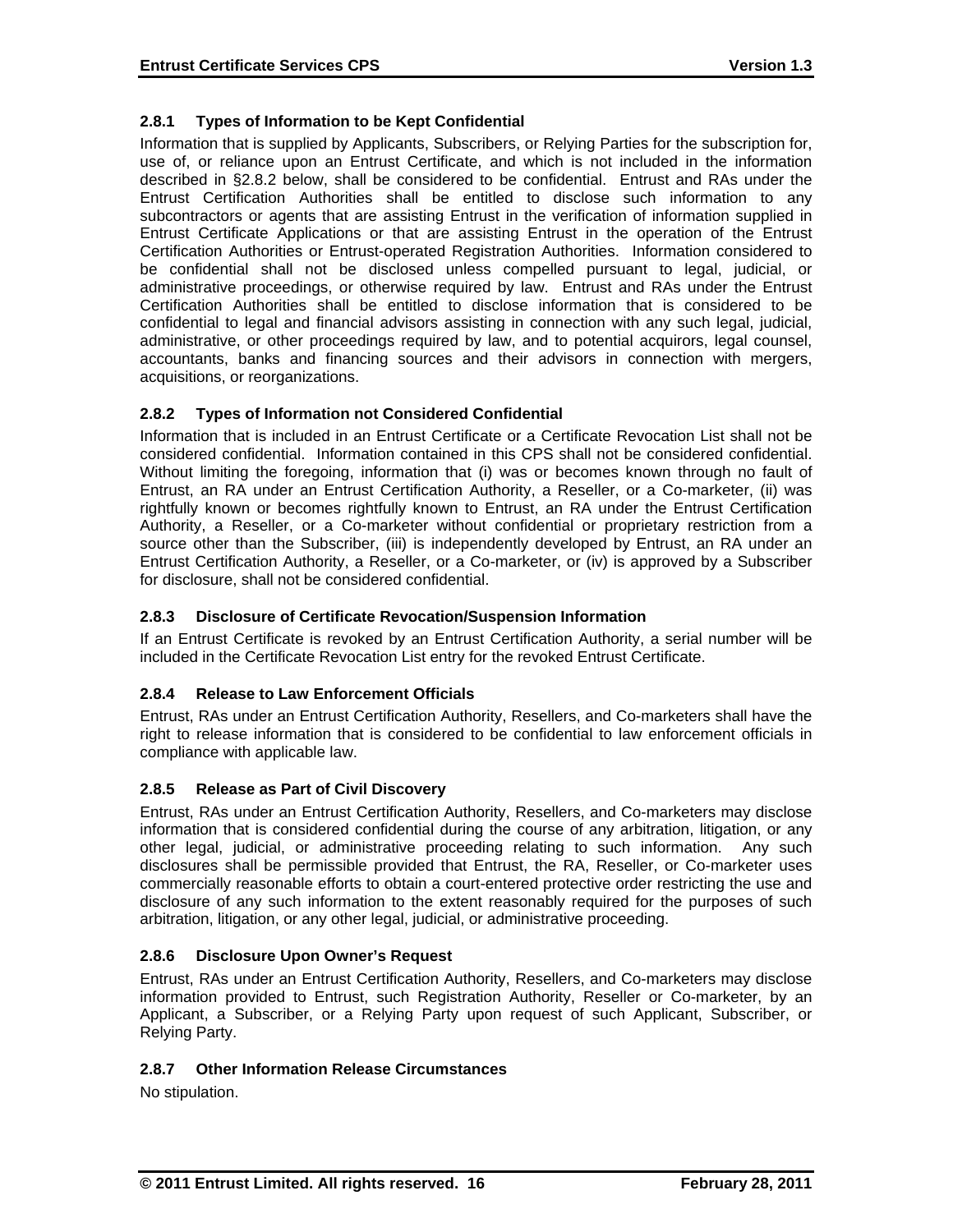# **2.9 Intellectual Property Rights**

Entrust retains all right, title, and interest (including all intellectual property rights), in, to and under all Entrust Certificates, except for any information that is supplied by an Applicant or a Subscriber and that is included in an Entrust Certificate, which information shall remain the property of the Applicant or Subscriber. All Applicants and Subscribers grant to Entrust and any Registration Authorities operating under the Entrust Certification Authorities a non-exclusive, worldwide, paid-up, royalty-free license to use, copy, modify, publicly display, and distribute such information, by any and all means and through any and all media whether now known or hereafter devised for the purposes contemplated under this CPS, the Subscriber's Subscriber Agreement, and any Relying Party Agreements. Entrust and any Registration Authorities operating under the Entrust Certification Authorities shall be entitled to transfer, convey, or assign this license in conjunction with any transfer, conveyance, or assignment as contemplated in §2.4.2.7. Entrust grants to Subscribers and Relying Parties a non-exclusive, non-transferable license to use, copy, and distribute Entrust Certificates, subject to such Entrust Certificates being used as contemplated under this CPS, the Subscriber's Subscriber Agreement, and any Relying Party Agreements, and further provided that such Entrust Certificates are reproduced fully and accurately and are not published in any publicly available database, repository, or directory without the express written permission of Entrust. Except as expressly set forth herein, no other right is or shall be deemed to be granted, whether by implication, estoppel, inference or otherwise. Subject to availability, Entrust may in its discretion make copies of one or more Cross Certificate(s) available to Subscribers for use solely with the Entrust Certificate issued to such Subscribers. Entrust retains all right, title, and interest (including all intellectual property rights), in, to and under the Cross Certificate(s).

Entrust grants permission to reproduce this CPS provided that (i) the copyright notice on the first page of this CPS is retained on any copies of this CPS, and (ii) this CPS is reproduced fully and accurately. Entrust retains all right, title, and interest (including all intellectual property rights), in, to and under this CPS.

In no event shall Entrust or an RA operating under the authority of the Entrust CA, or any Resellers or Co-marketers, or any subcontractors, distributors, agents, suppliers, employees, or directors of any of the foregoing be liable to any Applicants, Subscribers, or Relying Parties or any other third parties for any losses, costs, liabilities, expenses, damages, claims, or settlement amounts arising from or relating to claims of infringement, misappropriation, dilution, unfair competition, or any other violation of any patent, trademark, copyright, trade secret, or any other intellectual property or any other right of person, entity, or organization in any jurisdiction arising from or relating to any Entrust Certificate or arising from or relating to any services provided in relation to any Entrust Certificate.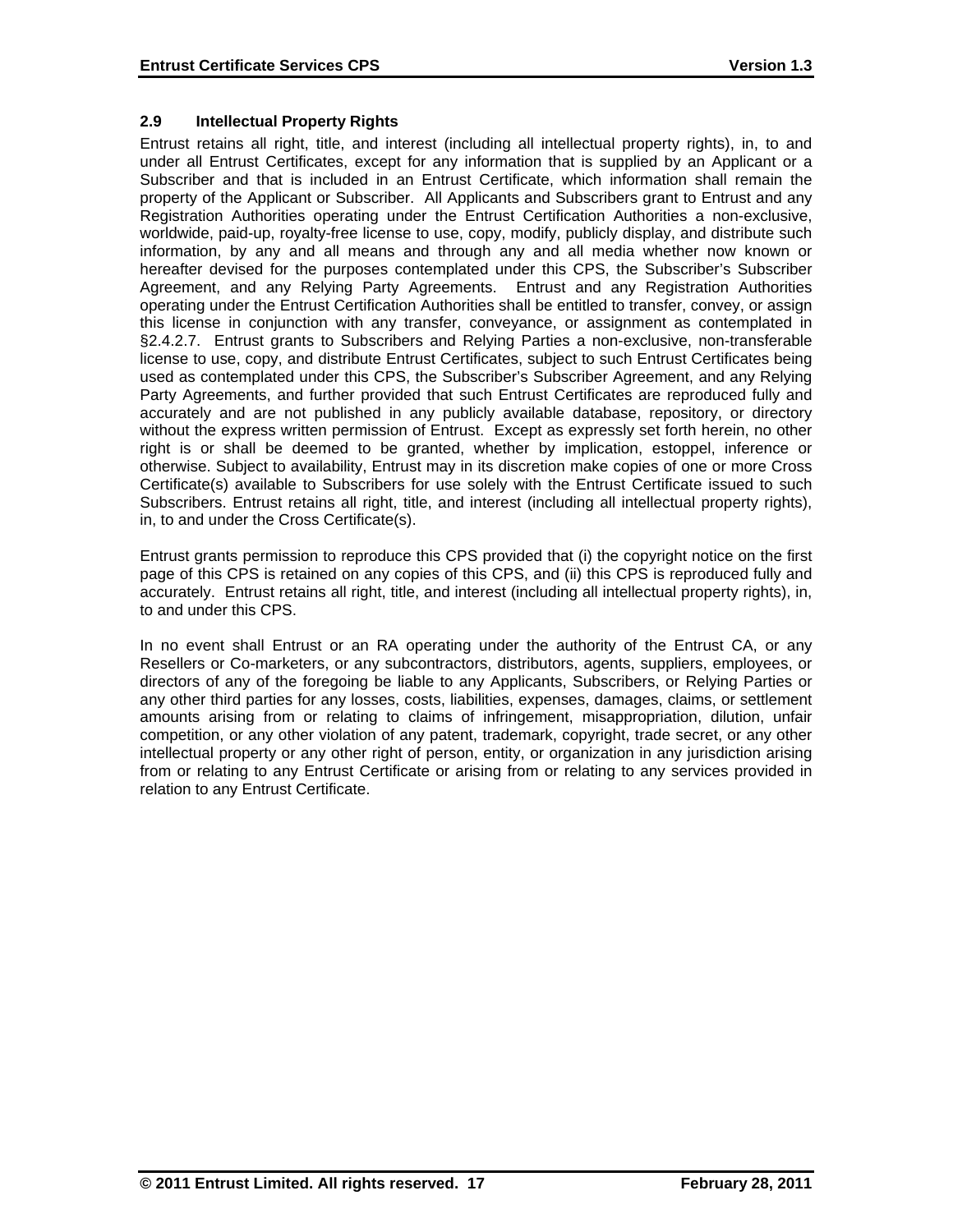# **3 Identification and Authentication**

### **3.1 Initial Registration**

Before issuing an Entrust Certificate, the Entrust Certification Authorities ensure that all Subject organization information in the Entrust Certificate conforms to the requirements of and has been verified in accordance with the procedures prescribed in this CPS and matches the information confirmed and documented by the Registration Authority pursuant to its verification processes.

### **3.1.1 Types of Names**

The Subject names in an Entrust Certificate comply with the X.501 Distinguished Name (DN) form. Entrust Certification Authorities shall use a single naming convention as set forth below. Each Entrust Certificate shall contain the following information:

- (i) the "Country Name" (C) which is the two-letter ISO 3166 code for the country in which the Applicant is located;
- (ii) the "Organization Name" (O) which is the name of the organization in the case of a corporation, partnership, or other entity. In the case of a sole proprietorship or an individual not associated with an organization, the organization name can be the name of the Applicant; and
- (iii) the "Common Name" (CN) which may be an individual's name, an organization's name or the name of a specific role within an organization.

All attributes are as defined in ITU-T Recommendation X.521.

### **3.1.2 Need for Names to Be Meaningful**

Names used in Entrust Certificates must be meaningful in that they can be understood and used by Relying Parties and linked to a Subscriber, an Organization or a specific individual operating in a certain role.

### **3.1.3 Rules for Interpreting Various Name Forms**

Subject names for Entrust Certificates shall be interpreted as set forth in §3.1.1 and §3.1.2.

### **3.1.4 Uniqueness of Names**

Names shall be defined unambiguously for each Subject in an Entrust Repository. The Distinguished Name attribute will usually be unique to the subject to which it is issued. Each Entrust Certificate shall be issued a unique serial number within the name space of the issuing Entrust Certification Authority.

### **3.1.5 Name Claim Dispute Resolution Procedure**

The Subject names in Entrust Certificates are issued on a "first come, first served" basis. By accepting a Subject name for incorporation into an Entrust Certificate, a Registration Authority operating under the Entrust CA does not determine whether the use of such information infringes upon, misappropriates, dilutes, unfairly competes with, or otherwise violates any intellectual property right or any other rights of any person, entity, or organization. The Entrust Certification Authorities and any Registration Authorities operating under the Entrust Certification Authorities neither act as an arbitrator nor provide any dispute resolution between Subscribers or between Subscribers and third-party complainants in respect to the use of any information in an Entrust Certificate. This CPS does not bestow any procedural or substantive rights on any Subscriber or third-party complainant in respect to any information in an Entrust Certificate. Neither the Entrust Certification Authorities nor any Registration Authorities operating under the Entrust Certification Authorities shall in any way be precluded from seeking legal or equitable relief (including injunctive relief) in respect to any dispute between Subscribers or between Subscribers and thirdparty complainants or in respect to any dispute between Subscribers and an Entrust Certification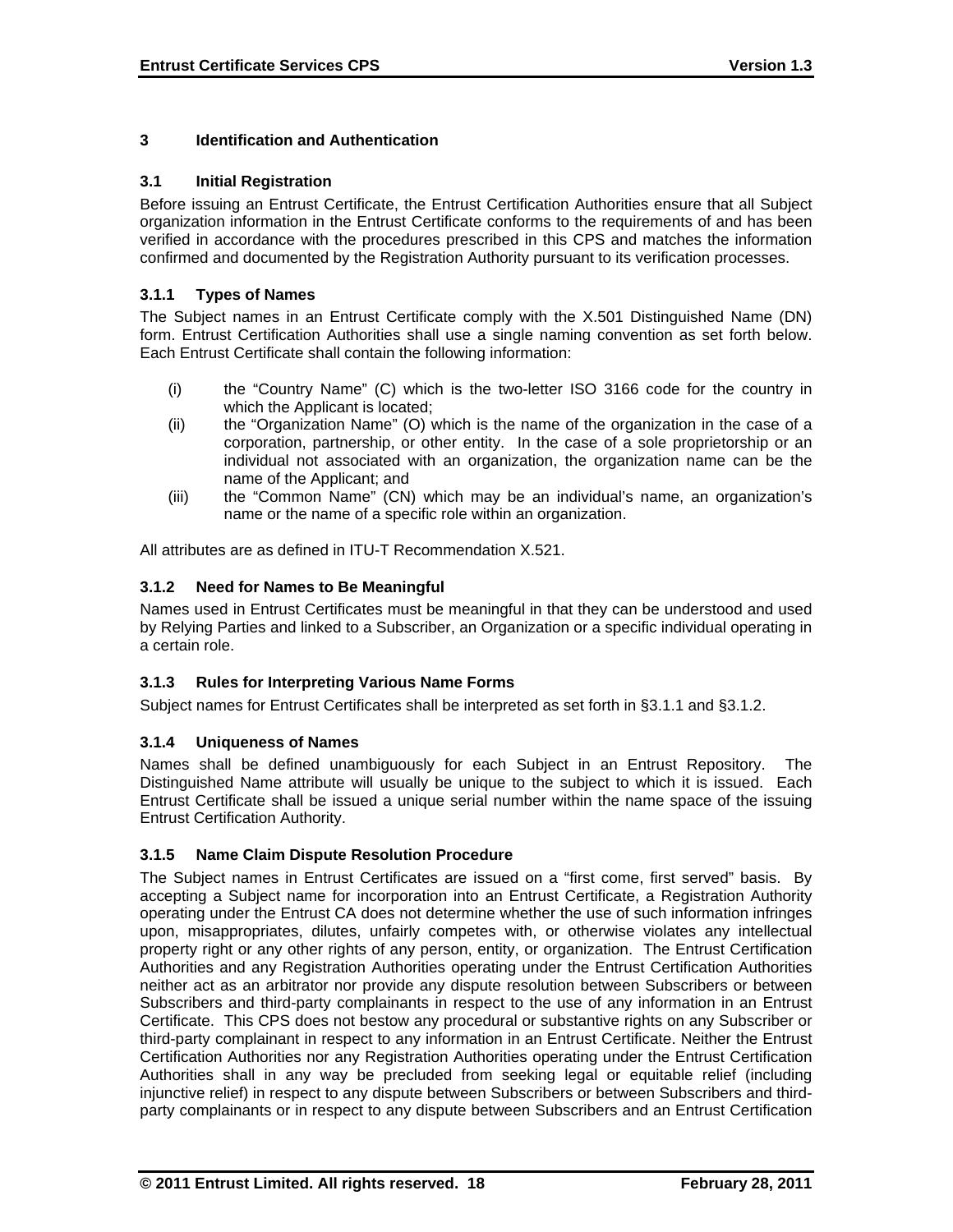Authority or a Registration Authority operating under the Entrust CA or between a third-party complainant and an Entrust Certification Authority or a Registration Authority operating under the Entrust CA arising out of any information in an Entrust Certificate. Entrust Certification Authorities and Registration Authorities operating under Entrust Certification Authorities shall respectively have the right to revoke and the right to request revocation of Entrust Certificate upon receipt of a properly authenticated order from an arbitrator or court of competent jurisdiction requiring the revocation of an Entrust Certificate.

# **3.1.6 Recognition, Authentication and Role of Trademarks**

An Entrust Certification Authority or a Registration Authority operating under the Entrust CA may, in certain circumstances, take action in respect to an Entrust Certificate containing information that possibly violates the trademark rights of a third-party complainant. In the event that a thirdparty complainant provides an Entrust Certification Authority or a Registration Authority operating under the Entrust CA with (i) a certified copy that is not more than three (3) months old of a trademark registration from the principal trademark office in any one of the United States, Canada, Japan, Australia or any of the member countries of the European Union, and further provided that such registration is still in full force and effect, and (ii) a copy of a prior written notice to the Subscriber of the Entrust Certificate in dispute, stating that the complainant believes that information in the Subscriber's Entrust Certificate violates the trademark rights of the complainant, and (iii) a representation by the complainant indicating the means of notice and basis for believing that such notice was received by the Subscriber of the Entrust Certificate in dispute, an Entrust Certification Authority or a Registration Authority operating under the Entrust CA may initiate the following actions. The Entrust Certification Authority or the Registration Authority operating under the Entrust CA may determine whether the issue date of the Subscriber's Entrust Certificate predates the registration date on the trademark registration provided by the complainant. If the date of issuance of the Subscriber's Certificate predates the trademark registration date, the Entrust Certification Authority or the Registration Authority operating under the Entrust Certification Authority will take no further action unless presented with an authenticated order from an arbitrator or court of competent jurisdiction. If the date of issuance of the Entrust Certificate is after the registration date on the trademark registration provided by the complainant, the Entrust Certification Authority or the Registration Authority operating under the Entrust Certification Authority shall request that the Subscriber provide a proof of ownership for the Subscriber's own corresponding trademark registration from the principal trademark office in any one of the United States, Canada, Japan, Australia or any of the member countries of the European Union. If the Subscriber can provide a certified copy, as set forth above, that predates or was issued on the same date as the complainant's trademark registration, the Entrust Certification Authority or the Registration Authority operating under the Entrust Certification Authority will take no further action unless presented with an authenticated order from an arbitrator or court of competent jurisdiction. If the Subscriber does not respond within ten (10) Business Days, or if the date on the certified copy of the trademark registration provided by the Subscriber postdates the certified copy of the trademark registration provided by the complainant, the Entrust Certification Authority and the Registration Authorities operating under that Entrust Certification Authority respectively may revoke or may request revocation of the disputed Entrust Certificate.

If a Subscriber files litigation against a complainant, or if a complainant files litigation against a Subscriber, and such litigation is related to any information in an issued Entrust Certificate, and if the party instigating the litigation provides an Entrust Certification Authority or a Registration Authority operating under the Entrust CA with a copy of the file-stamped complaint or statement of claim, the Entrust Certification Authority will maintain the current status of the Entrust Certificate or the Registration Authority operating under the Entrust Certification Authority will request that the Entrust Certification Authority maintain the current status of the Entrust Certificate, subject to any requirements to change the status of such Entrust Certificate otherwise provided or required under this CPS, a Subscriber Agreement, or any Relying Party Agreement. During any litigation, an Entrust Certification Authority will not revoke and a Registration Authority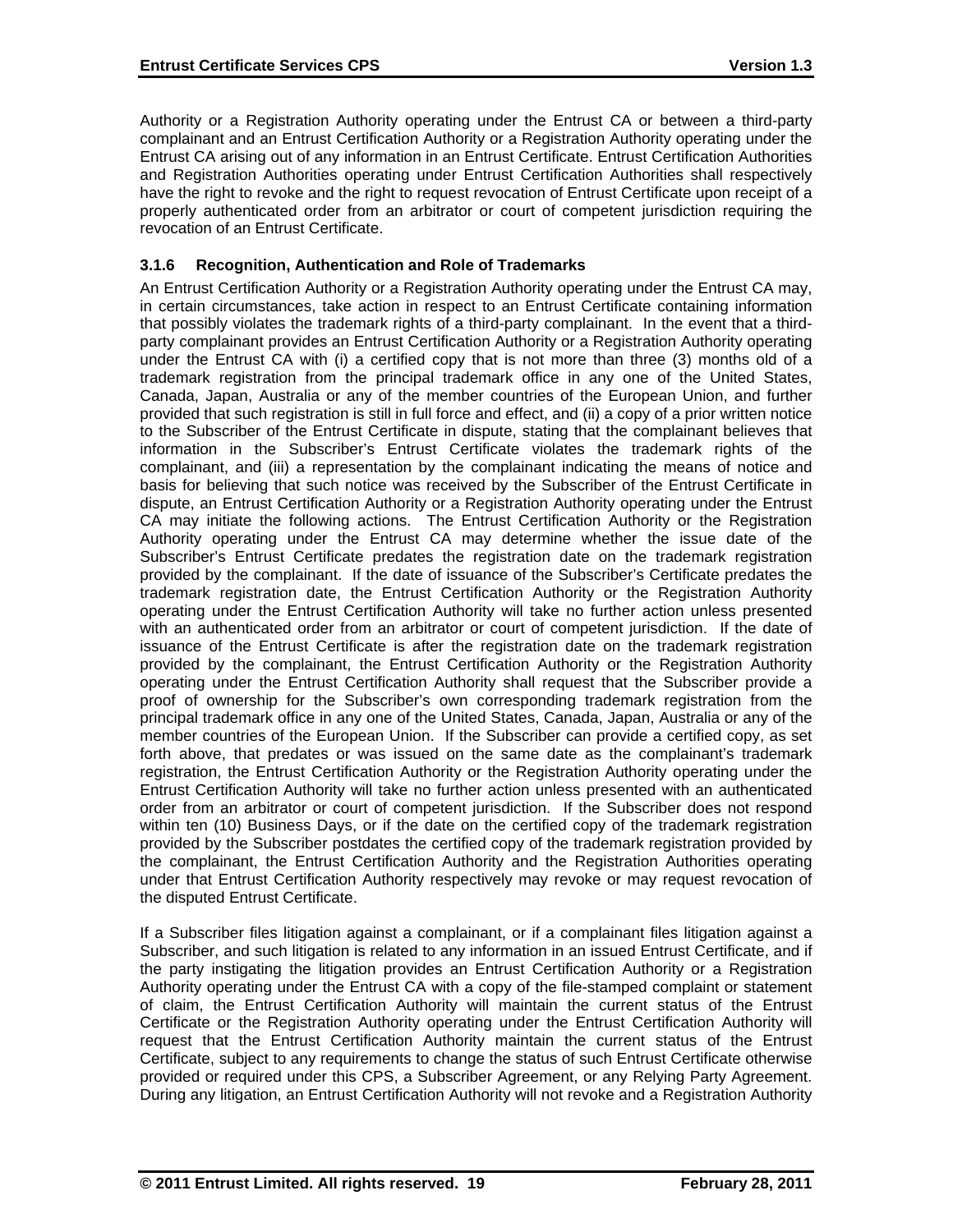operating under the Entrust CA will not request revocation of an Entrust Certificate that is in dispute unless ordered by an arbitrator or a court of competent jurisdiction or as otherwise provided or required under this CPS, a Subscriber Agreement, or any Relying Party Agreement. In the event of litigation as contemplated above, Entrust Certification Authorities and Registration Authorities operating under the Entrust Certification Authorities will comply with any directions by a court of competent jurisdiction in respect to an Entrust Certificate in dispute without the necessity of being named as a party to the litigation. If named as a party in any litigation in respect to an Entrust Certificate, Entrust and/or any third party operating a Registration Authority under an Entrust Certification Authority shall be entitled to take any action that it deems appropriate in responding to or defending such litigation. Any Subscriber or Relying Party that becomes involved in any litigation in respect to an Entrust Certificate shall remain subject to all of this CPS, the Subscriber's Subscriber Agreement, and the Relying Party's Relying Party Agreement.

Registration Authorities operating under the Entrust CA shall notify the Entrust Certification Authority of any disputes of which such Registration Authority is aware and which relate to any information contained in an Entrust Certificate whose issuance was requested by such Registration Authority.

### **3.1.7 Method to Prove Possession of Private Key**

Applicants generating their own private keys must prove possession of that private key by using it to sign a certificate request and providing that request to the Issuing CA. The Entrust Certification Authority will validate the signature using the Applicant's public key.

# **3.1.8 Authentication of Organizational Identity**

Authentication of the Organization Identity will apply to applicants requesting Entrust Certificate for use on behalf of an Organization.

An Organizational Representative will be required to submit an application including the following information:

- Organization Name, Address, City/Locality, State/Province and Country
- Organization Representative Name,
- Organization Representative Phone Number,
- Organization Representative E-mail Address

The Organization Representative must identify and authorize the individuals who will act as the Local Registration Authority on behalf of the Organization. The Local Registration Authority will be responsible for approving authorized applicants for Entrust Certificate.

Registration Authorities operating under the Entrust Certification Authorities shall perform a limited verification of any organizational identities that are submitted by an Applicant or Subscriber according to the requirements of this CPS. Registration Authorities operating under the Entrust Certification Authorities shall determine whether the organizational identity and address provided with an Entrust Certificate Application are consistent with information contained in third-party databases and/or governmental sources. An application for an Entrust Certificate shall only be approved if the organizational identity information provided can be confirmed to be consistent with the appropriate third-party databases and/or governmental sources.

### **3.1.9 Authentication of Individual Identity**

Authentication of the Individual Identity will apply to applicants requesting an Entrust Certificate for individual use and not associated with an Organization.

Registration Authorities operating under the Entrust Certification Authorities shall perform a limited verification of any individual identities that are submitted by an Applicant or Subscriber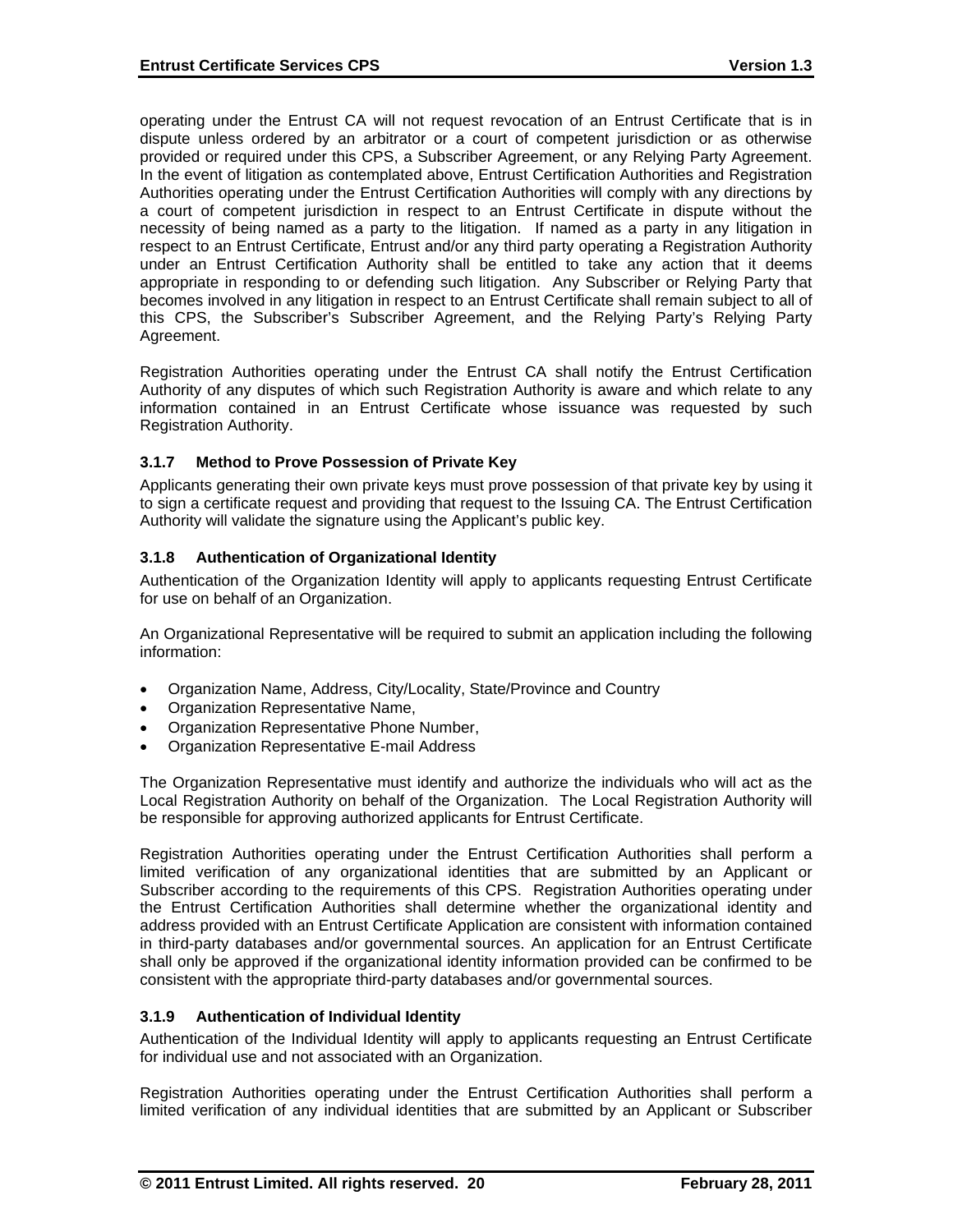according to the requirements of this CPS. In order to establish the accuracy of an individual identity, the individual shall submit a copy of a government-issued picture identification to a Registration Authority operating under the Entrust CA. The submitted identification must be appropriate for proper identification within the jurisdiction of the Applicant.

### **3.2 Routine Rekey**

Each Entrust Certificate shall contain a Certificate expiration date. Entrust does not renew Entrust Certificate, accordingly, if a Subscriber wishes to continue to use an Entrust Certificate beyond the expiry date for the current Entrust Certificate, the Subscriber must obtain a new Entrust Certificate and replace the Entrust Certificate that is about to expire. Subscribers shall be required to complete the initial application process, as described in §4.1, including generation of a new Key Pair and submission of the new Public Key Pair of this Key Pair with the Entrust Certificate Application.

The Registration Authority that processed the Subscriber's Entrust Certificate Application shall make a commercially reasonable effort to notify Subscribers of the pending expiration of their Entrust Certificate by sending an email to the technical contact listed in the corresponding Entrust Certificate Application. Upon expiration of an Entrust Certificate, the Subscriber shall immediately cease using such Entrust Certificate and shall destroy the Private Key corresponding to the Public Key contained in the Subscriber's Entrust Certificate in accordance with §6.2.9.

### **3.3 Rekey After Revocation**

Entrust Certification Authorities and Registration Authorities operating under Entrust Certification Authorities do not renew Entrust Certificate that have been revoked. If a Subscriber wishes to use an Entrust Certificate after revocation, the Subscriber must apply for a new Entrust Certificate and replace the Entrust Certificate that has been revoked. In order to obtain another Entrust Certificate, the Subscriber shall be required to complete the initial application process, as described in §4.1. Upon revocation of an Entrust Certificate, the Subscriber shall immediately cease using such Entrust Certificate.

### **3.4 Revocation Request**

A Subscriber may request revocation of their Entrust Certificate at any time provided that the Subscriber can validate to the Registration Authority that processed the Subscriber's Entrust Certificate Application that the Subscriber is the person, organization, or entity to whom the Entrust Certificate was issued. The Registration Authority shall authenticate a request from a Subscriber for revocation of their Entrust Certificate by requiring the pass phrase submitted by the Subscriber with the Entrust Certificate Application and/or some subset of the information provided by the Subscriber with the Entrust Certificate Application. Upon receipt and confirmation of such information, the Registration Authority shall then process the revocation request as stipulated in §4.4.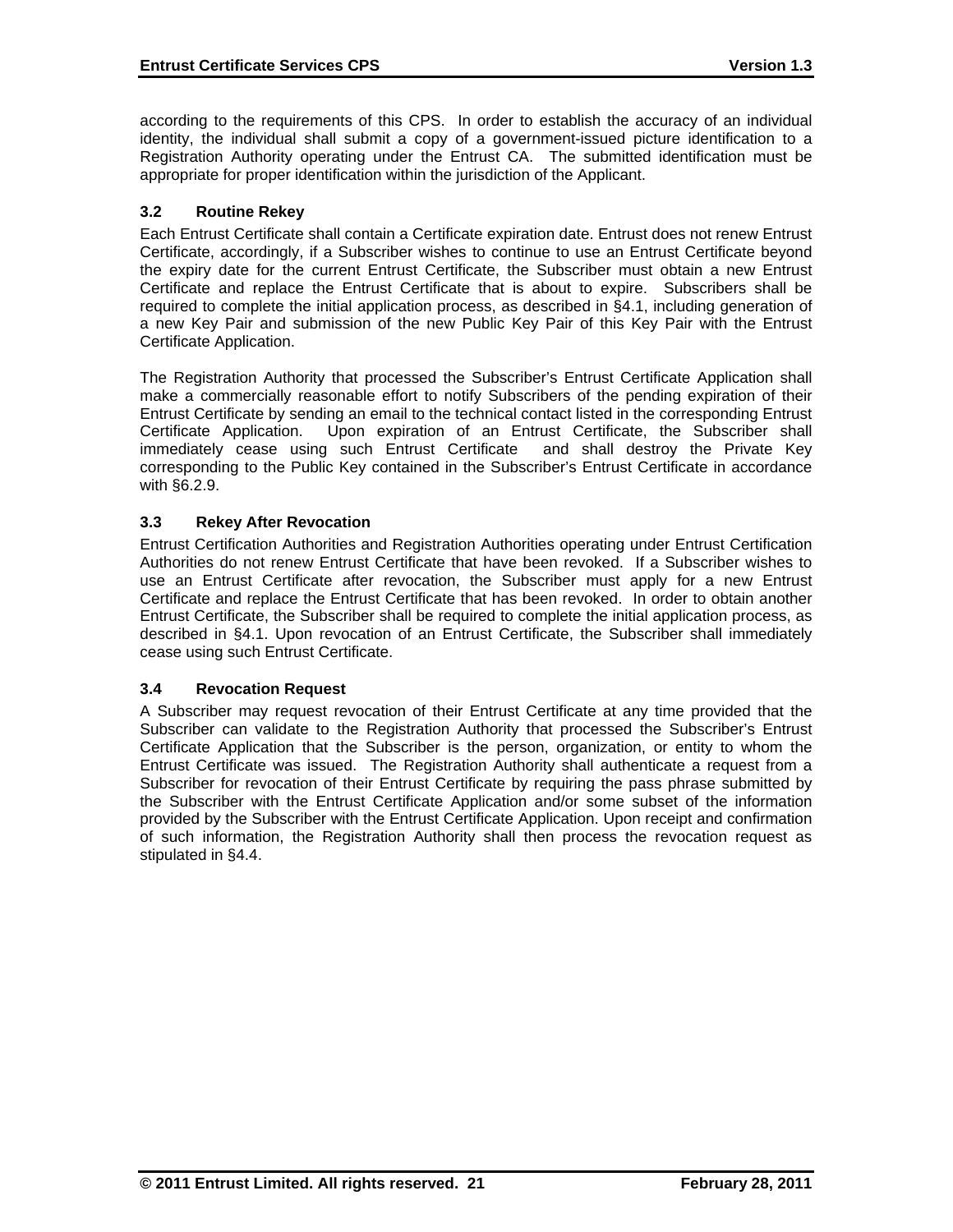### **4 Operational Requirements**

### **4.1 Certificate Application**

To obtain an Entrust Certificate, an Applicant must:

- (i) generate a secure and cryptographically sound Key Pair on a cryptographic device that meets or exceeds FIPS-140 Level 2 certification standards,
- (ii) agree to all of this CPS and the Subscriber Agreement, and
- (iii) complete and submit an Entrust Certificate Application, providing all information requested by an Entrust-operated Registration Authority or by an RA under an Entrust Certification Authority (a "Registration Authority") without any errors, misrepresentation, or omissions.

Upon an Applicant's completion of the Entrust Certificate Application and acceptance of this CPS and the Subscriber Agreement, an Entrust-operated Registration Authority or a RA operating under the Entrust CA shall follow the procedures described in §3.1.8 and §3.1.9 to perform a limited verification of the information contained in the Entrust Certificate Application. If the verification performed by a Registration Authority is successful, the Registration Authority may, in its sole discretion, request the issuance to the Applicant of an Entrust Certificate from an Entrust Certification Authority. If a Registration Authority refuses to request the issuance of an Entrust Certificate, the Registration Authority shall (i) use commercially reasonable efforts to notify the Applicant by email of any reasons for refusal, and (ii) promptly refund any amounts that have been paid in connection with the Entrust Certificate Application.

In the event of successful verification of an Entrust Certificate Application, the Registration Authority shall submit a request to an Entrust Certification Authority for the issuance of an Entrust Certificate and shall notify the Applicant by email once an Entrust Certificate has been issued by the Entrust Certification Authority.

### **4.2 Certificate Issuance**

After performing limited verification of the information provided by an Applicant with an Entrust Certificate Application according to the requirements of this CPS, a Registration Authority operating under the Entrust CA may request that an Entrust Certification Authority issue an Entrust Certificate. Upon receipt of a request from a Registration Authority operating under the Entrust CA, the Entrust Certification Authority may generate and digitally sign an Entrust Certificate in accordance with the Certificate profile described in §7.

Upon issuance of an Entrust Certificate, neither Entrust nor RA operating under the authority of the Entrust CA, nor any Resellers or Co-marketers, or any subcontractors, distributors, agents, suppliers, employees, or directors of any of the foregoing shall have any obligation to perform any ongoing monitoring, investigation, or verification of the information provided in an Entrust Certificate Application.

### **4.3 Certificate Acceptance**

The Applicant shall review and verify the accuracy of the contents of the Entrust Certificate. If the contents of the Entrust Certificate are inaccurate, the Applicant shall immediately advise the Registration Authority; otherwise the Entrust Certificate shall be deemed to be accepted. The Entrust Certificate shall also be deemed to be accepted by the Applicant upon first use.

### **4.4 Certificate Suspension and Revocation**

An Entrust Certification Authority shall revoke an Entrust Certificate after receiving a valid revocation request from a Registration Authority operating under such Entrust Certification Authority. A Registration Authority operating under the Entrust CA shall be entitled to request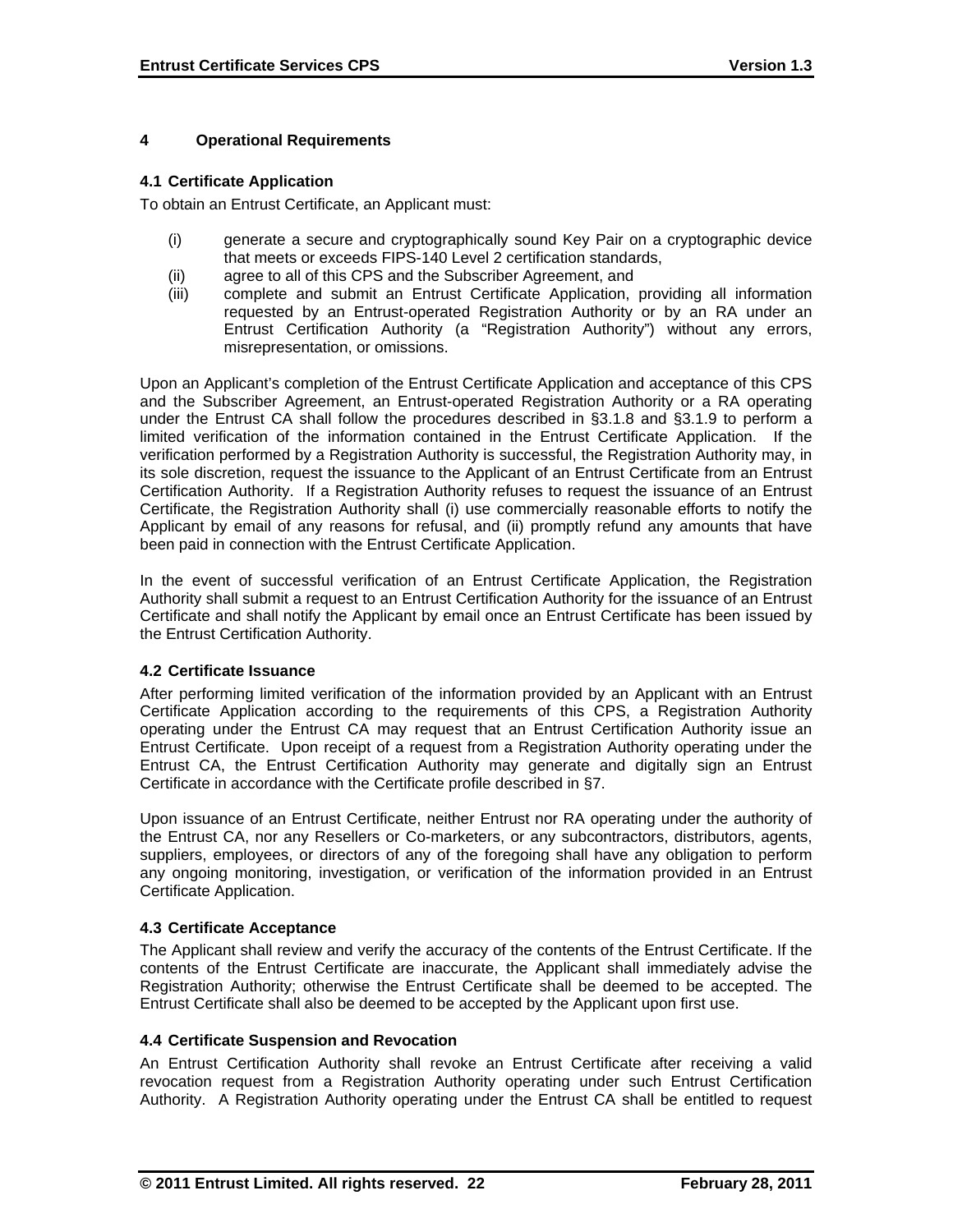and may request that an Entrust Certification Authority revoke an Entrust Certificate after such Registration Authority receives a valid revocation request from the Subscriber for such Entrust Certificate. A Registration Authority operating under the Entrust CA shall be entitled to request and shall request that an Entrust Certification Authority revoke an Entrust Certificate if such Registration Authority becomes aware of the occurrence of any event that would require a Subscriber to cease to use such Entrust Certificate.

Entrust Certification Authorities do not allow the suspension of Entrust Certificates.

#### **4.4.1 Circumstances for Revocation**

An Entrust Certification Authority shall be entitled to revoke and may revoke, and a Registration Authority operating under the Entrust CA shall be entitled to request revocation of and shall request revocation of, a Subscriber's Entrust Certificate if such Entrust Certification Authority or Registration Authority has knowledge of or a reasonable basis for believing that of any of the following events have occurred:

- (i) receipt of a revocation request from the Adobe Policy Authority;
- (ii) Compromise of such Entrust Certification Authority's Private Key or Compromise of a superior Certification Authority's Private Key;
- (iii) breach by the Subscriber of any of the terms of this CPS or the Subscriber's Subscriber Agreement;
- (iv) any change in the information contained in an Entrust Certificate issued to a Subscriber;
- (v) non-payment of any Entrust Certificate fees or service fees;
- (vi) a determination that an Entrust Certificate was not issued in accordance with the requirements of this CPS or the Subscriber's Subscriber Agreement;
- (vii) the Entrust Certification Authority receives notice or otherwise become aware that a Subscriber has been added as a denied party or prohibited person to a blacklist, or is operating from a prohibited destination under the laws of the Entrust Certification Authority's jurisdiction of operation as described in §2.4;
- (viii) the Entrust Certification Authority ceases operations for any reason or the Entrust Certification Authority's right to issue Entrust Certificate expires or is revoked or terminated and the Entrust Certification Authority has not arranged for another Certification Authority to provide revocation support for the Entrust Certificate; or
- (ix) any other reason that may be reasonably expected to affect the integrity, security, or trustworthiness of an Entrust Certificate or an Entrust Certification Authority.

A Subscriber shall request revocation of their Entrust Certificate if the Subscriber has a suspicion or knowledge of or a reasonable basis for believing that of any of the following events have occurred:

- (i) Compromise of the Subscriber's Private Key;
- (ii) knowledge that the original Entrust Certificate request was not authorized and such authorization will not be retroactively granted;
- (iii) change in the information contained in the Subscriber's Entrust Certificate;
- (iv) change in circumstances that causes the information contained in Subscriber's Entrust Certificate to become inaccurate, incomplete, or misleading.

Such revocation request shall be submitted by the Subscriber to the Registration Authority that processed the Subscriber's Entrust Certificate Application. If a Subscriber's Entrust Certificate is revoked for any reason, the Registration Authority that processed the Subscriber's Entrust Certificate Application shall make a commercially reasonable effort to notify such Subscriber by sending an email to the technical and security contacts listed in the Entrust Certificate Application. Revocation of an Entrust Certificate shall not affect any of the Subscriber's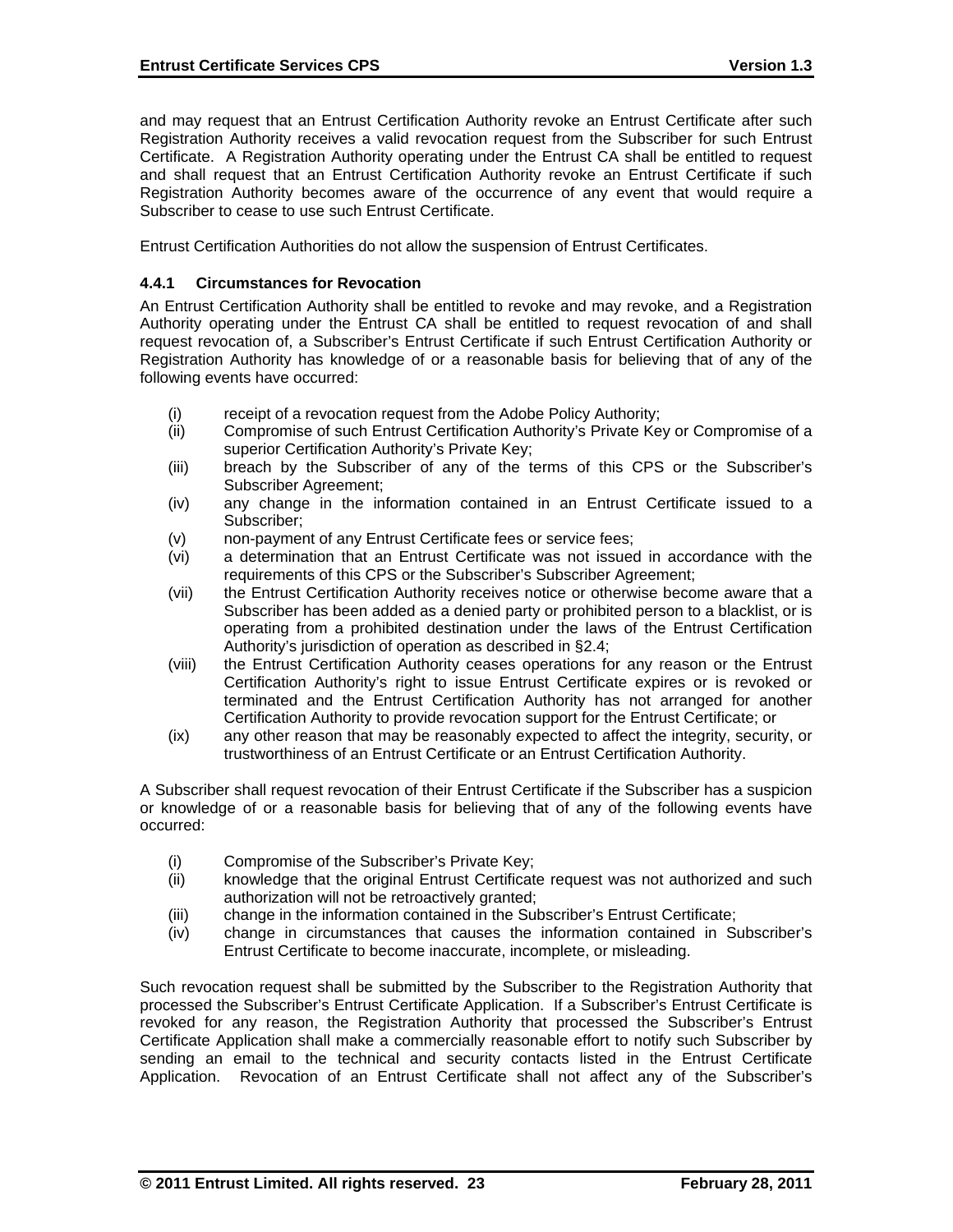contractual obligations under this CPS, the Subscriber's Subscriber Agreement, or any Relying Party Agreements.

# **4.4.2 Who Can Request Revocation**

A Subscriber may request revocation of their Entrust Certificate at any time for any reason. If a Subscriber requests revocation of their Entrust Certificate, the Subscriber must be able to validate themselves as set forth in §3.4 to the Registration Authority that processed the Subscriber's Entrust Certificate Application. The Entrust Certification Authorities shall not be required to revoke and the Registration Authorities operating under the Entrust Certification Authorities shall not be required to request revocation of an Entrust Certificate until a Subscriber can properly validate themselves as set forth in §3.4 and §4.4.3. An Entrust Certification Authority shall be entitled to revoke and shall revoke, and a Registration Authority operating under the Entrust CA shall be entitled to request revocation of and shall request revocation of, a Subscriber's Entrust Certificate at any time for any of the reasons set forth in §4.4.1. An Entrust Certification Authority shall be entitled to revoke and shall revoke a Subscriber's Entrust Certificate upon receipt of a revocation request from an authorized representative of the Adobe Policy Authority.

### **4.4.3 Procedure for Revocation Request**

A Registration Authority operating under the Entrust CA shall authenticate a request by a Subscriber for revocation of their Entrust Certificate by requiring (i) a subset of the information provided by the Subscriber with the Subscriber's Entrust Certificate Application that would allow a reasonable person to determine that the requester is the Subscriber, or (ii) the pass phrase submitted by the Subscriber with the Subscriber's Entrust Certificate Application or (iii) verification by a contact at the Subscriber. Upon receipt and confirmation of such information, the Registration Authority shall send a revocation request to the Entrust Certification Authority that issued such Entrust Certificate. The Entrust Certification Authority shall post the serial number of the revoked Entrust Certificate to a CRL in an Entrust Repository within one (1) business day of receiving such revocation request. For Certificate revocation that is not initiated by the Subscriber, the Registration Authority that requested revocation of the Subscriber's Entrust Certificate shall make a commercially reasonable effort to notify the Subscriber by sending an email to the applicable contacts specified in the Subscriber's Entrust Certificate Application.

### **4.4.4 Revocation Request Grace Period**

In the case of Private Key Compromise, or suspected Private Key Compromise, a Subscriber shall request revocation of the corresponding Entrust Certificate immediately upon detection of the Compromise or suspected Compromise. Revocation requests for other required reasons shall be made as soon as reasonably practicable.

### **4.4.5 Circumstances for Suspension**

Entrust Certification Authorities do not suspend Entrust Certificates.

### **4.4.6 Who Can Request Suspension**

Entrust Certification Authorities do not suspend Entrust Certificates.

### **4.4.7 Procedure for Suspension Request**

Entrust Certification Authorities do not suspend Entrust Certificates.

### **4.4.8 Limits on Suspension Period**

Entrust Certification Authorities do not suspend Entrust Certificates.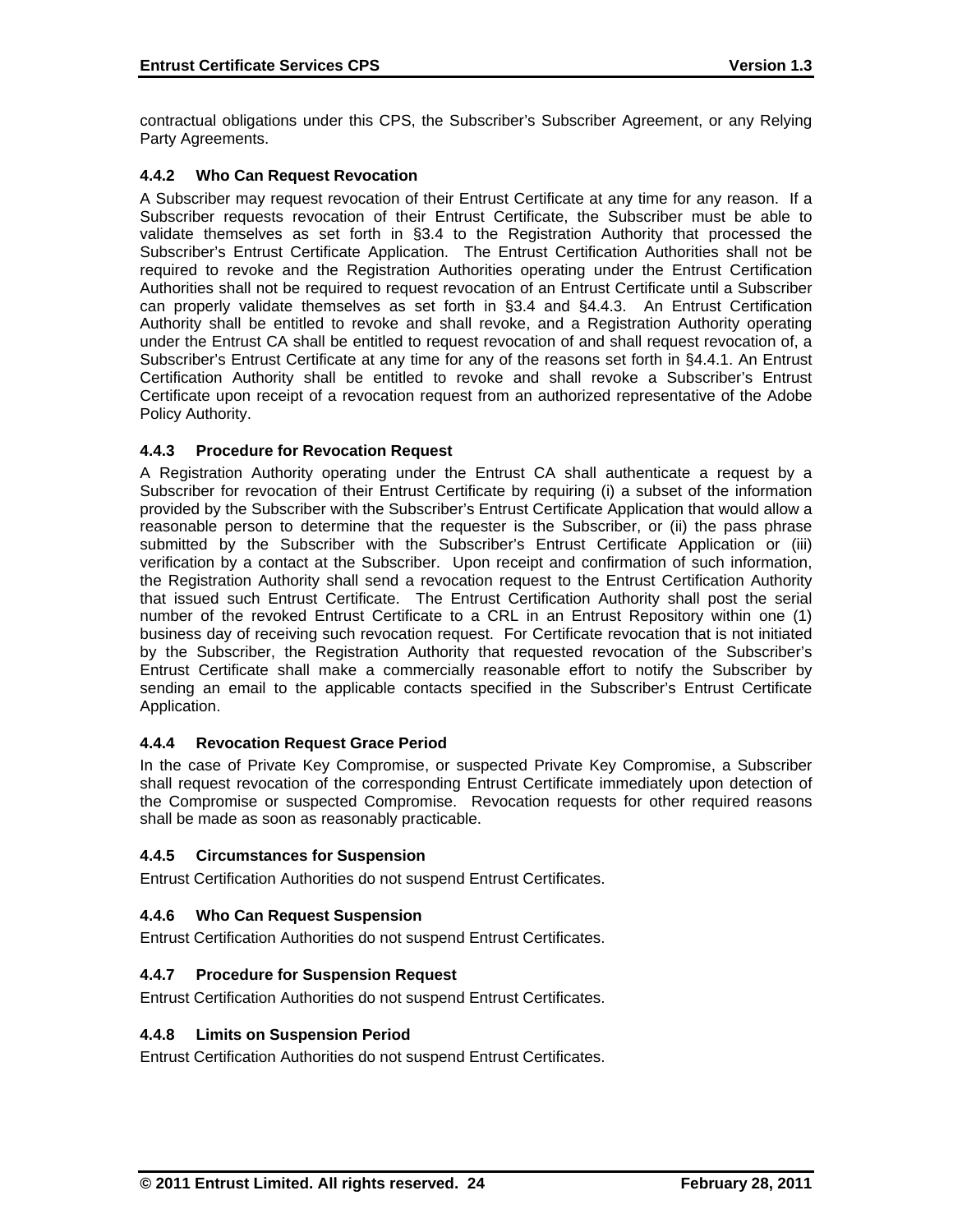# **4.4.9 CRL Issuance Frequency**

Entrust Certification Authorities shall issue CRLs at least once every twenty-four (24) hours with a validity period of no greater than ten (10) days. In certain circumstances, CRLs may also be issued between these intervals, such as in the event of the detection of a serious Compromise.

# **4.4.10 CRL Checking Requirements**

A Relying Party shall check whether the Entrust Certificate that the Relying Party wishes to rely on has been revoked. A Relying Party shall check the Certificate Revocation Lists maintained in the appropriate Repository or perform an on-line revocation status check using OCSP at least once every 24 hours to determine whether the Entrust Certificate that the Relying Party wishes to rely on has been revoked. In no event shall Adobe, Entrust, or any RAs operating under the Entrust CA, or any Resellers or Co-marketers, or any subcontractors, distributors, agents, suppliers, employees, or directors of any of the foregoing be liable for any damages whatsoever due to (i) the failure of a Relying Party to check for revocation or expiration of an Entrust Certificate, or (ii) any reliance by a Relying Party on an Entrust Certificate that has been revoked or that has expired.

# **4.4.11 On-line Revocation/Status Checking Availability**

On-line revocation/status checking of certificates is available on a continuous basis by CRL and On-line Certificate Status Protocol (OCSP). Entrust Certification Authorities shall use commercially reasonable efforts to update CRL and OCSP responses at least once every twentyfour (24) hours with a validity period of seven (7) days. The on-line location of the CRL and the OCSP responses are included in the Entrust Certificate to support software applications that perform automatic certificate status checking. A Relying Party can also check certificate revocation status directly with the Repository at www.entrust.net.

# **4.4.12 On-line Revocation Checking Requirements**

Refer to §4.4.10.

# **4.4.13 Other Forms of Revocation Advertisements Available**

No stipulation.

# **4.4.14 Checking Requirements For Other Forms of Revocation Advertisements**

No stipulation.

# **4.4.15 Special Requirements Re Key Compromise**

If a Subscriber suspects or knows that the Private Key corresponding to the Public Key contained in the Subscriber's Entrust Certificate has been Compromised, the Subscriber shall immediately notify the Registration Authority that processed the Subscriber's Entrust Certificate Application, using the procedures set forth in §4.4.3, of such suspected or actual Compromise. The Subscriber shall immediately stop using such Entrust Certificate and shall destroy the Private Key corresponding to the Public Key contained in the Subscriber's Entrust Certificate in accordance with §6.2.9. The Subscriber shall be responsible for investigating the circumstances of such Compromise or suspected Compromise and for notifying any Relying Parties that may have been affected by such Compromise or suspected Compromise.

### **4.4.16 Time Stamp Server**

All digital signatures created by Entrust Certificates will include a trusted time stamp issued from an RFC 3161 compliant Time Stamp Authority (TSA) server. The TSA certificate is issued by the Entrust Certification Authority for Adobe CDS which issued the Entrust Certificate used to apply the digital signature.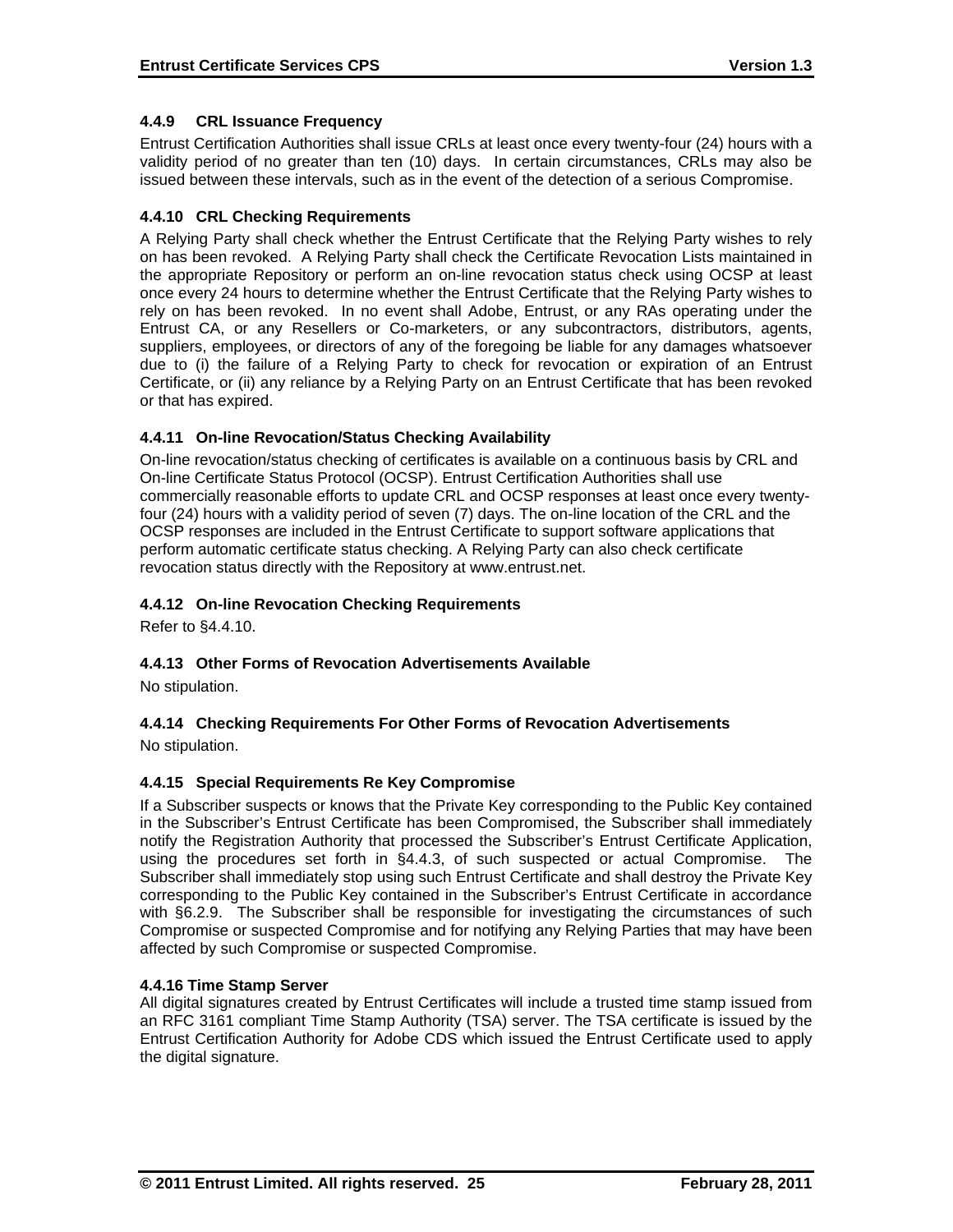### **4.5 Security Audit Procedures**

#### **4.5.1 Types of Event Recorded**

Significant security events in the Entrust Certification Authorities are automatically time-stamped and recorded as audit logs in audit trail files.

The Entrust Certification Authorities and all Registration Authorities operating under the Entrust CA record in detail every action taken to process an Entrust Certificate Request and to issue an Entrust Certificate, including all information generated or received in connection with an Entrust Certificate Request, and every action taken to process the Request, including time, date, and personnel involved in the action.

The foregoing record requirements include, but are not limited to, an obligation to record the following events:

- (i) Entrust Certification Authority key lifecycle management events, including:
	- a. Key generation, backup, storage, recovery, archival, and destruction; and b. Cryptographic device lifecycle management events.
- (ii) Entrust Certification Authority and Entrust Certificate lifecycle management events, including:
	- a. Certificate Requests, renewal and re-key requests, and revocation;
	- b. All verification activities required by this CPS;
	- c. Date, time, phone number used, persons spoken to, and end results of verification telephone calls;
	- d. Acceptance and rejection of Certificate Requests;
	- e. Issuance of Entrust Certificate; and
	- f. Generation of Certificate Revocation Lists (CRLs) and OCSP messages.
- (iii) Security events, including:
	- a. Successful and unsuccessful PKI system access attempts;
	- b. PKI and security system actions performed;
	- c. Security profile changes;
	- d. System crashes, hardware failures, and other anomalies;
	- e. Firewall and router activities; and<br>f. Entries to and exits from the Entru
	- Entries to and exits from the Entrust Certification Authority facility.
- (iv) Log entries include the following elements:
	- a. Date and time of entry;
		- b. Identity of the person making the journal entry; and
		- c. Description of entry.

### **4.5.2 Frequency of Processing Log**

The audit trail files are processed (reviewed for policy violations or other significant events) on a regular basis.

#### **4.5.3 Retention Period for Audit Log**

Audit logs are maintained for a minimum of 7 years.

#### **4.5.4 Protection of Audit Log**

The audit log is stored in operating system flat files. Each audit log file consists of an audit header that contains information about the audits in the file and list of events. A Message Authentication Code (MAC) is created for each of the audit events and the audit header. Each audit log file has a different key used to generate the MAC. The CA key is used to protect the audit key, which is stored in the audit header.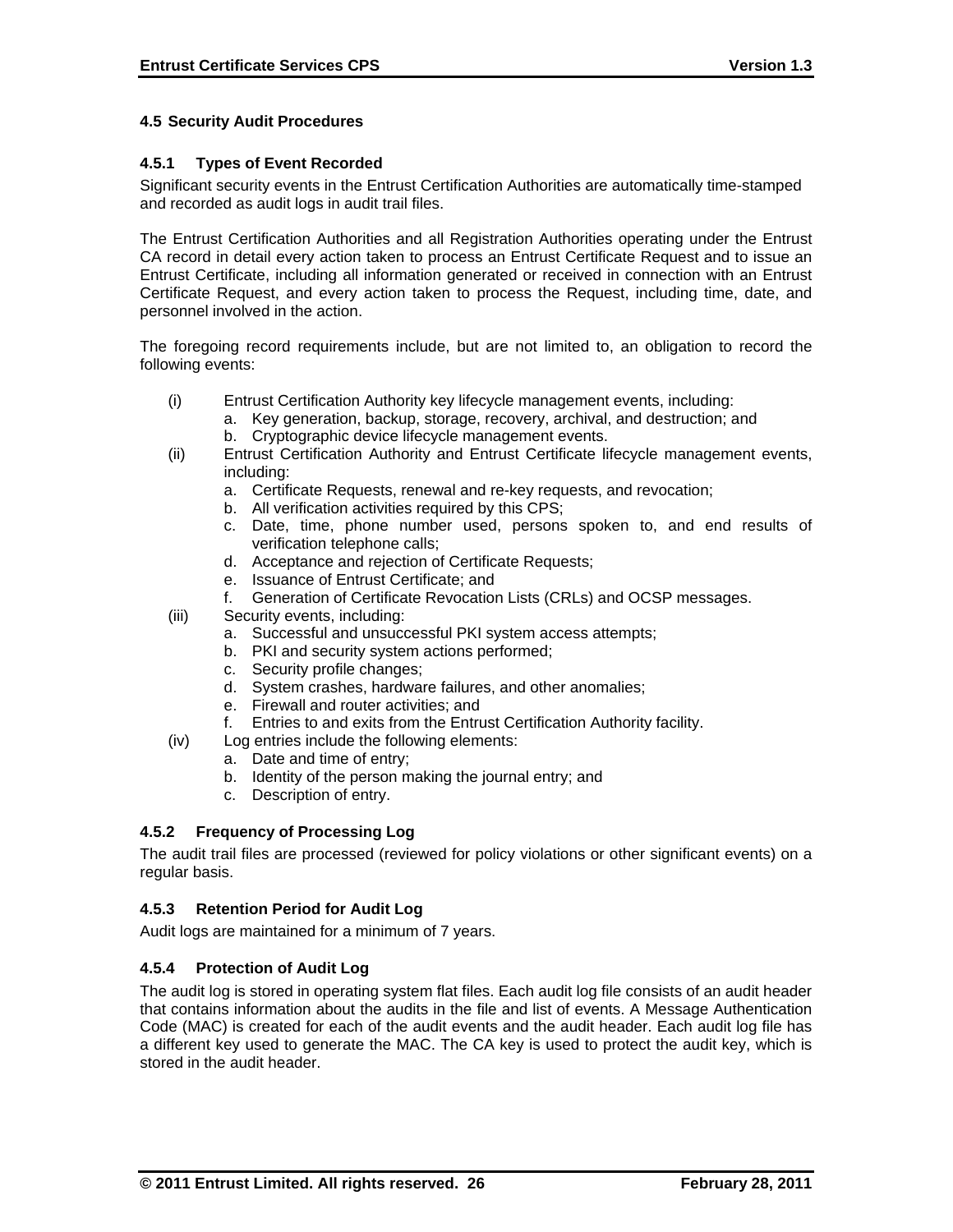# **4.5.5 Audit Log Backup Procedures**

Audit trail files are regularly backed up and sent offsite for storage in a secure archive facility

### **4.5.6 Audit Collection System**

No stipulation.

### **4.5.7 Notification to Event-Causing Subject**

No stipulation.

### **4.5.8 Vulnerability Assessments**

The Entrust Certification Authority monitors anomalies and attempts to violate the integrity of the system, including the equipment, its physical location, and its personnel.

#### **4.6 Records Archival**

#### **4.6.1 Types of Events Records**

| <b>Archive Records</b>                                  |
|---------------------------------------------------------|
| <b>Certification Practice Statement</b>                 |
| Contractual obligations                                 |
| System and equipment configuration                      |
| Modifications and updates to system or configuration    |
| Revocation requests                                     |
| Subscriber identity Authentication data.                |
| Documentation of receipt and acceptance of certificates |
| All certificates issued or published                    |
| A complete listing of all certificates revoked          |
| All Audit Logs                                          |
| Other data or applications to verify archive contents   |
| Documentation required by compliance auditors           |

### **4.6.2 Retention Period of Archive**

The audit trail files, databases and revocation information for Entrust Certification Authorities are both archived. The archive of an Entrust Certification Authorities' database and the archive of revocation information are retained for at least three (3) years. Archives of audit trail files are retained for at least seven (7) year(s) after any Entrust Certificate based on that documentation ceases to be valid

#### **4.6.3 Protection of Archive**

The databases for Entrust Certification Authorities are encrypted and protected by Entrust software master keys. The archive media is protected through storage in a restricted-access facility to which only Entrust-authorized personnel have access.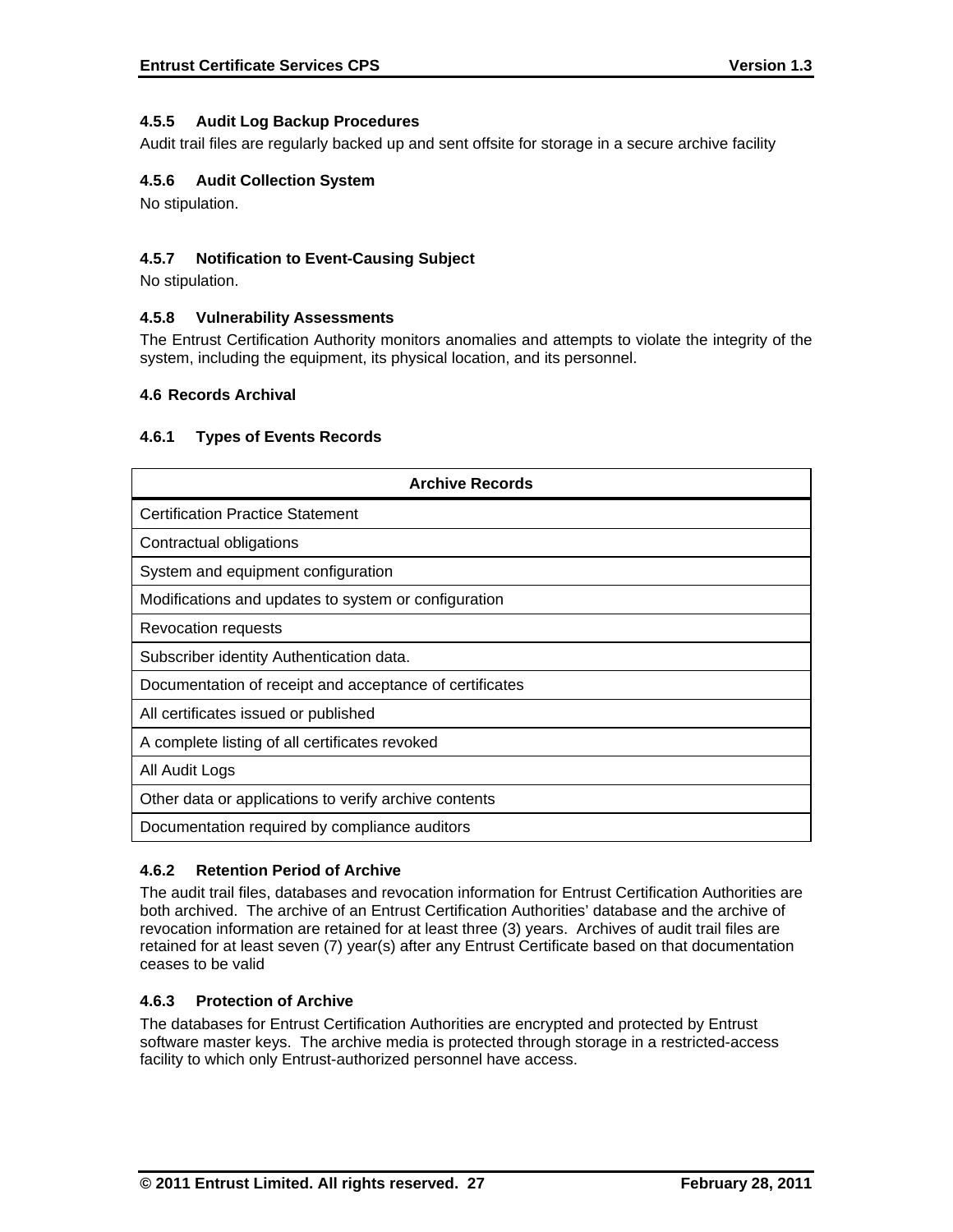### **4.6.4 Archive Backup Procedures**

Archive files are backed up as they are created. Originals are stored on-site and housed with an Entrust Certification Authority system. Backup files are stored at a secure and separate location.

#### **4.6.5 Requirements for Time-stamping of Records**

No stipulation.

### **4.6.6 Archive Collection System**

No stipulation.

### **4.6.7 Procedures to Obtain and Verify Archive Information**

Requests for access to the archives must be authorized by the Entrust Certificate Authority. For approved requests, the CA obtains the requested archive materiel or accompanies the requestor to the archive facility.

#### **4.7 Key Changeover**

Entrust Certification Authorities will be retired from service at the end of their respective lifetimes as defined in §6.3. New Certification Authorities with new key pairs will be created as required to support the continuation of Entrust Certification Authority Services. Each Entrust Certification Authority will continue to sign and publish CRLs until the end of the CA certificate lifetime. The Certification Authority termination process will be performed such that it causes minimal disruption to Subscribers and Relying Parties.

#### **4.8 Compromise and Disaster Recovery**

Entrust Certification Authorities have a disaster recovery plan to provide for timely recovery of services in the event of a system outage or loss of facility. In the event of facility loss, the Adobe Policy Authority will be notified immediately.

The disaster recovery plan addresses the following:

- (i) the conditions for activating the plans;
- (ii) resumption procedures;
- (iii) a maintenance schedule for the plan;
- (iv) awareness and education requirements;
- (v) the responsibilities of the individuals;
- (vi) recovery point objective (RPO) of five (5) minutes
- (vii) recovery time objective (RTO) of 24 hours for essential CA operations which include certificate issuance, certificate revocation, and issuance of certificate revocation status; and
- (viii) testing of recovery plans.

In order to mitigate the event of a disaster, Entrust has implemented the following:

- (ix) secure on-site and off-site storage of backup HSMs containing copies of all CA Private Keys
- (x) secure on-site and off-site storage of all requisite activation materials
- (xi) regular synchronization of critical data to the disaster recovery site
- (xii) regular incremental and daily backups of critical data within the primary site
- (xiii) weekly backup of critical data to a secure off-site storage facility
- (xiv) secure off-site storage of disaster recovery plan and disaster recovery procedures
- (xv) environmental controls as described in §5.1
- (xvi) high availability architecture for critical systems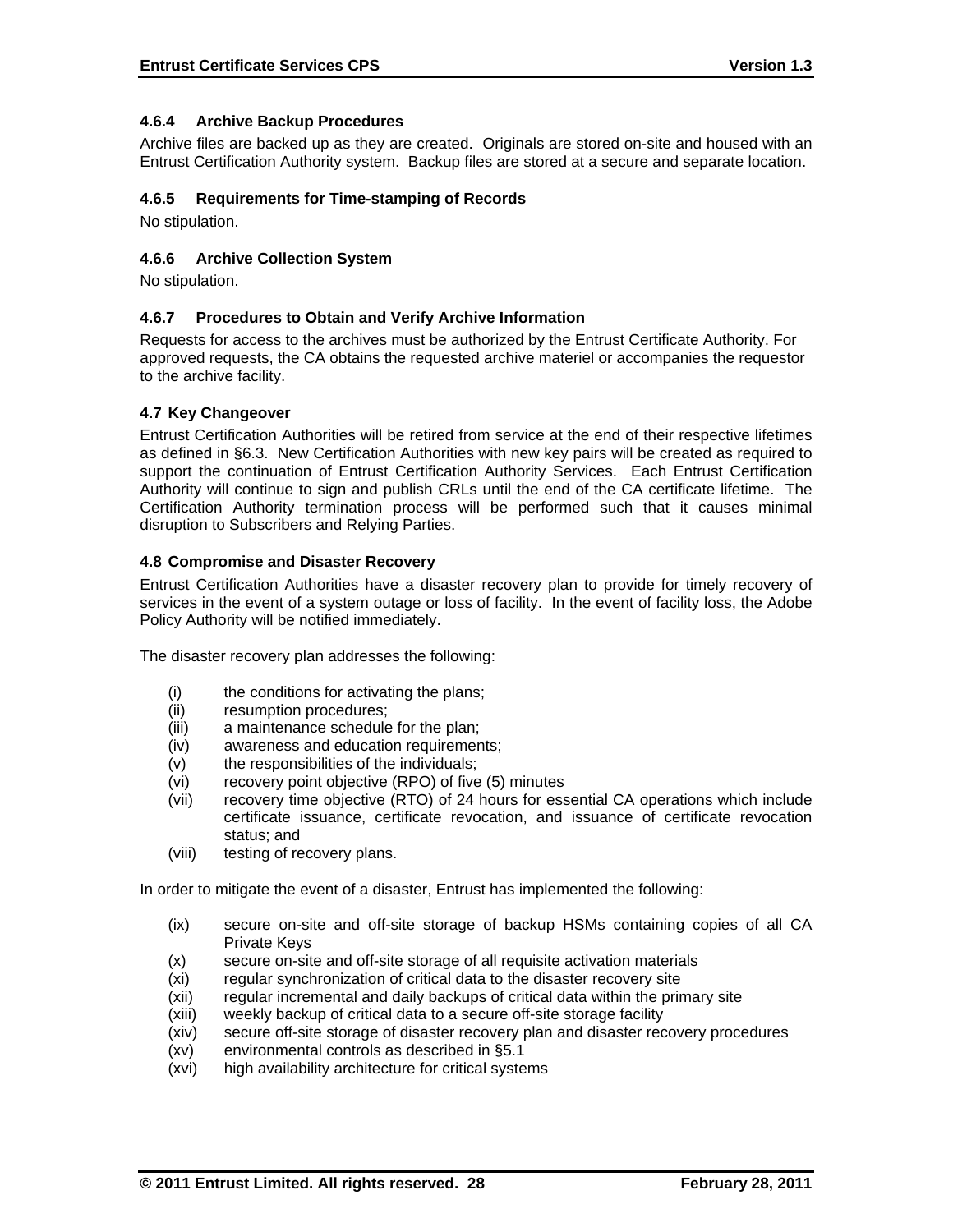Entrust has implemented a secure disaster recovery facility that is greater than 250 km from the primary secure CA facilities.

Entrust requires rigorous security controls to maintain the integrity of Entrust Certification Authorities. The Compromise of the Private Key used by an Entrust Certification Authority is viewed by Entrust as being very unlikely; however, Entrust has policies and procedures that will be employed in the event of such a Compromise. Such policies include investigation of the compromise, determination of the root cause, and implementation of appropriate measures to address the causes. Detailed procedures to address key compromise are documented in the Entrust Certification Authority operating procedures.

At a minimum, all Subscribers and the Adobe Policy Authority shall be informed as soon as practicable of such a Compromise and information shall be posted in the Entrust Repository.

### **4.9 CA Termination**

In the event that an Entrust Certification Authority ceases operation, all Entrust Certificates issued by such Entrust Certification Authority shall be revoked and the CRL life-time will be set to a period that meets any Entrust obligations. The Adobe Policy Authority will be notified prior to any termination of services for Entrust Certificates.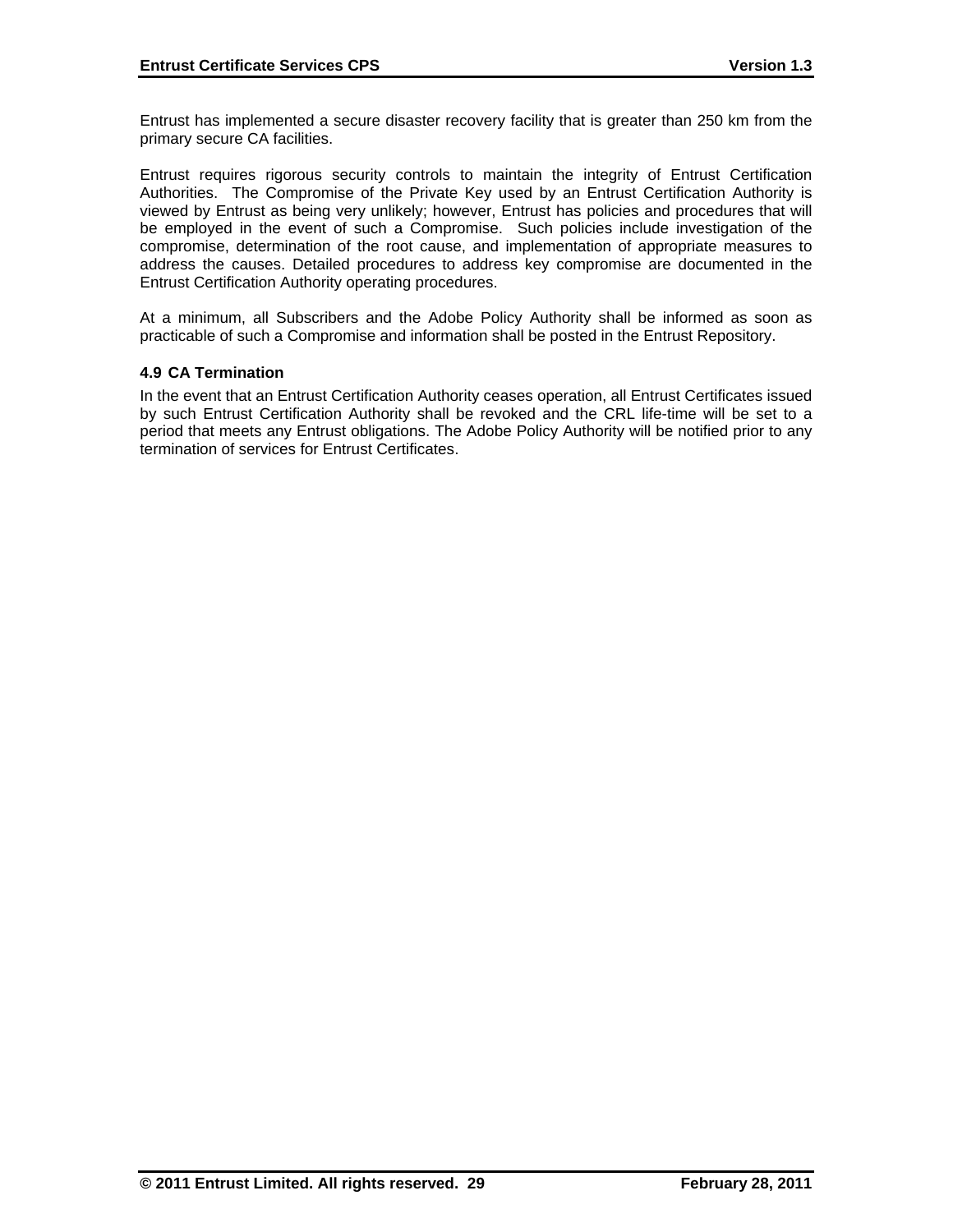# **5 Physical, Procedural, and Personnel Security Controls**

### **5.1 Physical Controls**

# **5.1.1 Site Location and Construction**

The computing facilities that host the Entrust Certificate Authority services are located within the Entrust Ottawa, Canada facility. The CA equipment is located in a Security zone that is physically separated from Entrust's other systems so that only authorized CA personnel can access it. The Security zone is constructed slab-to-slab with drywall and wire mesh. The Security zone is protected by electronic control access systems, alarmed doors and is monitored via a 24x7 recorded security camera and motion detector system.

# **5.1.2 Physical Access**

Entrust employees a four zone security model to protect physical access to the CA:

- 1. Reception Zone all Entrust employees
- 2. Customer Service Zone CA, RA and supporting operational personnel
- 3. Registration Authority Zone two factor, limited to employees with RA or CA trusted roles

4. Certification Authority (Security) Zone – two factor, dual access controlled zone, limited to employees with CA trusted roles

The system controlling physical access to the Certificate Authority zone requires a minimum of two persons to enter the zone, and a minimum of two persons to exit the zone, enforcing the requirement that no single person can access the room at any time. Access to the room is logged and the logs are reviewed on a regular basis. Alarm systems are used to notify security personnel of any violation of the rules for access to the Certification Authority Zone.

### **5.1.3 Power and Air Conditioning**

The Security zone is equipped with:

- Filtered, conditioned, power connected to an appropriately sized UPS and generator;
- Heating, ventilation, and air conditioning appropriate for a commercial data processing facility; and
- Emergency lighting.

The environmental controls conform to local standards and are appropriately secured to prevent unauthorized access and/or tampering with the equipment. Temperature control alarms and alerts are activated upon detection of threatening temperature conditions.

### **5.1.4 Water Exposures**

No liquid, gas, exhaust, etc. pipes traverse the controlled space other than those directly required for the area's HVAC system and for the pre-action fire suppression system. Water pipes for the pre-action fire suppression system are only filled on the activation of multiple fire alarms.

### **5.1.5 Fire Prevention and Protection**

The Entrust facility is fully wired for fire detection, alarm and suppression. Routine, frequent inspections of all systems are made to assure adequate operation.

### **5.1.6 Media Storage**

All media is stored away from sources of heat and from obvious sources of water or other obvious hazards. Electromagnetic media (e.g. tapes) are stored away from obvious sources of strong magnetic fields. Archived material is stored in a room separate from the CA equipment until it is transferred to the archive storage facility.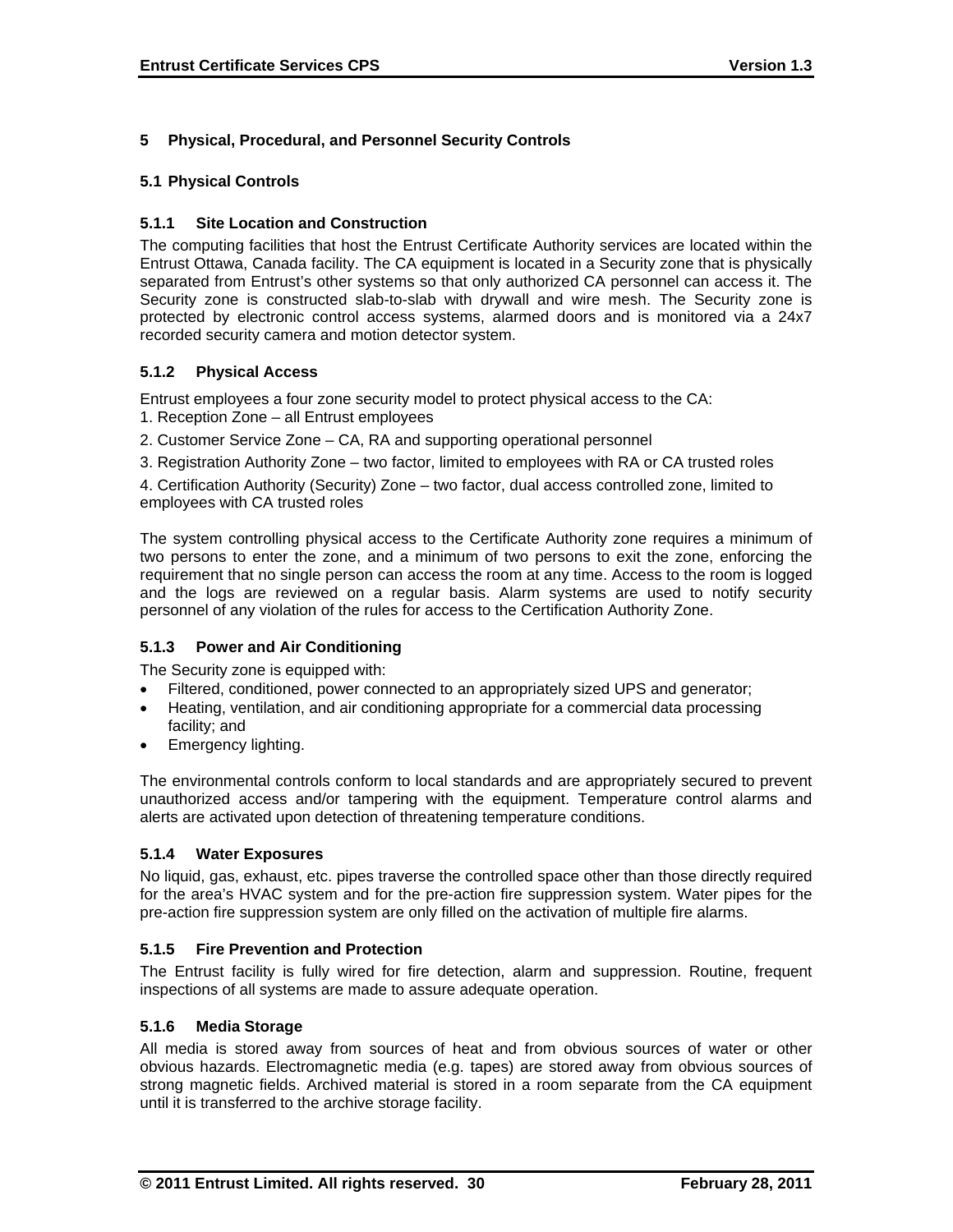#### **5.1.7 Waste Disposal**

Waste is removed or destroyed in accordance with industry best practice. Media used to store sensitive data is destroyed, such that the information is unrecoverable, prior to disposal.

#### **5.1.8 Off-site Backup**

Backups for key systems are captured and retained as follows:

- Backups are performed daily and kept for at least 4 weeks.
- Every week, on-site backups (containing one week's data) are sent off site to a secure location and stored there for 3 weeks.
- Every 5 weeks, the weekly backup is retained for 7 years.

Backup copies of security items required to recover the CA, such as passwords, tokens and keys, are stored offsite in a safety deposit box under dual-person control.

#### **5.2 Procedural Controls**

#### **5.2.1 Trusted Roles**

The CA application is represented by the Entrust Authority Security Manager software. The main administrative interfaces to the CA application are Security Manager Administration and Master Control. These interfaces are used by End Entities with special privileges to perform the duties of trusted roles in the CA.

The trusted roles that make up the CA Service are:

- CA Service Manager;
- Deputy CA Service Manager;
- Entrust Certificate Services Security Officer;
- RA Administrator:
- Verification Specialist;
- Verification Manager; and
- Support Specialist.

A trusted role supporting the operation of the CA Service infrastructure is the

• Network and Operating System Administrator

The Entrust roles consist of:

- Master User:
- Security Officer;
- Entrust Administrator; and
- Directory Administrator.

The division of responsibilities and assignment of Entrust roles to trusted CA personnel ensures the separation of duties to prevent situations where a single individual would be able to seriously compromise the CA Service. All activities can be tracked to individuals.

#### **5.2.2 Number of Persons Required per Task**

Physical and logical multi-person controls are implemented for sensitive CA operations as follows: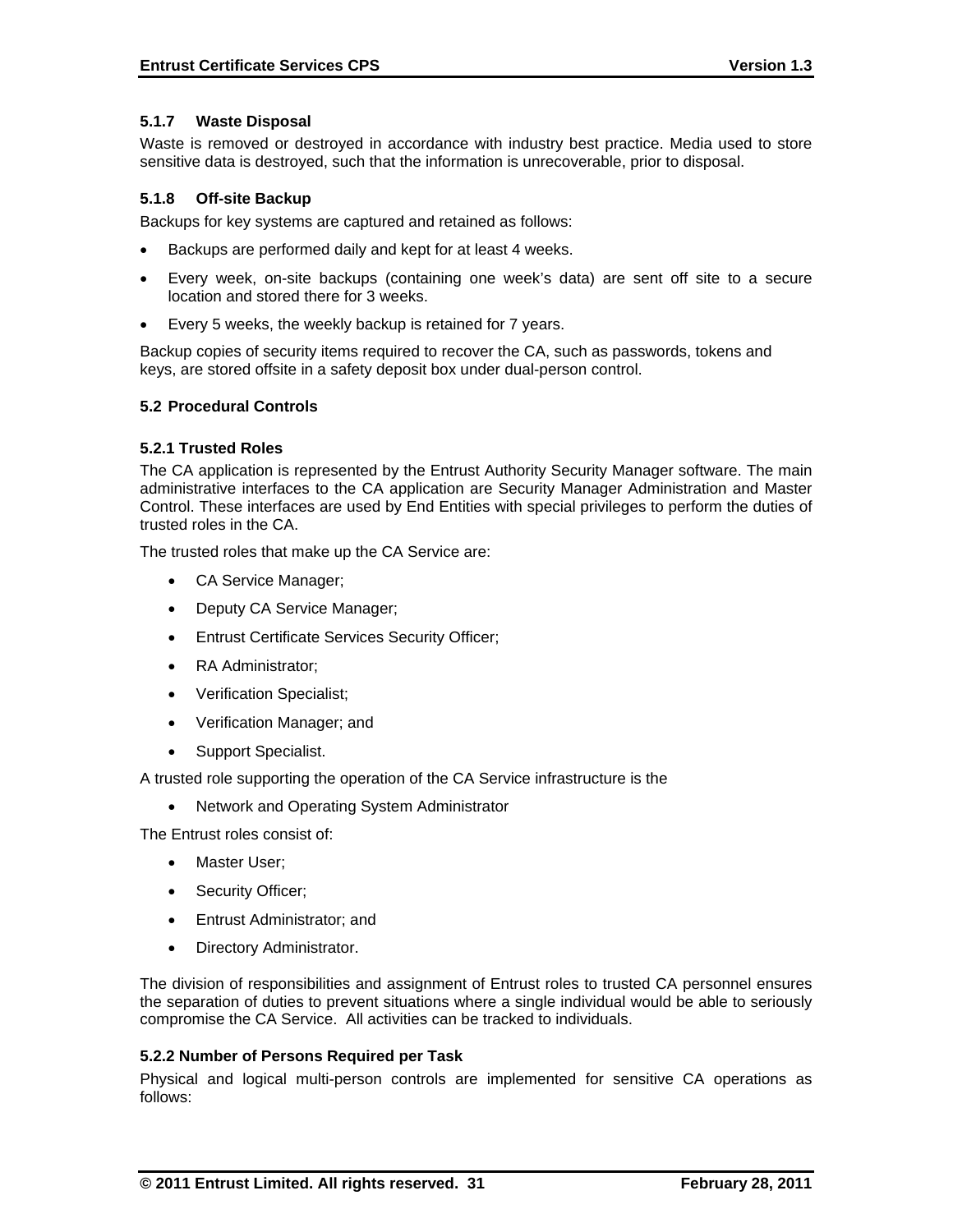- At least two trusted CA personnel are required to access the room where the Entrust Authority software is located
- Access privileges for the Entrust Authority software are assigned such that at least two trusted CA personnel are required
- Sensitive security items such as keys, tokens and copies of passwords are stored under dual control.
- Sensitive operations within the Entrust Authority software require two trusted CA personnel to complete

#### **5.2.3 Identification and Authentication for Each Role**

Prior to being assigned to a CA trusted role, CA operational personnel must undergo background investigations. Roles are authorized and assigned to personnel by the CA Service Manager. Assignment of privilege accesses associated with each role is authorized by the CA Service Manager.

#### **5.3 Personnel Controls**

Operational personnel for an Entrust Certification Authority will not be assigned other responsibilities that conflict with their operational responsibilities for the Entrust Certification Authority. The privileges assigned to operational personnel for an Entrust Certification Authority will be limited to the minimum required to carry out their assigned duties.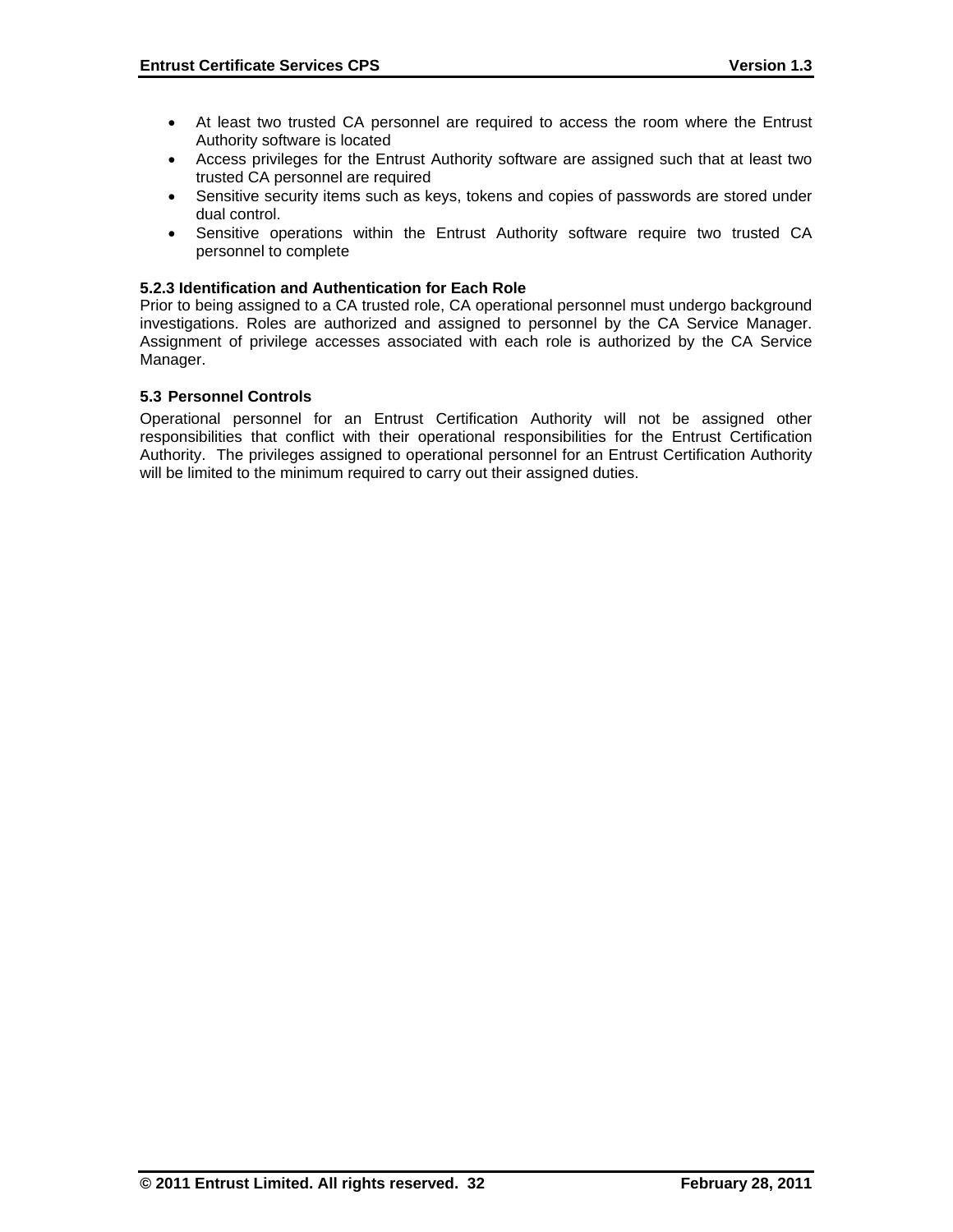# **6 Technical Security Controls**

#### **6.1 Key Pair Generation and Installation**

#### **6.1.1 Key Pair Generation**

The signing Key Pair for the Entrust Certification Authority issuing Entrust Certificates was created during an audited key generation ceremony and witnessed by an independent third-party, as defined in §2.7.3. The Entrust Certification Authority Key Pair was generated in cryptographic hardware that meets FIPS 140-1 Level 3 certification standards.

Subscriber key pairs must be generated in a manner that ensures that the private key is not known to or accessible by anybody other than the Subscriber or a Subscriber's Authorized Representative. Subscriber key pairs must be generated in a medium that prevents exportation or duplication and that meets or exceed FIPS 140-1 Level 2 certification standards.

Temporary key pairs and corresponding Certificates for Adobe CDS may be generated by the Entrust Certification Authority for the limited purpose of testing such Certificates for Adobe CDS. The test Certificates for Adobe CDS must not contain actual identities and must be clearly marked for testing purposes only. These temporary test key pairs are exempt from the requirement that cryptographic hardware must meet or exceed FIPS 140-1 Level 2 or 3 certification standards.

### **6.1.2 Private Key Delivery to Entity**

Subscriber private keys must be generated by the Subscriber or provided to the Subscriber by an Authorized Representative. An Authorized Representative shall be designated by an Organization Representative to perform the Local Registration Authority (LRA) in accordance with this Certificate Practice Statement. Furthermore, the LRA subsequent to identity verification of the Subscriber may securely hold the Subscriber's private key under the following conditions:

- (i) The Subscriber has explicitly agreed to proxy the responsibility of private key protection;
- (ii) The Organization Representative has identified the Authorized Representative as an LRA in a letter of authorization submitted to the Entrust Certification Authority; and
- (iii) The Authorized Representative agrees to accept the full responsibilities of private key protection and authorized use as defined by this Certificate Practice Statement.

### **6.1.3 Public Key Delivery to Certificate Issuer**

The Public Key to be included in an Entrust Certificate is delivered to Entrust Certification Authorities in a signed Certificate Signing Request (CSR) as part of the Entrust Certificate Application process. The signature on the CSR will be verified by the Entrust Certification Authority prior to issuing the Entrust Certificate.

### **6.1.4 CA Public Key Delivery to Users**

The Public-Key Certificates for Entrust Certification Authorities are made available to Subscribers and Relying parties through inclusion in third party software as distributed by the applicable software manufacturers.

Public Key Certificates for Entrust Certification Authorities are also available for download from the Repository.

### **6.1.5 Key Sizes**

The Entrust Certification Authority uses an RSA key pair of 2048 bits. Subscriber Certificates for Adobe CDS shall use an RSA key pair with at least 2048 bits.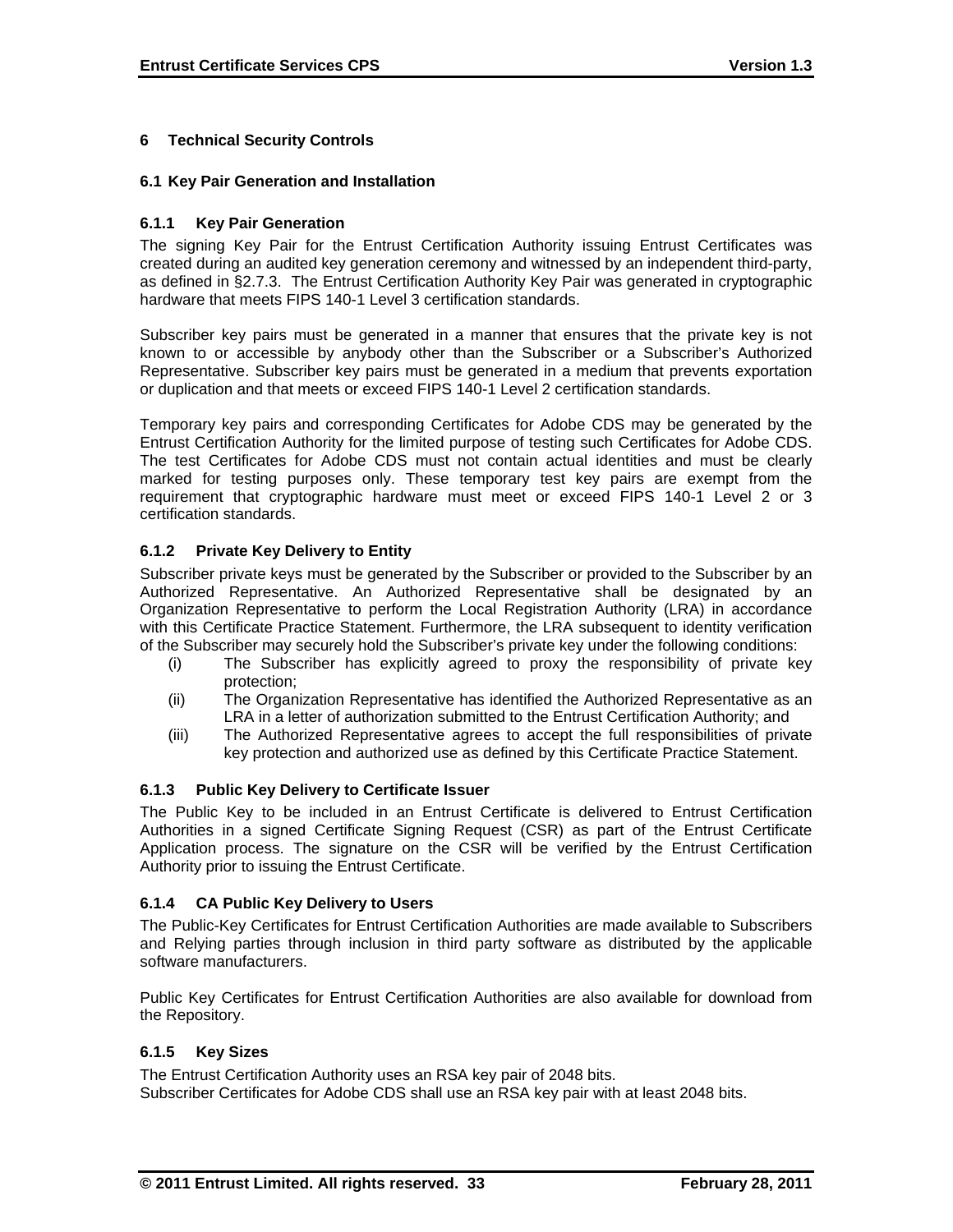# **6.1.6 Public-Key Parameters Generation**

No stipulation.

# **6.1.7 Parameter Quality Checking**

No stipulation.

# **6.1.8 Hardware/Software Key Generation**

Key generation must meet the requirements of §6.1.1 and §6.1.5.

# **6.1.9 Key Usage Purposes**

Entrust Certificate issued by an Entrust Certification Authority contain the keyUsage and the extendkeyUsage Certificate extensions restricting the purpose for which an Entrust Certificate can be used.

#### **6.2 Private Key Protection**

#### **6.2.1 Standards for Cryptographic Module**

The Entrust Certification Authorities use Entrust Authority software in conjunction with hardware certified to FIPS 140-1 Level 3 to protect the Entrust Certification Authorities' Private Keys.

Subscribers are responsible for protecting the Private Key associated with the Public Key in the Subscriber's Entrust Certificate. Subscribers must use cryptographic hardware modules that (a) meet or exceed FIPS 140-1 Level 2 standards or (b) for which the cryptographic hardware module manufacturer has applied for FIPS 140-1 Level 2 status within the previous year without receiving a notice of noncompliance or other communication indicating that such device fails to meet such standard. The Entrust Certificate Authority does not back up Subscriber's private keys.

Temporary key pairs generated by the Entrust Certification Authority for testing purposes pursuant to §6.1.1 are exempt from the requirement of using cryptographic hardware that meets or exceeds FIPS 140-1 Level 2 or 3 certification standards.

### **6.2.2 Private Key (n out of m) Multi-person Control**

Entrust Certification Authorities use 2 out of 6 multi-person controls on Certification Authority private keys where one person must be assigned the role of Master User. Particularly sensitive operations require a second Master User.

#### **6.2.3 Private Key Escrow**

Private keys shall not be escrowed.

#### **6.2.4 Private Key Backup**

Backups of the Entrust Certification Authorities' Private Keys were made during the initial installation and setup of the Entrust Authority software and are stored on FIPS 140-1 Level 3 tokens. The backup tokens are held in secure facilities under two-person control.

Backups of Subscribers' private keys shall not be made.

#### **6.2.5 Private Key Archival**

Private keys shall not be archived.

### **6.2.6 Private Key Entry into Cryptographic Module**

Private keys are either generated by the Cryptographic Module or securely imported to it.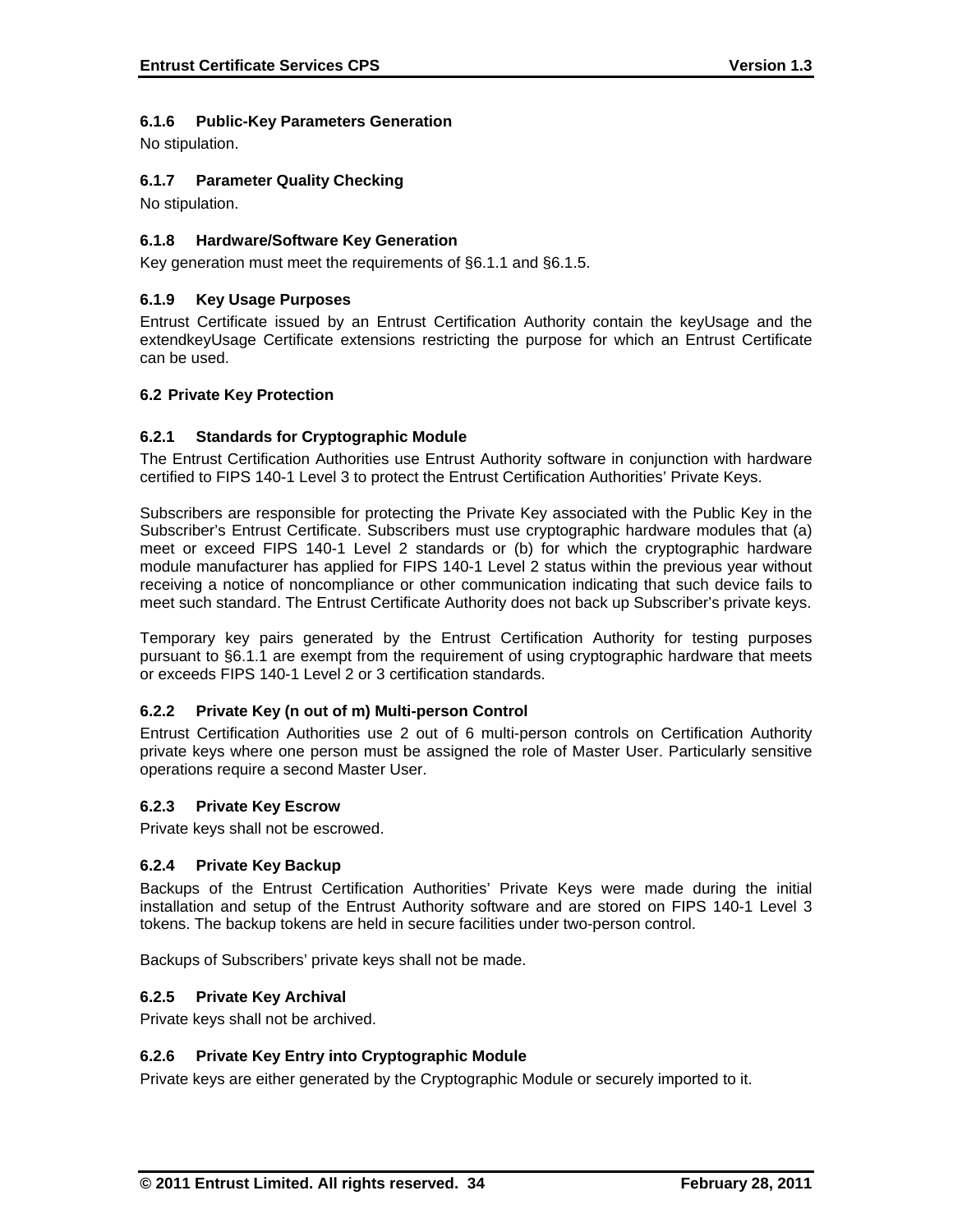# **6.2.7 Method of Activating Private Key**

In order to activate a private key, Subscribers or Trusted Roles must authenticate to the medium housing the private key. Forms of authentication include but are not limited to passwords, PINs, pass-phrases, and biometrics.

### **6.2.8 Method of Deactivating Private Key**

Private keys must be deactivated when not in use. Forms of deactivation include but are not limited to logout and physical removal of cryptographic module. Procedures for deactivation of private keys may be prescribed by the manufacturer of the cryptographic module.

# **6.2.9 Method of Destroying Private Key**

Secure procedures for the destruction of private keys as prescribed by the manufacturer of the cryptographic module shall be followed when a private key is no longer needed or the CDS Certificate to which it corresponds has expired or has been revoked.

# **6.3 Other Aspects of Key Pair Management**

The maximum lifetime for Entrust Certification Authorities' Key Pairs is 20 years.

### **6.4 Activation Data**

### **6.4.1 Activation Data Generation and Installation**

Data used to activate private keys shall have an appropriate level of strength for keys being protected. Subscriber created activation data (e.g. strong password) or stronger access controls (e.g. biometrics) shall be used.

#### **6.4.2 Activation Data Protection**

Activation data shall be protected from disclosure. Activation data should not be written down. Cryptographic hardware shall have a mechanism to lock the hardware (at least temporarily) after a certain number of failed attempts to login.

### **6.4.3 Other Aspects of Activation Data**

No stipulation

### **6.5 Computer Security Controls**

The workstations on which the Entrust Certification Authorities operate are physically secured as described in §5.1. The operating systems on the workstations on which the Entrust Certification Authorities operate enforce identification and authentication of users. Access to Entrust Authority software databases and audit trails is restricted as described in this CPS. All operational personnel that are authorized to have access to the Entrust Certification Authorities are required to use hardware tokens in conjunction with a PIN to gain access to the physical room that contains the Entrust Authority software being used for such Entrust Certification Authorities.

#### **6.6 Life Cycle Technical Controls**

### **6.6.1 System Development Controls**

The Entrust Certification Authority makes use of Commercial Off The Shelf (COTS) products for the hardware, software, and network components. Systems developed by the Entrust Certification Authority are deployed in accordance with Entrust software lifecycle development standards.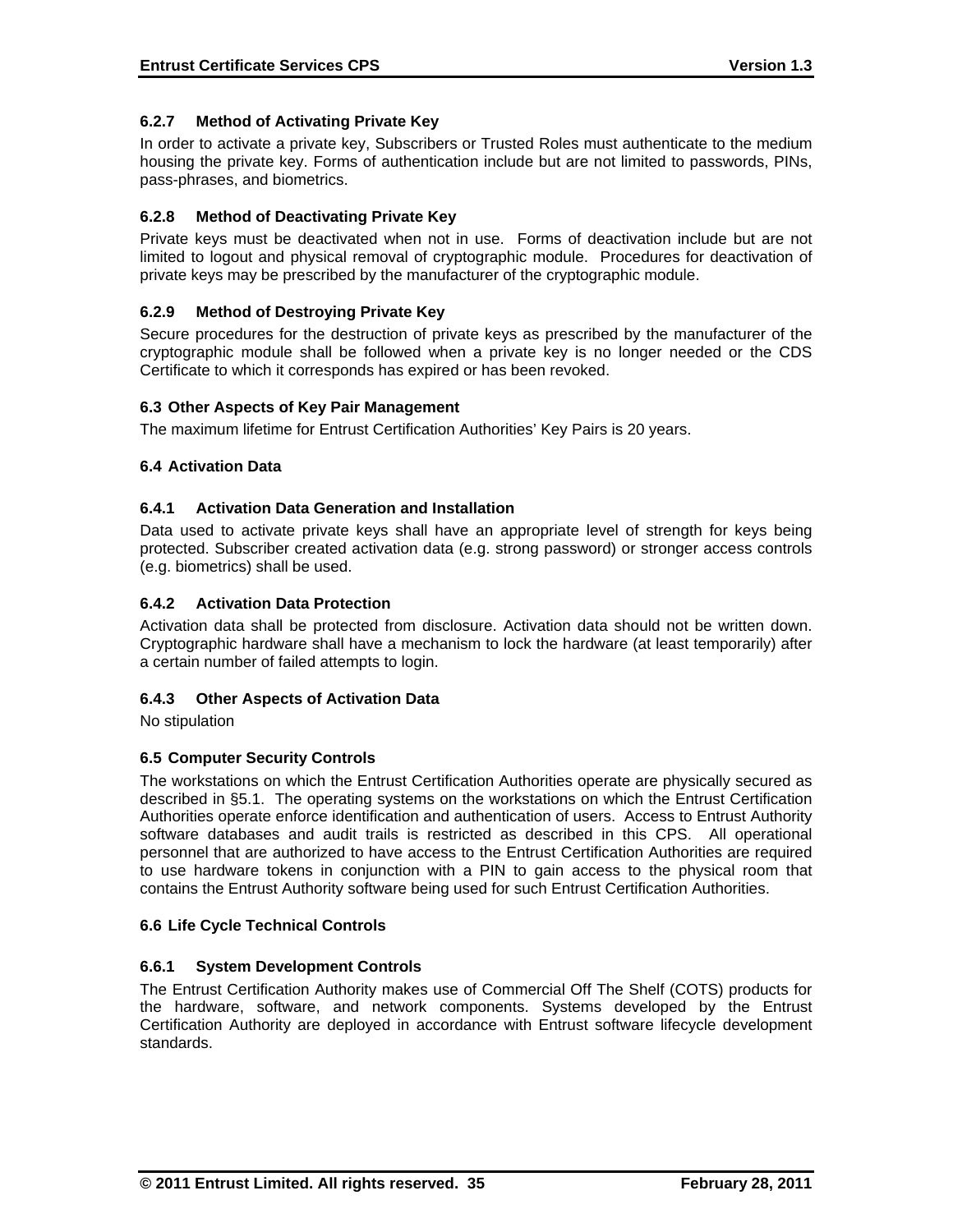### **6.6.2 Security Management Controls**

The configuration of the Entrust Certification Authority system as well as any modifications and upgrades are documented and controlled. Methods of detecting unauthorized modifications to the CA equipment and configuration are in place to ensure the integrity of the security software, firmware, and hardware for correct operation. A formal configuration management methodology is used for installation and ongoing maintenance of the CA system.

When first loaded, the CA software is verified as being that supplied from the vendor, with no modifications, and be the version intended for use.

#### **6.6.3 Life Cycle Security Ratings**

No stipulation.

### **6.7 Network Security Controls**

Entrust Certification Authorities employ appropriate security measures to ensure that the CA is protected from intrusion and other attacks that could render it inoperative.

#### **6.8 Cryptographic Module Engineering Controls**

See §6.2.1.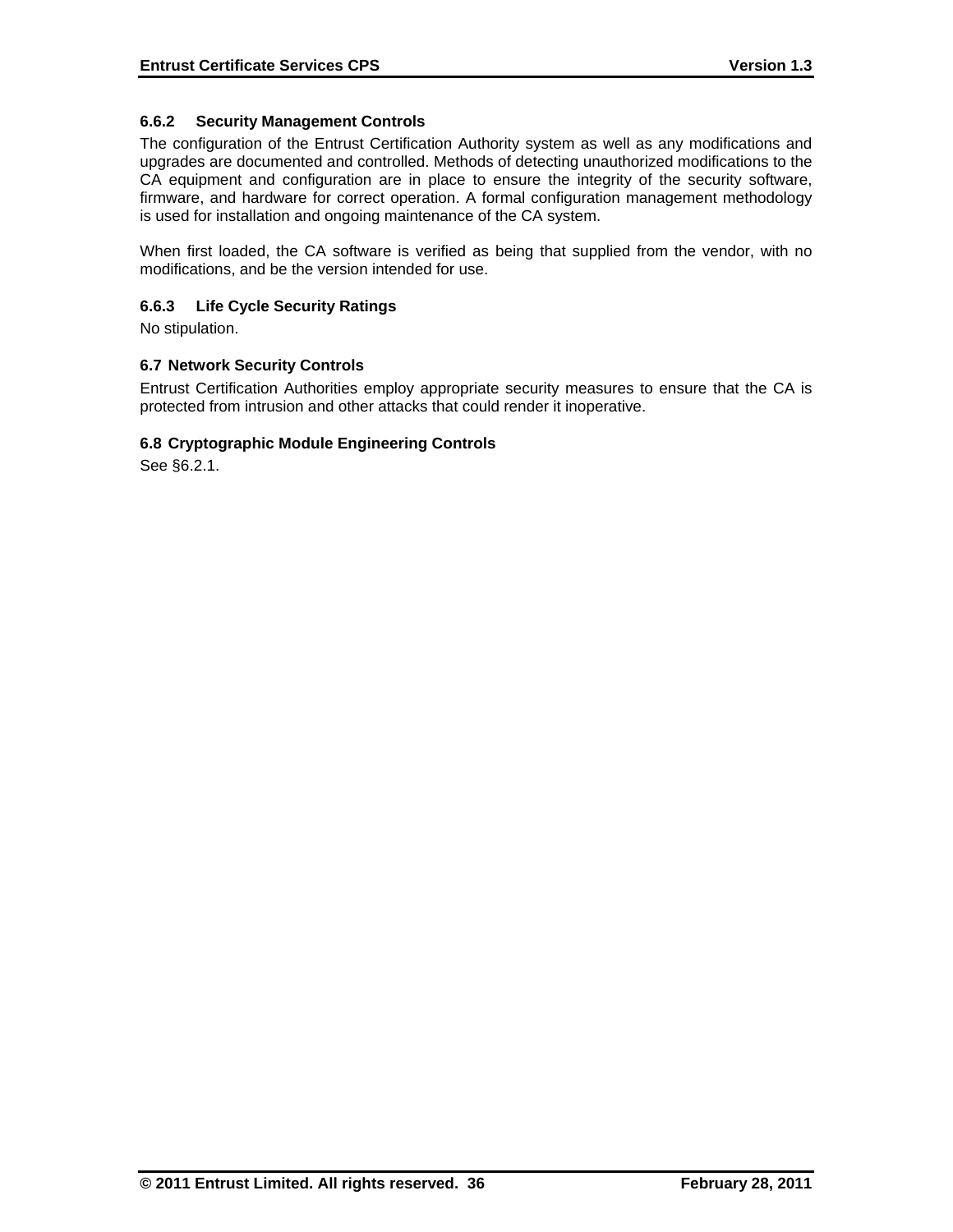# **7 Certificate and CRL Profiles**

The profile for the Entrust Certificate and Certificate Revocation List (CRL) issued by an Entrust Certification Authority conform to the specifications contained in the IETF RFC 3280 Internet X.509 PKI Certificate and Certificate Revocation List (CRL) Profile.

# **7.1 Entrust Certificate Profile**

The following X.509 version 3 Certificate profile is used by the Entrust Certification Authorities for Certificates for Adobe CDS:

| X.509 v3 Certificate<br><b>Attributes/ Extensions</b> | <b>Critical / Non</b><br><b>Critical</b> | <b>Value / Notes</b>                                                                                                                                                                                                                                                                                                                                                                      |  |
|-------------------------------------------------------|------------------------------------------|-------------------------------------------------------------------------------------------------------------------------------------------------------------------------------------------------------------------------------------------------------------------------------------------------------------------------------------------------------------------------------------------|--|
| <b>Attributes</b>                                     |                                          |                                                                                                                                                                                                                                                                                                                                                                                           |  |
| Version                                               |                                          | v3                                                                                                                                                                                                                                                                                                                                                                                        |  |
| SerialNumber                                          |                                          | integer: unique serial number within the name<br>space of the issuing Entrust Certification<br>Authority                                                                                                                                                                                                                                                                                  |  |
| Signature                                             |                                          | sha-1 w/ RSAEncryption -<br>${1.2.840.113549.1.1.5}$                                                                                                                                                                                                                                                                                                                                      |  |
| <b>Issuer</b>                                         |                                          | $CN =$ Entrust CA for Adobe, $OU = (c)$ 2008<br>Entrust, Inc. OU = www.entrust.net/CPS is<br>incorporated by reference $O =$ Entrust, Inc., $C =$<br>US                                                                                                                                                                                                                                   |  |
| Validity                                              |                                          | Maximum validity period is 5 years                                                                                                                                                                                                                                                                                                                                                        |  |
| Subject                                               |                                          | Based application information                                                                                                                                                                                                                                                                                                                                                             |  |
| SubjectPublicKeyInfo                                  |                                          | • rsaEncryption $-$ {1.2.840.113549.1.1.1}                                                                                                                                                                                                                                                                                                                                                |  |
|                                                       |                                          | RSA public key is 2048 bit public key                                                                                                                                                                                                                                                                                                                                                     |  |
| <b>Extensions</b>                                     |                                          |                                                                                                                                                                                                                                                                                                                                                                                           |  |
| AuthorityKeyIdentifier                                | Non-critical                             | contains a 20 byte SHA-1 hash of the SUB-Root<br>CA public key                                                                                                                                                                                                                                                                                                                            |  |
| KeyUsage                                              | Critical                                 | Minimum Key Usages                                                                                                                                                                                                                                                                                                                                                                        |  |
|                                                       |                                          | • Digital Signature                                                                                                                                                                                                                                                                                                                                                                       |  |
|                                                       |                                          | • Key Encipherment                                                                                                                                                                                                                                                                                                                                                                        |  |
| <b>CertificatePolicies</b>                            | Critical                                 | 1.2.840.113583.1.2.1                                                                                                                                                                                                                                                                                                                                                                      |  |
|                                                       |                                          | User Notice: This Certification Practice<br>Statement (CPS) for Adobe Certified Document<br>Services (CDS) available at<br>www.entrust.net/CPS is hereby incorporated into<br>your use or reliance on this Certificate. This CPS<br>contains limitations on warranties and liabilities.<br>Reliance on a CDS-signed document is only<br>permitted if verified on a Supported Platform (as |  |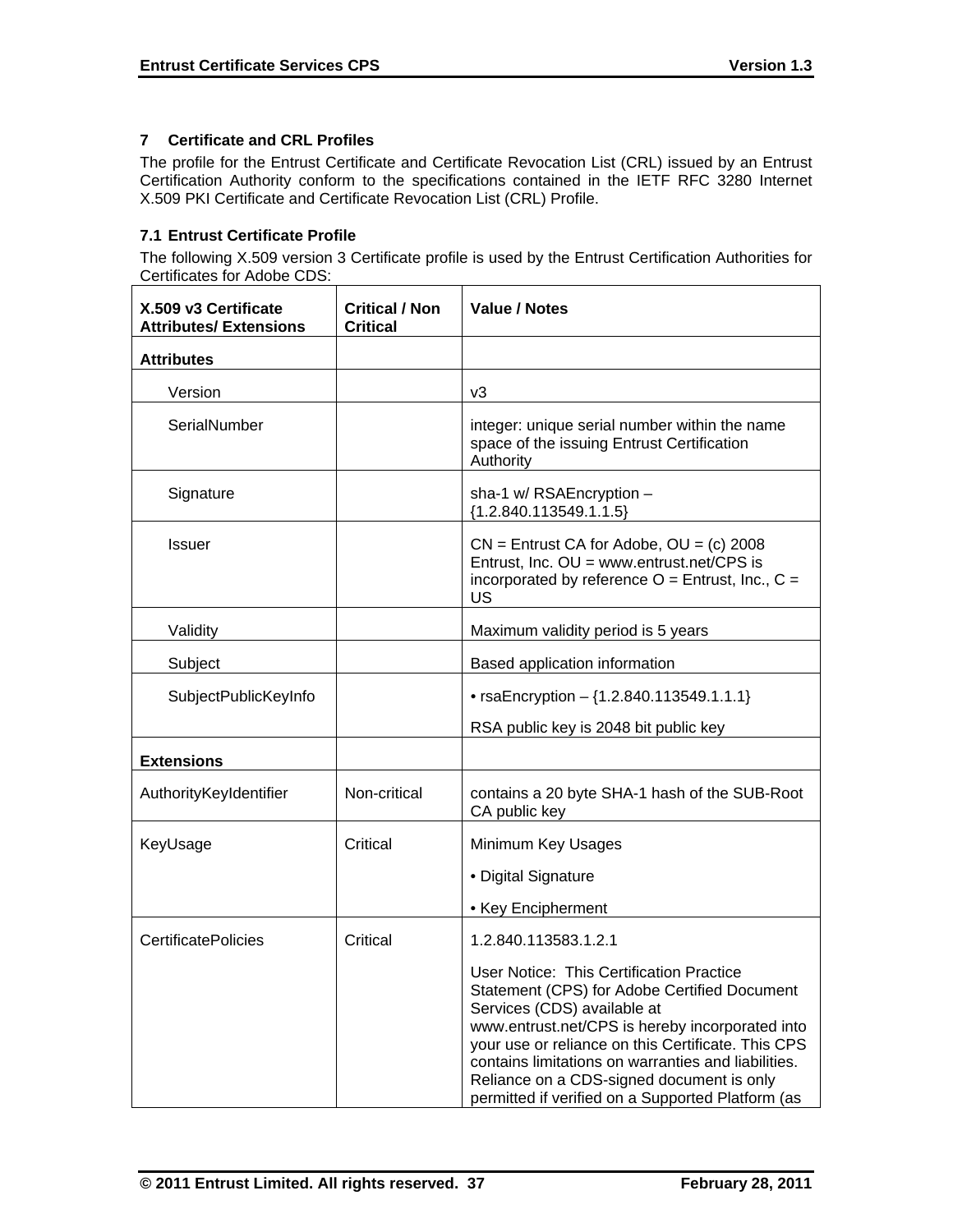| X.509 v3 Certificate<br><b>Attributes/Extensions</b> | <b>Critical / Non</b><br><b>Critical</b> | Value / Notes                                                                       |
|------------------------------------------------------|------------------------------------------|-------------------------------------------------------------------------------------|
|                                                      |                                          | identified in the Adobe Certificate Policy).<br>Copyright (c) 2008 Entrust Limited. |
| ExtendedKeyUsage                                     | Non-critical                             | 1.2.840.113583.1.1.5                                                                |
| <b>CRLDistributionPoints</b>                         | Non-critical                             | http://crl.entrust.net/adobeca.crl                                                  |

The following X.509 version 3 Certificate profile is used by the Entrust Certification Authorities for Test Certificates for Adobe CDS:

| X.509 v3 Certificate<br><b>Attributes/ Extensions</b> | <b>Critical / Non</b><br><b>Critical</b> | <b>Value / Notes</b>                                                                                                                                                                                                                                                                           |  |
|-------------------------------------------------------|------------------------------------------|------------------------------------------------------------------------------------------------------------------------------------------------------------------------------------------------------------------------------------------------------------------------------------------------|--|
| <b>Attributes</b>                                     |                                          |                                                                                                                                                                                                                                                                                                |  |
| Version                                               |                                          | v3                                                                                                                                                                                                                                                                                             |  |
| SerialNumber                                          |                                          | integer: unique serial number within the name<br>space of the issuing Entrust Certification<br>Authority                                                                                                                                                                                       |  |
| Signature                                             |                                          | sha-1 w/ RSAEncryption -<br>${1.2.840.113549.1.1.5}$                                                                                                                                                                                                                                           |  |
| <b>Issuer</b>                                         |                                          | $CN =$ Entrust CA for Adobe, $OU = (c)$ 2008<br>Entrust, Inc. OU = www.entrust.net/CPS is<br>incorporated by reference $O =$ Entrust, Inc., $C =$<br>US                                                                                                                                        |  |
| Validity                                              |                                          | Maximum validity period is 90 days                                                                                                                                                                                                                                                             |  |
| Subject                                               |                                          | Based application information                                                                                                                                                                                                                                                                  |  |
| SubjectPublicKeyInfo                                  |                                          | • rsaEncryption $-$ {1.2.840.113549.1.1.1}                                                                                                                                                                                                                                                     |  |
|                                                       |                                          | RSA public key is 2048 bit public key                                                                                                                                                                                                                                                          |  |
| <b>Extensions</b>                                     |                                          |                                                                                                                                                                                                                                                                                                |  |
| AuthorityKeyIdentifier                                | Non-critical                             | contains a 20 byte SHA-1 hash of the SUB-Root<br>CA public key                                                                                                                                                                                                                                 |  |
| KeyUsage                                              | Critical                                 | Minimum Key Usages                                                                                                                                                                                                                                                                             |  |
|                                                       |                                          | • Digital Signature                                                                                                                                                                                                                                                                            |  |
|                                                       |                                          | • Key Encipherment                                                                                                                                                                                                                                                                             |  |
| <b>CertificatePolicies</b>                            | Critical                                 | 1.2.840.113583.1.2.1                                                                                                                                                                                                                                                                           |  |
|                                                       |                                          | <b>User Notice: This Certification Practice</b><br>Statement (CPS) for Adobe Certified Document<br>Services (CDS) available at<br>www.entrust.net/CPS is hereby incorporated into<br>your use or reliance on this Certificate. This CPS<br>contains limitations on warranties and liabilities. |  |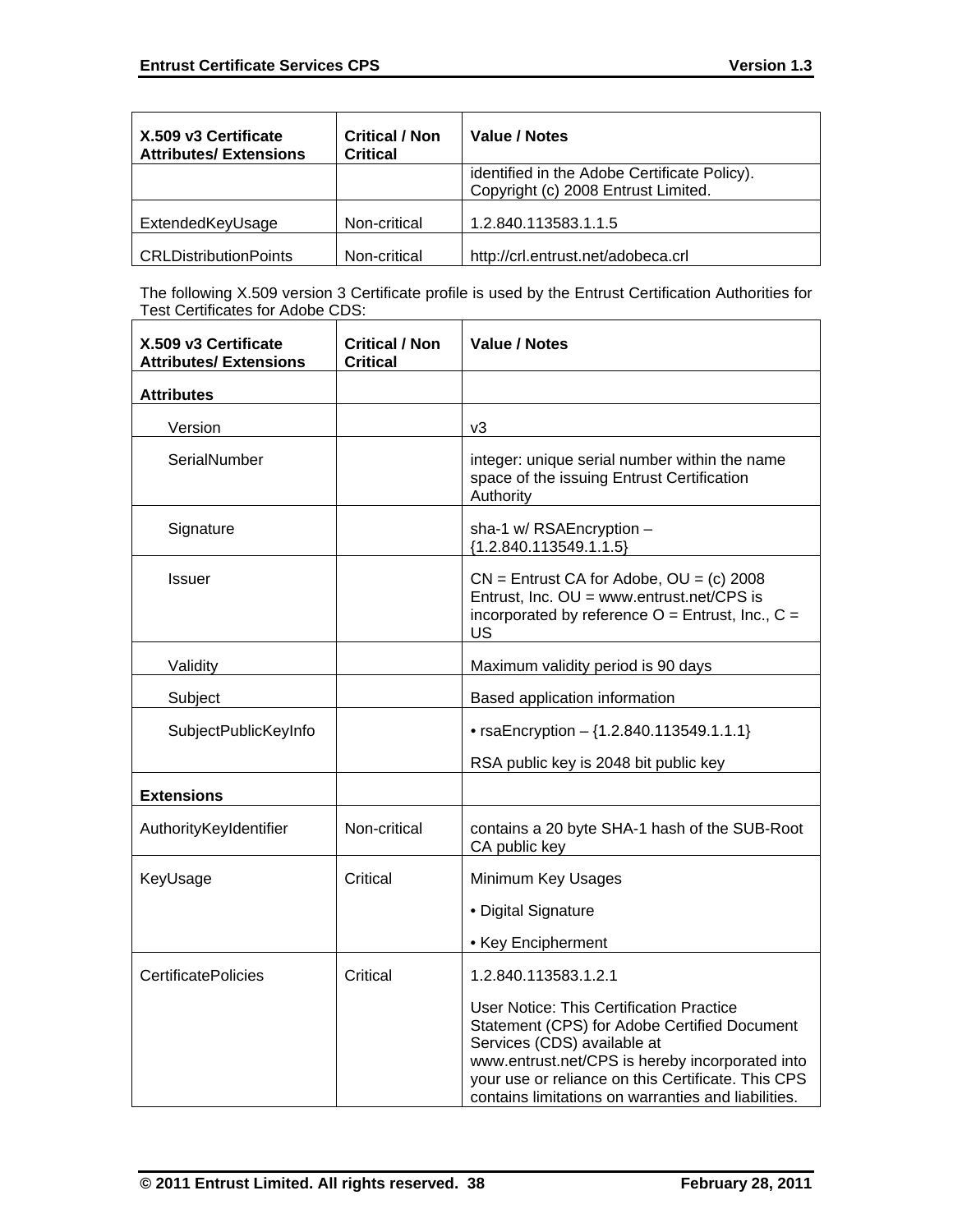| X.509 v3 Certificate<br><b>Attributes/Extensions</b> | <b>Critical / Non</b><br><b>Critical</b> | Value / Notes                                                                                                                                                                         |
|------------------------------------------------------|------------------------------------------|---------------------------------------------------------------------------------------------------------------------------------------------------------------------------------------|
|                                                      |                                          | Reliance on a CDS-signed document is only<br>permitted if verified on a Supported Platform (as<br>identified in the Adobe Certificate Policy).<br>Copyright (c) 2008 Entrust Limited. |
| ExtendedKeyUsage                                     | Non-critical                             | 1.2.840.113583.1.1.5                                                                                                                                                                  |
| <b>CRLDistributionPoints</b>                         | Non-critical                             | http://crl.entrust.net/adobeca.crl                                                                                                                                                    |

# **7.2 CRL Profile**

The following fields of the X.509 version 2 CRL format are used by the Entrust Certification Authorities:

- version: set to v2
- signature: identifier of the algorithm used to sign the CRL
- issuer: the full Distinguished Name of the Certification Authority issuing the CRL
- this update: time of CRL issuance
- next update: time of next expected CRL update
- user certificate: Certificate serial number of a revoked certificate
- revoked certificates: list of revoked Certificate information

The following CRL and CRL entry extensions are used by the Entrust Certification Authorities:

- Authority Key Identifier: Contains a 20 byte hash of the CA certificate's subject public key information field
- CRL Number: A CRL number, which is unique to each CRL issued.

### **7.3 OCSP Profile**

The profile for the Entrust Online Certificate Status Protocol (OCSP) messages issued by an Entrust Certification Authority conform to the specifications contained in the IETF RFC 2560 Internet X.509 PKI Online Certificate Status Protocol (OCSP) Profile.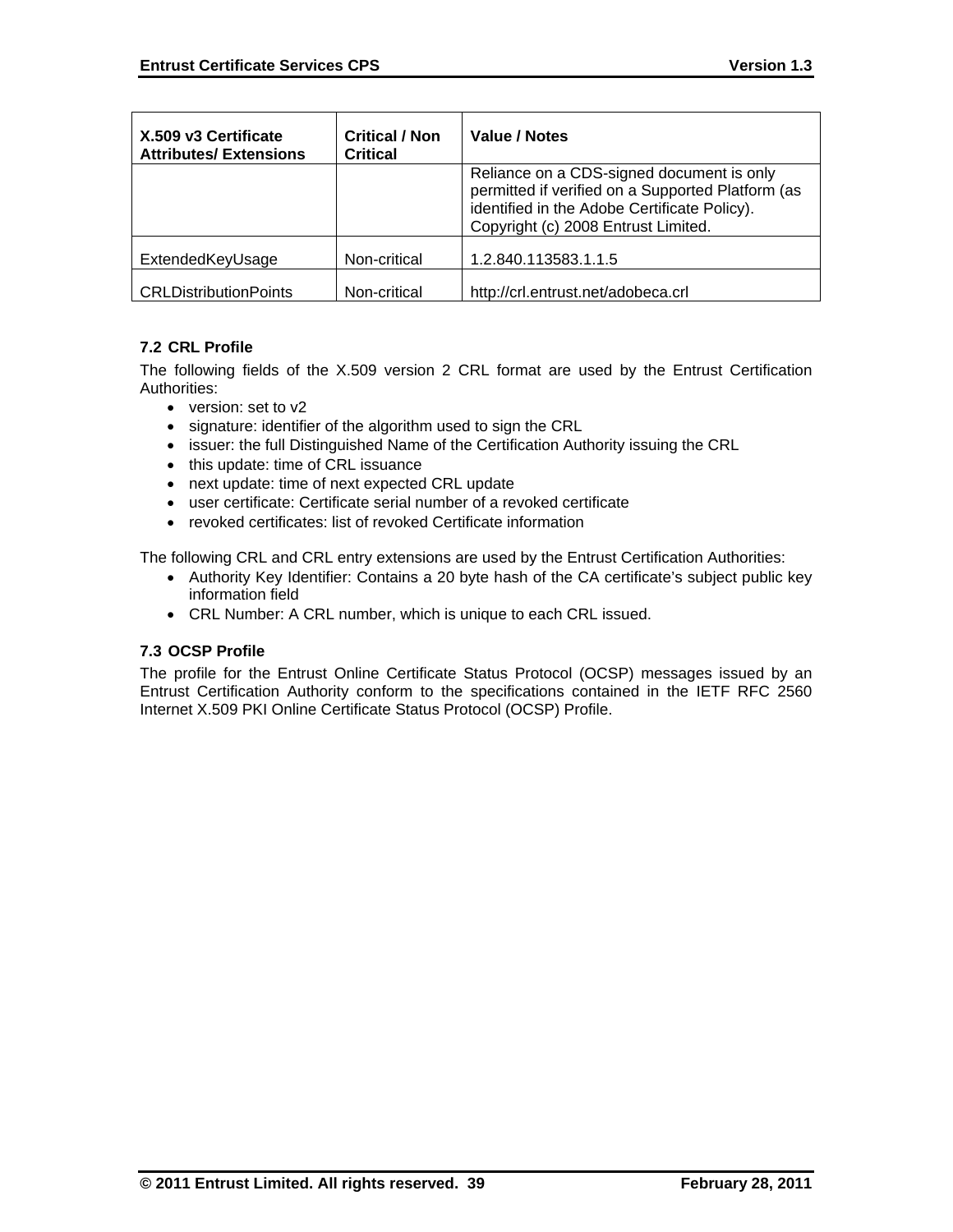# **8 Specification Administration**

#### **8.1 Specification Change Procedures**

Entrust may, in its discretion, modify this CPS and the terms and conditions contained herein from time to time. Modifications to this CPS that, in the judgment of a reasonable person, will have little or no impact on Adobe, Applicants, Subscribers, and Relying Parties, may be made with no change to this CPS version number and no notification to Applicants, Subscribers, and Relying Parties, provided, however, that notice is provided to Adobe. Such changes shall become effective immediately upon publication in the Entrust Repository.

Modifications to this CPS that, in the judgment of a reasonable person may have a significant impact on Adobe, Applicants, Subscribers, and Relying Parties, shall be published in the Entrust Repository and shall become effective fifteen (15) days after publication in the Entrust Repository unless Entrust withdraws such modified CPS prior to such effective date. Such publication to the Entrust Repository shall not occur until Adobe reviews and approves the modified CPS. In the event that Entrust makes a significant modification to CPS, the version number of this CPS shall be updated accordingly. Unless a Subscriber ceases to use, removes, and requests revocation of such Subscriber's Entrust Certificate(s) prior to the date on which an updated version of this CPS becomes effective, such Subscriber shall be deemed to have consented to the terms and conditions of such updated version of this CPS and shall be bound by the terms and conditions of such updated version of this CPS.

#### **8.2 Publication and Notification Policies**

Prior to major changes to this CPS, notification of the upcoming changes will be posted in the Entrust Repository.

#### **8.3 CPS Approval Procedures**

This CPS and any subsequent changes shall be approved by the Entrust Policy Authority and Adobe. The Entrust Policy Authority will ensure that this CPS and any subsequent changes are in compliance with the Adobe CDS Certificate Policy.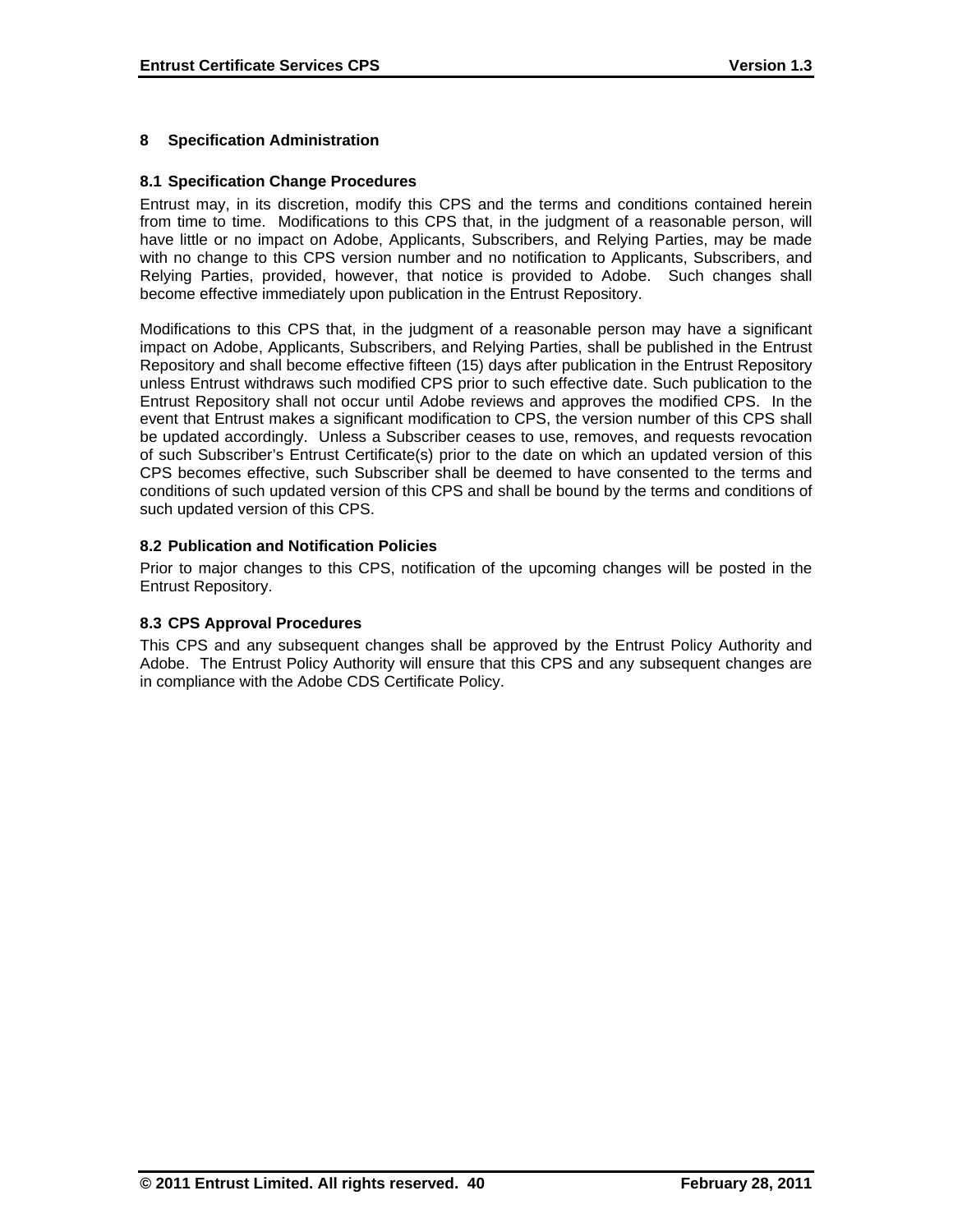# **9 Acronyms**

| CA           | Certification Authority                                                   |
|--------------|---------------------------------------------------------------------------|
| CDS.         | <b>Certified Document Services</b>                                        |
| <b>CPS</b>   | <b>Certification Practice Statement</b>                                   |
| <b>CRL</b>   | <b>Certificate Revocation List</b>                                        |
| <b>CSR</b>   | <b>Certificate Signing Request</b>                                        |
| <b>DN</b>    | <b>Distinguished Name</b>                                                 |
| <b>DNS</b>   | Domain Name Server                                                        |
| <b>DSA</b>   | Digital Signature Algorithm                                               |
| <b>HTTP</b>  | <b>Hypertext Transfer Protocol</b>                                        |
| <b>IETF</b>  | Internet Engineering Task Force                                           |
| <b>ITU-T</b> | International Telecommunication Union - Telecommunication Standardization |
|              | Sector                                                                    |
| MAC          | <b>Message Authentication Code</b>                                        |
| <b>OCSP</b>  | Online Certificate Status Protocol                                        |
| OA           | <b>Operational Authority</b>                                              |
| <b>OID</b>   | Object Identifier                                                         |
| PA           | Policy Authority                                                          |
| <b>PIN</b>   | <b>Personal Identification Number</b>                                     |
| <b>PKI</b>   | Public-Key Infrastructure                                                 |
| RA           | <b>Registration Authority</b>                                             |
| <b>RDN</b>   | <b>Relative Distinguished Name</b>                                        |
| <b>RFC</b>   | <b>Request for Comment</b>                                                |
| <b>SEP</b>   | Secure Exchange Protocol                                                  |
| SSL          | Secure Sockets Layer                                                      |
| URL          | Universal Resource Locator                                                |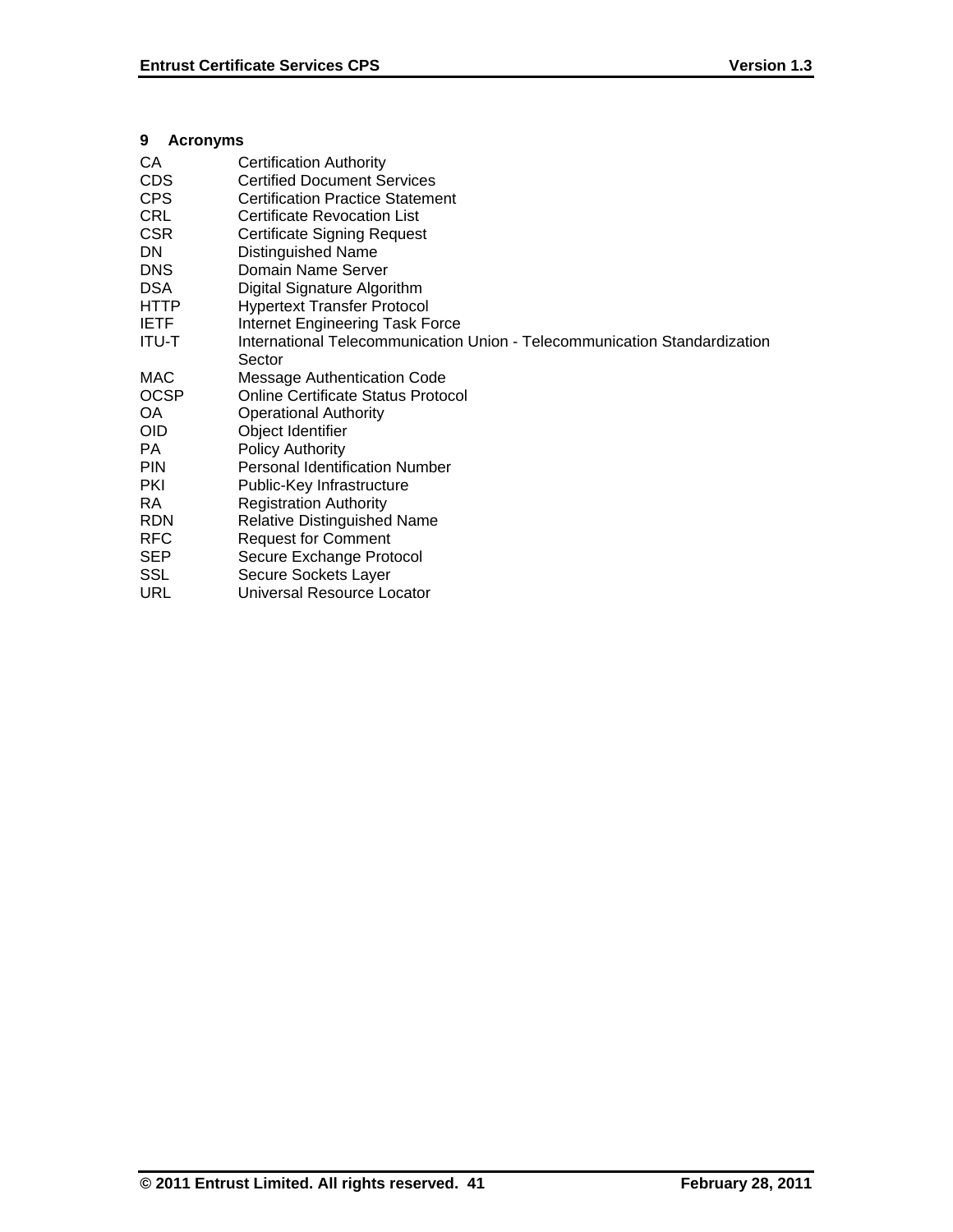#### **10 Definitions**

**Adobe:** means Adobe Systems Incorporated.

**Adobe Policy Authority:** means selected members of Adobe's management team responsible for the management of the Adobe CDS Certificate Policy.

**Affiliate:** means Entrust, and any corporation or other entity that Entrust directly or indirectly controls. In this context, a party "controls" a corporation or another entity if it directly or indirectly owns or controls fifty percent (50%) or more of the voting rights for the board of directors or other mechanism of control.

**Applicant:** means a person, entity, or organization applying for an Entrust Certificate, but which has not yet been issued an Entrust Certificate, or a person, entity, or organization that currently has an Entrust Certificate or Entrust Certificates and that is applying for renewal of such Entrust Certificate or Entrust Certificates or for an additional Entrust Certificate or Entrust Certificates.

#### **Authorized Representative:** see Local Registration Authority

**Business Day:** means any day, other than a Saturday, Sunday, statutory or civic holiday in the City of Ottawa, Ontario.

**Certificate:** means a digital document that at a minimum: (a) identifies the Certification Authority issuing it, (b) names or otherwise identifies a Subject, (c) contains a Public Key of a Key Pair, (d) identifies its operational period, and (e) contains a serial number and is digitally signed by a Certification Authority.

**Certificate Revocation List:** means a time-stamped list of the serial numbers of revoked Certificates that has been digitally signed by a Certification Authority.

**Certification Authority:** means an entity or organization that (i) creates and digitally signs Certificates that contain among other things a Subject's Public Key and other information that is intended to identify the Subject, (ii) makes Certificates available to facilitate communication with the Subject identified in the Certificate, and (iii) creates and digitally signs Certificate Revocation Lists containing information about Certificates that have been revoked and which should no longer be used or relied upon.

**Certification Practice Statement:** means a statement of the practices that a Certification Authority uses in issuing, managing, revoking, renewing, and providing access to Certificates, and the terms and conditions under which the Certification Authority makes such services available.

**Co-marketers:** means any person, entity, or organization that has been granted by Entrust or a Registration Authority operating under the Entrust CA the right to promote Entrust Certificates.

**Compromise:** means a suspected or actual loss, disclosure, or loss of control over sensitive information or data.

**CPS:** means this document.

**CRL:** see Certificate Revocation List.

**Cross Certificate(s)**: shall mean a Certificate(s) that (i) includes the public key of a public-private key pair generated by an Entrust Certification Authority; and (ii) includes the digital signature of an Entrust Root Certification Authority.

**Entrust:** means Entrust Limited.

**Entrust Group:** means Entrust, Inc. and all of its subsidiaries, including any subcontractors, distributors, agents, suppliers, employees or directors of any of the foregoing.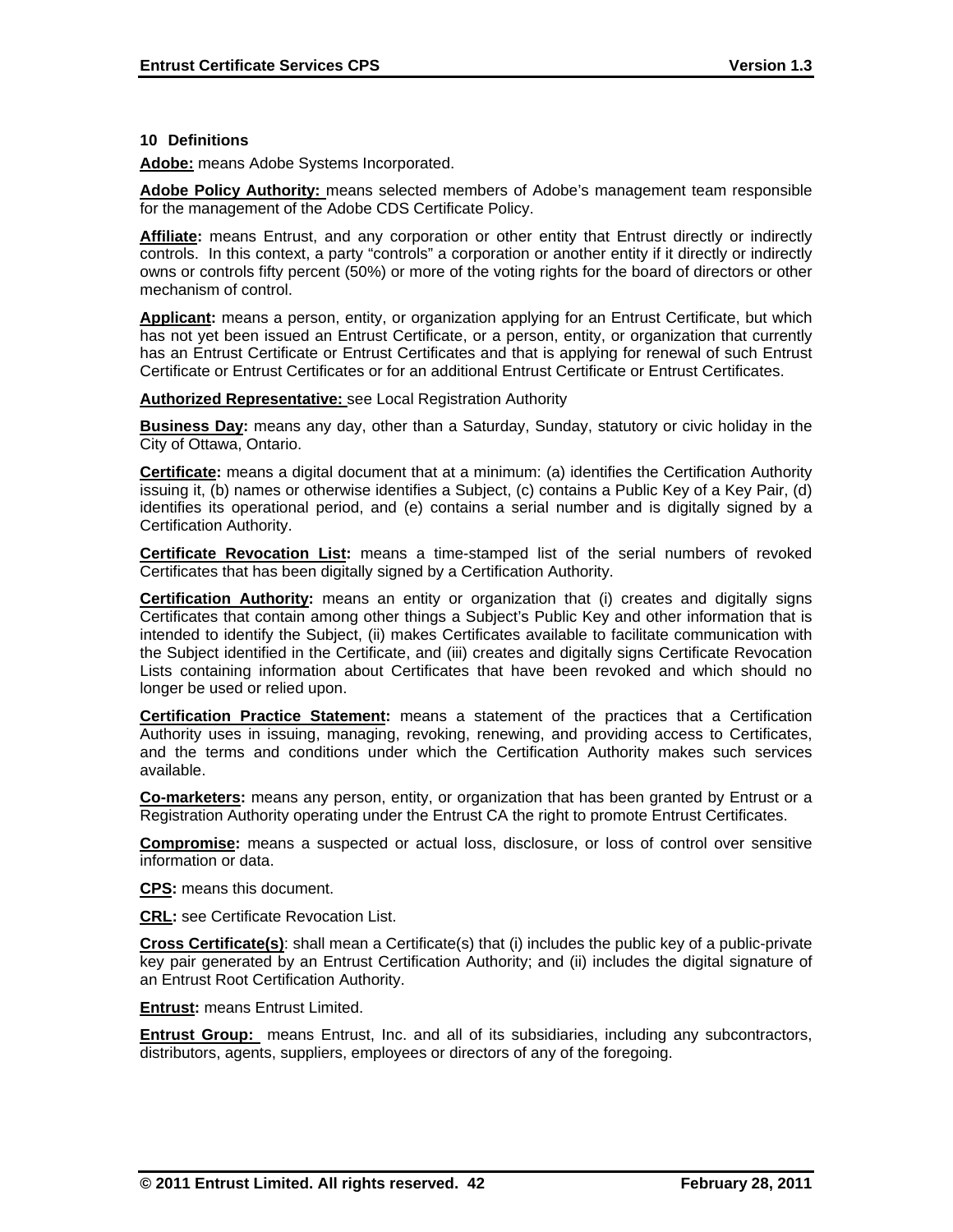**Entrust Certification Authority:** means a Certification Authority operated by or on behalf of Entrust for the purpose of issuing, managing, revoking, renewing, and providing access to Entrust Certificates.

**Entrust CPS:** See CPS.

**Entrust Certificate:** means a Certificate issued by an Entrust Certification Authority for digitally signing and verifying Adobe Acrobat documents.

**Entrust Certificate Application:** means the form and application information requested by a Registration Authority operating under the Entrust CA and submitted by an Applicant when applying for the issuance of an Entrust Certificate.

**Entrust Operational Authority:** means those personnel who work for or on behalf of Entrust and who are responsible for the operation of the Entrust Certification Authorities.

**Entrust Policy Authority:** means those personnel who work for or on behalf of Entrust and who are responsible for determining the policies and procedures that govern the operation of the Entrust Certification Authorities.

**Entrust Repository:** means a collection of databases and web sites that contain information about Entrust Certificates and services provided by Entrust in respect to Entrust Certificates, including among other things, the types of Entrust Certificates issued by the Entrust Certification Authorities, the services provided by Entrust in respect to Entrust Certificates, the fees charged by Entrust for Entrust Certificates and for the services provided by Entrust in respect to Entrust Certificates, Certificate Revocation Lists, this CPS, and other information and agreements that are intended to govern the use of Entrust Certificates.

**FIPS:** means the Federal Information Processing Standards. These are U.S. Federal standards that prescribe specific performance requirements, practices, formats, communication protocols, and other requirements for hardware, software, data, and telecommunications operation.

**IETF:** means the Internet Engineering Task Force. The Internet Engineering Task Force is an international community of network designers, operators, vendors, and researchers concerned with the evolution of the Internet architecture and the efficient operation of the Internet.

**Key Pair:** means two mathematically related cryptographic keys, having the properties that (i) one key can be used to encrypt a message that can only be decrypted using the other key, and (ii) even knowing one key, it is believed to be computationally infeasible to discover the other key.

**Local Registration Authority:** means a representative of the Organization authorized to perform the Registration Authority function for the Organization.

**Object Identifier:** means a specially-formatted sequence of numbers that is registered in accordance with internationally-recognized procedures for object identifier registration.

**OID:** see Object Identifier.

**Operational Period:** means, with respect to a Certificate, the period of its validity. The Operational Period would typically begin on the date the Certificate is issued (or such later date as specified in the Certificate), and ends on the date and time it expires as noted in the Certificate or earlier if the Certificate is Revoked.

**Organizational Representative**: means a representative of the Organization with the authority to contractually bind the Organization

**PKIX:** means an IETF Working Group developing technical specifications for PKI components based on X.509 Version 3 Certificates.

**Private Key:** means the key of a Key Pair used to decrypt an encrypted message. This key must be kept secret.